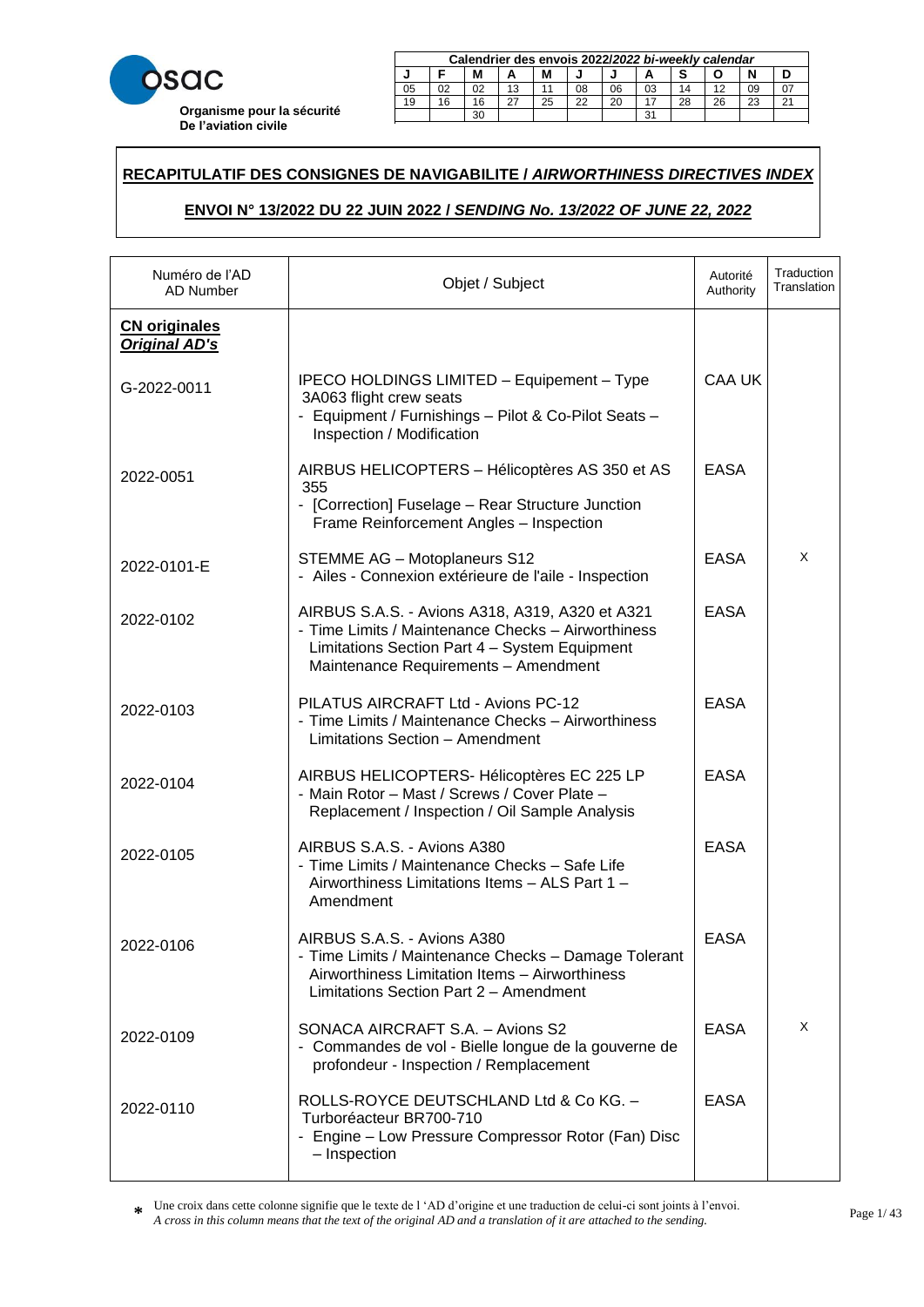

|        | Calendrier des envois 2022/2022 bi-weekly calendar |    |    |    |    |    |    |    |    |    |  |
|--------|----------------------------------------------------|----|----|----|----|----|----|----|----|----|--|
| М<br>М |                                                    |    |    |    |    |    |    |    |    |    |  |
| 05     |                                                    |    | 13 |    | 08 | 06 | 03 | 14 |    |    |  |
| 19     | 16                                                 | 16 |    | 25 | 22 | 20 |    | 28 | 26 | 23 |  |
|        | ີ                                                  |    |    |    |    |    |    |    |    |    |  |

23 20 20 21 22 22 23 24 25 26 27 28 29 20 21 22 23 24 25 26 27 27 27 28 29 29 29 20 21 22 23 24 25 26 27 27 27

### **RECAPITULATIF DES CONSIGNES DE NAVIGABILITE /** *AIRWORTHINESS DIRECTIVES INDEX*  21 18 18 15 27 24 22 19 16 28 25 23 29 30

# **ENVOI N° 13/2022 DU 22 JUIN 2022 /** *SENDING No. 13/2022 OF JUNE 22, 2022* **Calendrier des envois 2017/***2017 bi-weekly calendar* **J F M A M J J A S O N D**

| Numéro de l'AD<br><b>AD Number</b> | Objet / Subject                                                                                                                                                                                                                                                                                  | Autorité<br>Authority | Traduction<br>Translation |
|------------------------------------|--------------------------------------------------------------------------------------------------------------------------------------------------------------------------------------------------------------------------------------------------------------------------------------------------|-----------------------|---------------------------|
| 2022-0111                          | AIRBUS S.A.S. - Avions A319, A320 et A321<br>- Wings - Overwing Panel / Lug Attachment - Inspection                                                                                                                                                                                              | <b>EASA</b>           |                           |
| 2022-0112                          | AIRBUS S.A.S. - Avions A350<br>- Oxygen - Passenger Oxygen Masks - Replacement                                                                                                                                                                                                                   | <b>EASA</b>           |                           |
| 2022-0113                          | CFM INTERNATIONAL S.A. - Turboréacteur LEAP-1A<br>- Engine - Stages 6-10 Compressor Rotor Spools and<br>High Pressure Turbine Rotor Stage 1 Disks -<br>Replacement                                                                                                                               | <b>EASA</b>           |                           |
| 2022-0115                          | AIRBUS S.A.S. - Avions A319, A320 et A321<br>- Fuselage - Cargo Compartment Fitting Brackets, Tack<br>and Rivet Holes - Inspection / Repair                                                                                                                                                      | <b>EASA</b>           |                           |
| 2022-0119                          | AIRBUS S.A.S. - Avions A350<br>- Air Conditioning - Forward Cargo Compartment<br><b>Bracket Surface Protection - Modification</b>                                                                                                                                                                | <b>EASA</b>           |                           |
| US-2022-11-19                      | BELL TEXTRON Inc. - Hélicoptères 212, 412<br>- Fuel / Oil - Check Valves - Inspection / Replacement                                                                                                                                                                                              | <b>FAA</b>            |                           |
| US-2022-12-08                      | ROBINSON HELICOPTER COMPANY. - Hélicoptères<br>R22, R44<br>- Flight Controls - Engine Revolutions per Minute (RPM)<br>Indicating System - Inspection / Installation                                                                                                                              | <b>FAA</b>            |                           |
| CF-2022-31                         | PRATT & WHITNEY CANADA. - Turboréacteur PW307<br>- Moteur - Turbine haute pression - Défaut de matériau<br>soupçonné pour un disque de 2e étage                                                                                                                                                  | <b>TC</b>             |                           |
| CF-2022-32                         | MHI RJ AVIATION ULC. - Avions CL-600-2B19,<br>CL-600-2C10, CL-600-2C11, CL-600-2D15,<br>CL-600-2D24 et CL-600-2E25<br>- Protection incendie - Système d'extinction d'incendie -<br>Omission d'effectuer des essais de bouteilles<br>extincteurs (Soute/Moteur/Groupe auxiliaire de bord<br>(APU) | <b>TC</b>             |                           |
| CF-2022-34                         | BOMBARDIER Inc. - Avions CL-600-2B16<br>- Oxygène - Détérioration au fil du temps du tuyau<br>flexible de circuit d'alimentation en oxygène                                                                                                                                                      | <b>TC</b>             |                           |
|                                    |                                                                                                                                                                                                                                                                                                  |                       |                           |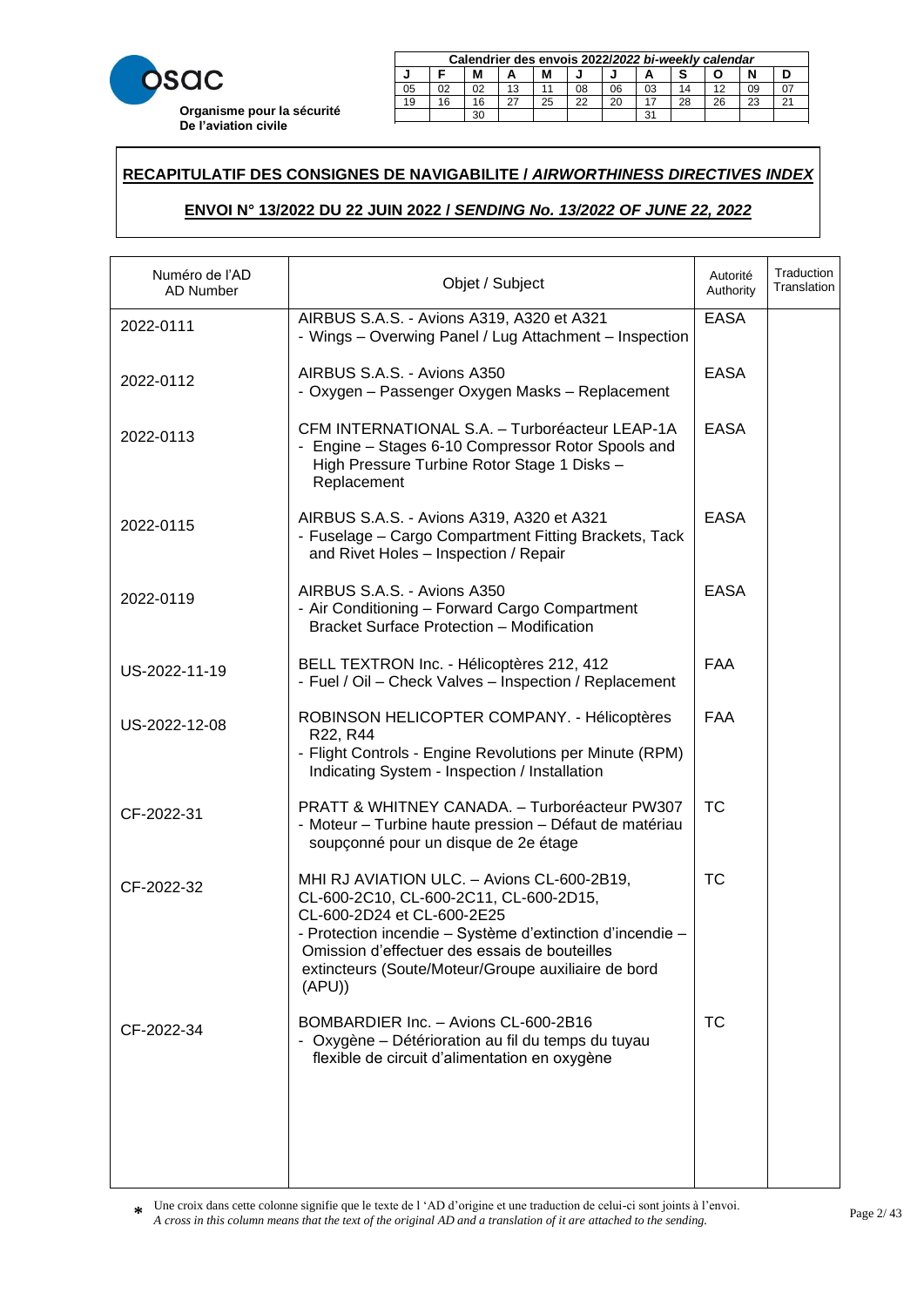

| Calendrier des envois 2022/2022 bi-weekly calendar |         |    |  |    |    |    |    |    |    |    |        |
|----------------------------------------------------|---------|----|--|----|----|----|----|----|----|----|--------|
| M<br>М                                             |         |    |  |    |    |    |    |    |    |    |        |
| 05                                                 | 02      | 02 |  |    | 08 | 06 | 03 | 14 |    | 09 |        |
| 19                                                 | 16      | 16 |  | 25 | 22 | 20 |    | 28 | 26 | 23 | $\sim$ |
|                                                    | 30<br>ີ |    |  |    |    |    |    |    |    |    |        |

23 20 20 21 22 22 23 24 25 26 27 28 29 20 21 22 23 24 25 26 27 27 27 28 29 29 29 20 21 22 23 24 25 26 27 27 27

### **RECAPITULATIF DES CONSIGNES DE NAVIGABILITE /** *AIRWORTHINESS DIRECTIVES INDEX*  21 18 18 15 27 24 22 19 16 28 25 23 29 30

# **ENVOI N° 13/2022 DU 22 JUIN 2022 /** *SENDING No. 13/2022 OF JUNE 22, 2022* **Calendrier des envois 2017/***2017 bi-weekly calendar* **J F M A M J J A S O N D**

| Numéro de l'AD<br>AD Number                | Objet / Subject                                                                                                                                                                                     | Autorité<br>Authority | Traduction<br>Translation |
|--------------------------------------------|-----------------------------------------------------------------------------------------------------------------------------------------------------------------------------------------------------|-----------------------|---------------------------|
| <u>Révisions</u><br><b>Revisions</b>       |                                                                                                                                                                                                     |                       |                           |
| 2017-0237 R1                               | AIRBUS S.A.S. - Avions A318, A319, A320 et A321<br>- Flight Controls - Trimmable Horizontal Stabilizer<br>Actuator - Modification                                                                   | <b>EASA</b>           |                           |
| 2021-0178 R1                               | AIRBUS HELICOPTERS- Hélicoptères EC 175 B<br>- Stabilizers - Horizontal Stabilizer - Inspection /<br>Replacement                                                                                    | <b>EASA</b>           |                           |
|                                            |                                                                                                                                                                                                     |                       |                           |
| <b>Annulations</b><br><b>Cancellations</b> |                                                                                                                                                                                                     |                       |                           |
| 2018-0233 R1                               | AIRBUS - Avions A319, A320 et A321<br>- Fuselage - Cargo Compartment Fitting Brackets, Tack<br>and Rivet Holes - Inspection / Repair<br>AD remplacée par l'AD EASA 2022-0115                        | <b>EASA</b>           |                           |
| 2018-0262                                  | IPECO HOLDING Ltd - Equipement - Type 3A063 flight<br>crew seats<br>- Equipment / Furnishings - Pilot and Co-pilot Seats -<br>Modification / Inspection<br>AD remplacée par l'AD CAA-UK G-2022-0011 | <b>EASA</b>           |                           |
| 2019-0217                                  | AIRBUS - Avions A380<br>- Time Limits / Maintenance Checks - Safe Life<br>Airworthiness Limitations Items - ALS Part 1 -<br>Amendment<br>AD remplacée par l'AD EASA 2022-0105                       | <b>EASA</b>           |                           |
| 2019-0233                                  | AIRBUS - Avions A319, A320 et A321<br>- [Correction] Wings - Overwing Panel - Inspection<br>AD remplacée par l'AD EASA 2022-0111                                                                    | <b>EASA</b>           |                           |
| 2020-0031                                  | AIRBUS - Avions A350<br>- Oxygen - Passenger Oxygen Masks - Replacement<br>AD remplacée par l'AD EASA 2022-0112                                                                                     | <b>EASA</b>           |                           |
|                                            |                                                                                                                                                                                                     |                       |                           |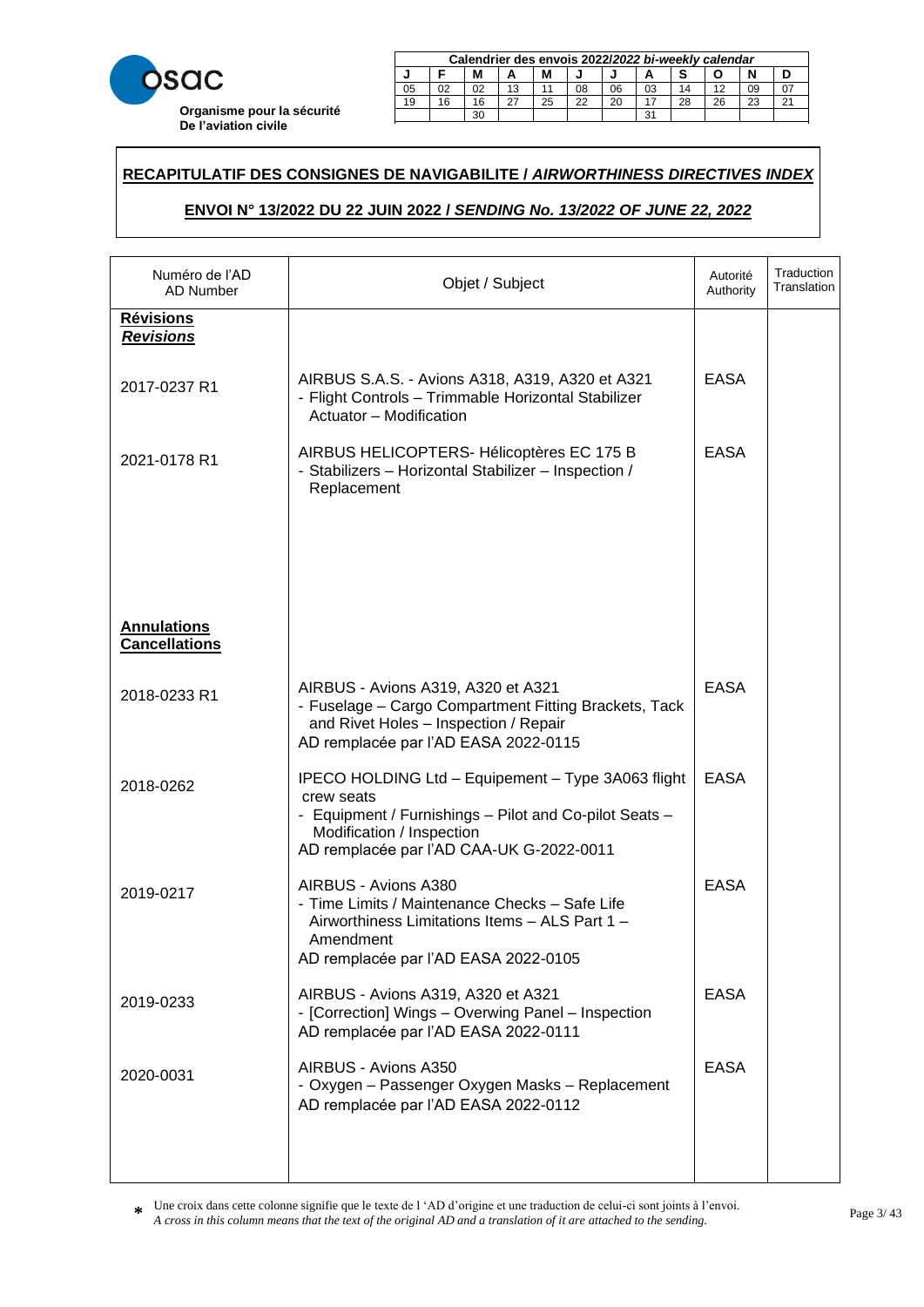

|    | Calendrier des envois 2022/2022 bi-weekly calendar     |  |    |  |    |    |    |    |  |    |  |
|----|--------------------------------------------------------|--|----|--|----|----|----|----|--|----|--|
| м  |                                                        |  |    |  |    |    |    |    |  |    |  |
| 05 | 02                                                     |  | 13 |  | 08 | 06 | 03 | 14 |  | 09 |  |
| 19 | 22<br>26<br>25<br>20<br>23<br>28<br>16<br>$\sim$<br>16 |  |    |  |    |    |    |    |  |    |  |
|    | ີ<br>oc                                                |  |    |  |    |    |    |    |  |    |  |

23 20 20 21 22 22 23 24 25 26 27 28 29 20 21 22 23 24 25 26 27 27 27 28 29 29 29 20 21 22 23 24 25 26 27 27 27

### **RECAPITULATIF DES CONSIGNES DE NAVIGABILITE /** *AIRWORTHINESS DIRECTIVES INDEX*  21 18 18 15 27 24 22 19 16 28 25 23 29 30

# **ENVOI N° 13/2022 DU 22 JUIN 2022 /** *SENDING No. 13/2022 OF JUNE 22, 2022* **Calendrier des envois 2017/***2017 bi-weekly calendar* **J F M A M J J A S O N D**

| Numéro de l'AD<br>AD Number | Objet / Subject                                                                                                                                                                                                                      | Autorité<br>Authority | Traduction<br>Translation |
|-----------------------------|--------------------------------------------------------------------------------------------------------------------------------------------------------------------------------------------------------------------------------------|-----------------------|---------------------------|
| 2020-0034                   | AIRBUS - Avions A318, A319, A320 et A321<br>- Time Limits / Maintenance Checks - Airworthiness<br>Limitations Section Part 4 - System Equipment<br>Maintenance Requirements - Implementation<br>AD remplacée par l'AD EASA 2022-0102 | <b>EASA</b>           |                           |
| 2020-0198                   | AIRBUS - Avions A380<br>- Time Limits / Maintenance Checks - Safe Life<br>Airworthiness Limitations Items - ALS Part 1 -<br>Amendment<br>AD remplacée par l'AD EASA 2022-0105                                                        | <b>EASA</b>           |                           |
| 2020-0232                   | AIRBUS - Avions A380<br>- Time Limits / Maintenance Checks - Airworthiness<br>Limitations Section Part 2 - Damage Tolerant<br>Airworthiness Limitation Items - Amendment<br>AD remplacée par l'AD EASA 2022-0106                     | <b>EASA</b>           |                           |
| 2020-0270                   | AIRBUS - Avions A318, A319, A320 et A321<br>- Time Limits / Maintenance Checks - Airworthiness<br>Limitations Section Part 4 - System Equipment<br>Maintenance Requirements - Amendment<br>AD remplacée par l'AD EASA 2022-0102      | <b>EASA</b>           |                           |
| 2021-0147                   | AIRBUS - Avions A380<br>- Time Limits / Maintenance Checks - Damage Tolerant<br>Airworthiness Limitation Items - Airworthiness<br>Limitations Section Part 2 - Amendment<br>AD remplacée par l'AD EASA 2022-0106                     | <b>EASA</b>           |                           |
| 2021-0214                   | PILATUS AIRCRAFT Ltd. - Avions PC-12<br>- Time Limits / Maintenance Checks - Airworthiness<br>Limitations Section - Amendment<br>AD remplacée par l'AD EASA 2022-0103                                                                | <b>EASA</b>           |                           |
|                             |                                                                                                                                                                                                                                      |                       |                           |
|                             |                                                                                                                                                                                                                                      |                       |                           |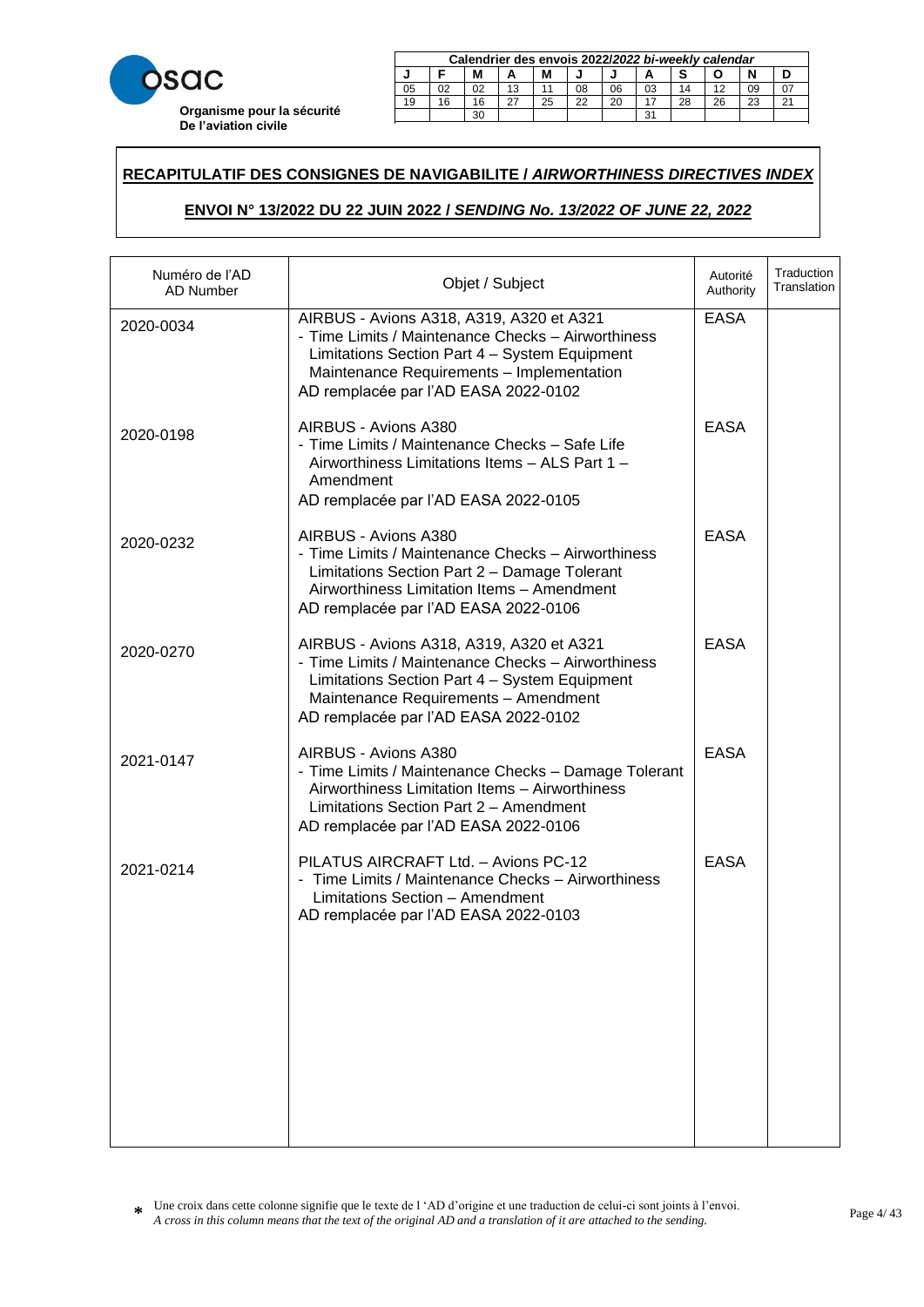

| Calendrier des envois 2022/2022 bi-weekly calendar |    |  |    |  |    |    |    |    |  |    |  |  |
|----------------------------------------------------|----|--|----|--|----|----|----|----|--|----|--|--|
| N<br>М                                             |    |  |    |  |    |    |    |    |  |    |  |  |
| 05                                                 | 02 |  | 13 |  | 08 | 06 | 03 | 14 |  | 09 |  |  |
| 19<br>22<br>28<br>25<br>20<br>26<br>23<br>16<br>16 |    |  |    |  |    |    |    |    |  |    |  |  |
|                                                    | ີ  |  |    |  |    |    |    |    |  |    |  |  |

23 20 20 21 22 22 23 24 25 26 27 28 29 20 21 22 23 24 25 26 27 27 27 28 29 29 29 20 21 22 23 24 25 26 27 27 27

### **RECAPITULATIF DES CONSIGNES DE NAVIGABILITE /** *AIRWORTHINESS DIRECTIVES INDEX*  21 18 18 15 27 24 22 19 16 28 25 23 29 30

# **ENVOI N° 12/2022 DU 08 JUIN 2022 /** *SENDING No. 12/2022 OF JUNE 08, 2022* **Calendrier des envois 2017/***2017 bi-weekly calendar* **J F M A M J J A S O N D**

| Numéro de l'AD<br>AD Number                  | Objet / Subject                                                                                                                                                                                                                                                                                                                                                                             | Autorité<br>Authority | Traduction<br>Translation |
|----------------------------------------------|---------------------------------------------------------------------------------------------------------------------------------------------------------------------------------------------------------------------------------------------------------------------------------------------------------------------------------------------------------------------------------------------|-----------------------|---------------------------|
| <b>CN</b> originales<br><b>Original AD's</b> |                                                                                                                                                                                                                                                                                                                                                                                             |                       |                           |
| 2022-0093                                    | AIRBUS - Avions A350<br>- Fuselage - Fasteners at Frame 96 Stringer 6 and 7 on<br>Right Hand Side - Inspection                                                                                                                                                                                                                                                                              | <b>EASA</b>           |                           |
| 2022-0094                                    | AIRBUS S.A.S. - Avions A380<br>- Pneumatic - Air Conditioning / Engine Bleed Air<br>System - Software Update<br>- Airplane Flight Manual / Master Minimum Equipment<br>List - Air Conditioning / Engine Bleed Air System -<br>Amendment<br>- Pneumatic - Engine Bleed Air Supply Over-pressure<br>Valve - Replacement<br>- Ice and Rain Protection - Anti-ice Control Unit -<br>Replacement | <b>EASA</b>           |                           |
| 2022-0095                                    | ALLSTAR PZL GLIDER Sp. z o.o. - Planeurs SZD-51-1<br>"Junior"<br>- Ailes - Racine du longeron - Inspection / Réparation                                                                                                                                                                                                                                                                     | <b>EASA</b>           | X                         |
| 2022-0096                                    | AIRBUS S.A.S. - Avions A319, A320 et A321<br>- Aircraft Flight Manual / Section Limitations -<br>Amendment<br>- Auto Flight - New Flight Guidance Standard -<br>Modification                                                                                                                                                                                                                | <b>EASA</b>           |                           |
| 2022-0097                                    | AIRBUS HELICOPTERS DEUTSCHLAND GmbH -<br>Hélicoptères EC135, EC635 et MBB-BK117<br>- Equipment / Furnishings - Instrument Flight Rules<br>Screens - Removal                                                                                                                                                                                                                                 | <b>EASA</b>           |                           |
| 2022-0098                                    | AIRBUS S.A.S. - Avions A350<br>- Aircraft Flight Manual – Section Limitations / Normal<br>Procedures - Amendment<br>- Flight Controls - Master Minimum Equipment List -<br>Amendment / Primary Flight Control Computers -<br>Modification (Software Update)                                                                                                                                 | <b>EASA</b>           |                           |
| 2022-0099                                    | AIRBUS HELICOPTERS - Hélicoptères EC 175 B<br>- Stabilizers - Horizontal Stabilizer Attachment Bolts -<br>Inspection / Clearance Check / Modification                                                                                                                                                                                                                                       | <b>EASA</b>           |                           |
| 2022-0100                                    | AIRBUS S.A.S. - Avions A380<br>- Fuselage - Belly Fairing Torsion Box - Modification                                                                                                                                                                                                                                                                                                        | <b>EASA</b>           |                           |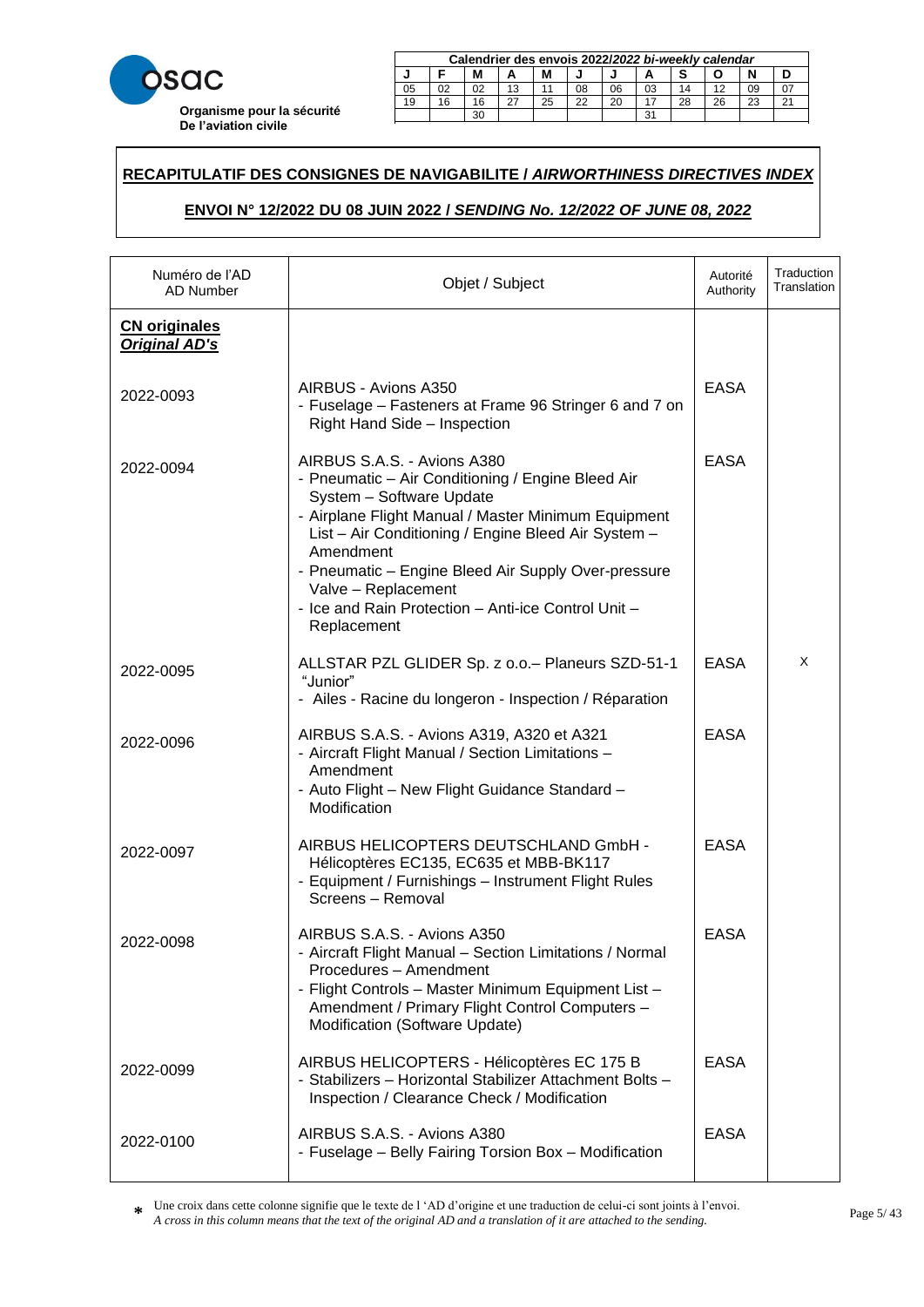

| Calendrier des envois 2022/2022 bi-weekly calendar |    |    |    |    |    |    |    |    |    |    |        |
|----------------------------------------------------|----|----|----|----|----|----|----|----|----|----|--------|
| М<br>М<br>А                                        |    |    |    |    |    |    |    |    |    |    |        |
| 05                                                 |    | 02 | 13 |    | 08 | 06 | 03 | 14 |    | 09 |        |
| 19                                                 | 16 | 16 |    | 25 | 22 | 20 |    | 28 | 26 | າາ | $\sim$ |
|                                                    | ີ  |    |    |    |    |    |    |    |    |    |        |

23 20 20 21 22 22 23 24 25 26 27 28 29 20 21 22 23 24 25 26 27 27 27 28 29 29 29 20 21 22 23 24 25 26 27 27 27

### **RECAPITULATIF DES CONSIGNES DE NAVIGABILITE /** *AIRWORTHINESS DIRECTIVES INDEX*  21 18 18 15 27 24 22 19 16 28 25 23 29 30

# **ENVOI N° 12/2022 DU 08 JUIN 2022 /** *SENDING No. 12/2022 OF JUNE 08, 2022* **Calendrier des envois 2017/***2017 bi-weekly calendar* **J F M A M J J A S O N D**

| Numéro de l'AD<br><b>AD Number</b>   | Objet / Subject                                                                                                                                                                                                    | Autorité<br>Authority | Traduction<br>Translation |
|--------------------------------------|--------------------------------------------------------------------------------------------------------------------------------------------------------------------------------------------------------------------|-----------------------|---------------------------|
| US-2022-06-06                        | THE BOEING COMPANY - Avions Boeing 737<br>- Flight Controls - Rudder Pedal Cover Assembly<br>Fasteners - Modification                                                                                              | <b>FAA</b>            |                           |
| US-2022-09-08                        | THE BOEING COMPANY - Avions Boeing 787<br>- Stabilizers - Main Torque Box Skin Panel and Rear<br>Spar Root Fitting - Inspections                                                                                   | <b>FAA</b>            |                           |
| CF-2022-30                           | BOMBARDIER Inc. - Avions BD-700-1A10 et BD-700-<br>1A11<br>- Commandes de vol - Défaillance des volets à<br>l'approche                                                                                             | <b>TC</b>             |                           |
| <b>Révisions</b><br><b>Revisions</b> |                                                                                                                                                                                                                    |                       |                           |
| CF-2021-38 R1                        | MHI RJ AVIATION ULC. - Avions CL-600-2C10,<br>CL-600-2C11, CL-600-2D15, CL-600-2D24 et<br>CL-600-2E25<br>- Conditionnement d'air - Circuit de refroidissement des<br>échangeurs - Vanne d'air dynamique de secours | <b>TC</b>             |                           |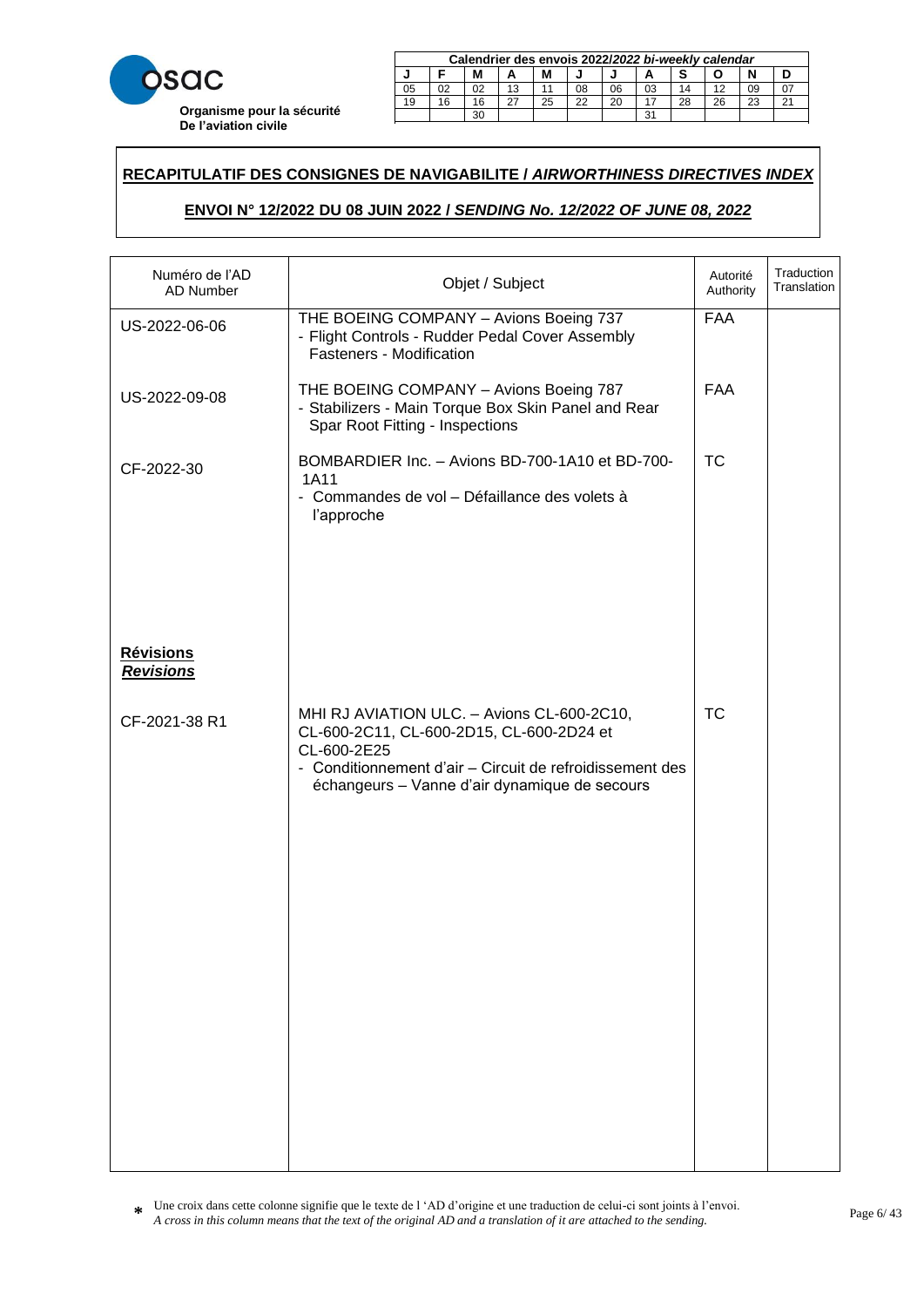

|    | Calendrier des envois 2022/2022 bi-weekly calendar |    |    |    |    |    |    |    |    |    |        |  |
|----|----------------------------------------------------|----|----|----|----|----|----|----|----|----|--------|--|
| м  |                                                    |    |    |    |    |    |    |    |    |    |        |  |
| 05 | 02                                                 |    | 13 |    | 08 | 06 | 03 | 14 |    | 09 |        |  |
| 19 | 16                                                 | 16 |    | 25 | 22 | 20 |    | 28 | 26 | 23 | $\sim$ |  |
|    | ີ<br>oc                                            |    |    |    |    |    |    |    |    |    |        |  |

23 20 20 21 22 22 23 24 25 26 27 28 29 20 21 22 23 24 25 26 27 27 27 28 29 29 29 20 21 22 23 24 25 26 27 27 27

### **RECAPITULATIF DES CONSIGNES DE NAVIGABILITE /** *AIRWORTHINESS DIRECTIVES INDEX*  21 18 18 15 27 24 22 19 16 28 25 23 29 30

# **ENVOI N° 12/2022 DU 08 JUIN 2022 /** *SENDING No. 12/2022 OF JUNE 08, 2022* **Calendrier des envois 2017/***2017 bi-weekly calendar* **J F M A M J J A S O N D**

| Numéro de l'AD<br>AD Number                | Objet / Subject                                                                                                                                                                                                                                                                 | Autorité<br>Authority | Traduction<br>Translation |
|--------------------------------------------|---------------------------------------------------------------------------------------------------------------------------------------------------------------------------------------------------------------------------------------------------------------------------------|-----------------------|---------------------------|
| <b>Annulations</b><br><b>Cancellations</b> |                                                                                                                                                                                                                                                                                 |                       |                           |
| 2019-0222                                  | AIRBUS - Avions A380<br>- Fuselage - Belly Fairing Torsion Box - Modification<br>AD remplacée par l'AD EASA 2022-0100                                                                                                                                                           | <b>EASA</b>           |                           |
| 2019-0251                                  | AIRBUS S.A.S. - Avions A380<br>- Pneumatic - Air Conditioning / Engine Bleed Air<br>System - Software Update<br>- Airplane Flight Manual / Master Minimum Equipment<br>List - Air Conditioning / Engine Bleed Air System -<br>Amendment<br>AD remplacée par l'AD EASA 2022-0094 | <b>EASA</b>           |                           |
| 2020-0118                                  | AIRBUS S.A.S. - Avions A319, A320 et A321<br>- Aircraft Flight Manual / Section Limitations -<br>Amendment<br>AD remplacée par l'AD EASA 2022-0096                                                                                                                              | <b>EASA</b>           |                           |
| 2020-0132 R1                               | AIRBUS HELICOPTERS - Hélicoptères EC175 B<br>- Stabilizers - Horizontal Stabilizer Attachment Bolts -<br>Inspection / Modification / Clearance Check<br>- Rotorcraft Flight Manual - Amendment<br>AD remplacée par l'AD EASA 2022-0099                                          | <b>EASA</b>           |                           |
| 2022-0079-E                                | AIRBUS S.A.S. - Avions A350<br>- Aircraft Flight Manual - Section Limitations / Normal<br>Procedures - Amendment<br>- Flight Controls - Master Minimum Equipment List -<br>Amendment<br>AD remplacée par l'AD EASA 2022-0098                                                    | <b>EASA</b>           |                           |
| US-2017-14-13                              | THE BOEING COMPANY - Avions Boeing 737<br>- Equipment / Furnishings - Rudder Pedal Heel Rest<br>Cover Assembly Screws - Torque Check<br>AD remplacée par l'AD FAA 2022-06-06                                                                                                    | <b>FAA</b>            |                           |
|                                            |                                                                                                                                                                                                                                                                                 |                       |                           |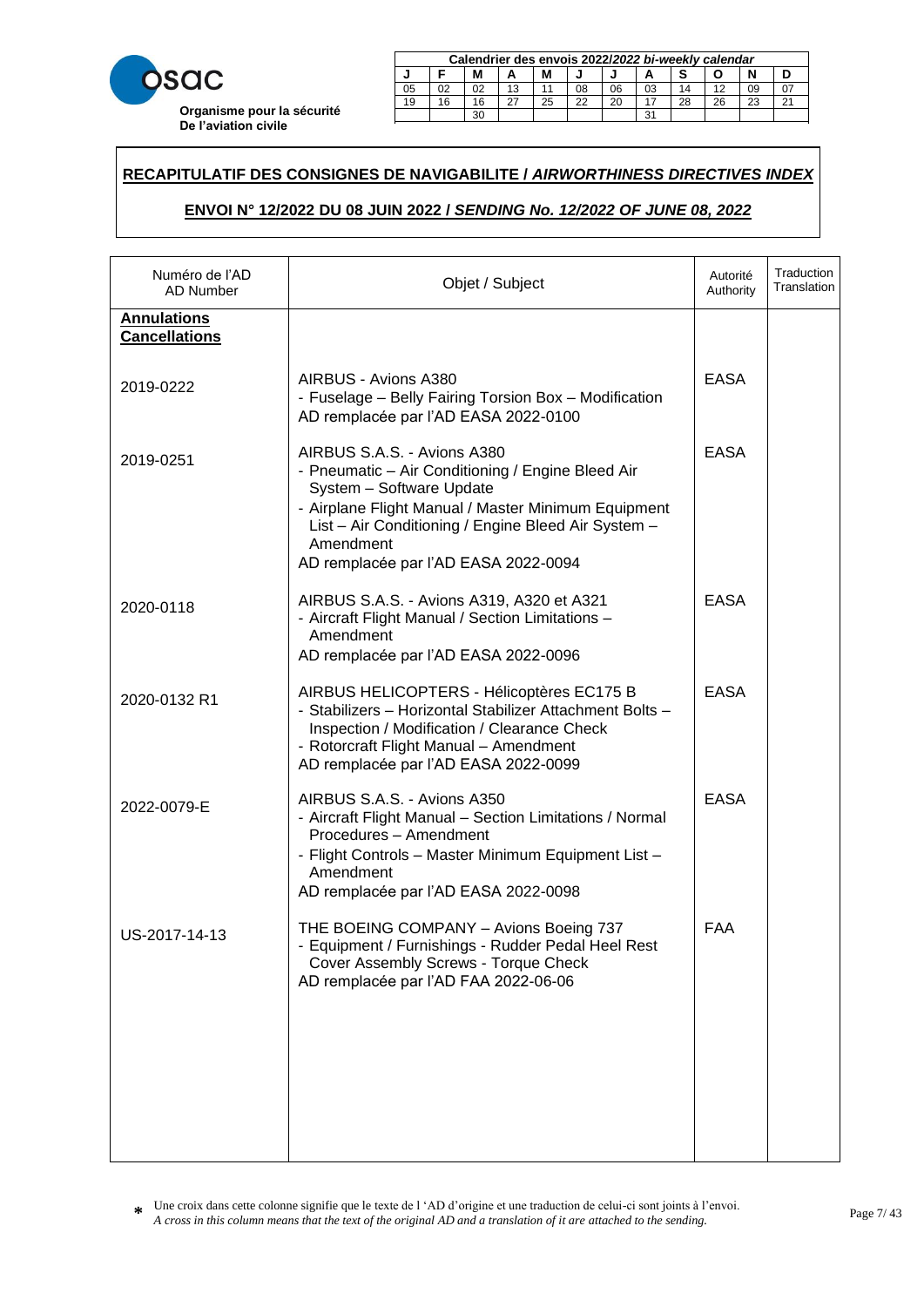

|    | Calendrier des envois 2022/2022 bi-weekly calendar |    |    |    |    |    |    |    |    |    |        |  |
|----|----------------------------------------------------|----|----|----|----|----|----|----|----|----|--------|--|
| м  |                                                    |    |    |    |    |    |    |    |    |    |        |  |
| 05 | 02                                                 |    | 13 |    | 08 | 06 | 03 | 14 |    | 09 |        |  |
| 19 | 16                                                 | 16 |    | 25 | 22 | 20 |    | 28 | 26 | 23 | $\sim$ |  |
|    | ີ<br>oc                                            |    |    |    |    |    |    |    |    |    |        |  |

23 20 20 21 22 22 23 24 25 26 27 28 29 20 21 22 23 24 25 26 27 27 27 28 29 29 29 20 21 22 23 24 25 26 27 27 27

### **RECAPITULATIF DES CONSIGNES DE NAVIGABILITE /** *AIRWORTHINESS DIRECTIVES INDEX*  21 18 18 15 27 24 22 19 16 28 25 23 29 30

# **ENVOI N° 11/2022 DU 25 MAI 2022 /** *SENDING No. 11/2022 OF MAY 25, 2022* **Calendrier des envois 2017/***2017 bi-weekly calendar* **J F M A M J J A S O N D**

| Numéro de l'AD<br><b>AD Number</b>           | Objet / Subject                                                                                                                                                                            | Autorité<br>Authority | Traduction<br>Translation |
|----------------------------------------------|--------------------------------------------------------------------------------------------------------------------------------------------------------------------------------------------|-----------------------|---------------------------|
| <b>CN</b> originales<br><b>Original AD's</b> |                                                                                                                                                                                            |                       |                           |
| BR-2022-04-01                                | EMBRAER S.A. - Avions ERJ 170<br>- Flight Controls - Electrical Harnesses W126 and W127<br>- Inspection                                                                                    | <b>ANAC</b>           |                           |
| BR-2022-04-02                                | EMBRAER S.A. - Avions ERJ 190<br>- Landing Gear - Shear Pin Lockwires - Inspection /<br>Modification                                                                                       | <b>ANAC</b>           |                           |
| BR-2022-05-02                                | EMBRAER S.A. - Avions ERJ 170<br>- Wing Tip Connections - Inspection / Airworthiness<br>Limitations - Update                                                                               | <b>ANAC</b>           |                           |
| BR-2022-05-03                                | EMBRAER S.A. - Avions ERJ 170<br>- Navigation - Primary Flight Displays - Software<br>Installation                                                                                         | <b>ANAC</b>           |                           |
| BR-2022-05-04                                | EMBRAER S.A. - Avions ERJ 190<br>- Navigation - Primary Flight Displays - Software<br>Installation                                                                                         | <b>ANAC</b>           |                           |
| G-2022-0010-E                                | CAMERON BALLONS Ltd. - Cylindres de carburant<br>Numéro de pièce CB2990<br>(Alugas)<br>- Carburant - Cylindres de carburant (pour les ballons) -<br>Retrait temporaire du service          | <b>CAA UK</b>         | X                         |
| 2018-0226-CN                                 | AIRBUS - Avions A330 et A340<br>- CANCELLED: Stabilizers - Horizontal Stabilizer Centre<br>Box Top Skin - Inspection / Repair                                                              | <b>EASA</b>           |                           |
| 2020-0236-CN                                 | AIRBUS S.A.S. - Avions A318, A319, A320 et A321<br>- CANCELLED: Equipment / Furnishings - Emergency<br>Escape Slide / Raft Inflation Reservoir - Pressure<br>Check                         | <b>EASA</b>           |                           |
| 2022-0072                                    | AIRBUS HELICOPTERS- Hélicoptères EC 225 LP<br>- Doors - VIP Flap Doors / Emergency Jettisoning<br>System - Placard Installation                                                            | <b>EASA</b>           |                           |
| 2022-0073                                    | DASSAULT AVIATION - Avions Falcon 7X<br>- Electrical Power - Direct Current Load Distribution /<br>Right-Hand Front Secondary Power Distribution Box<br>Feeder - Inspection / Modification | <b>EASA</b>           |                           |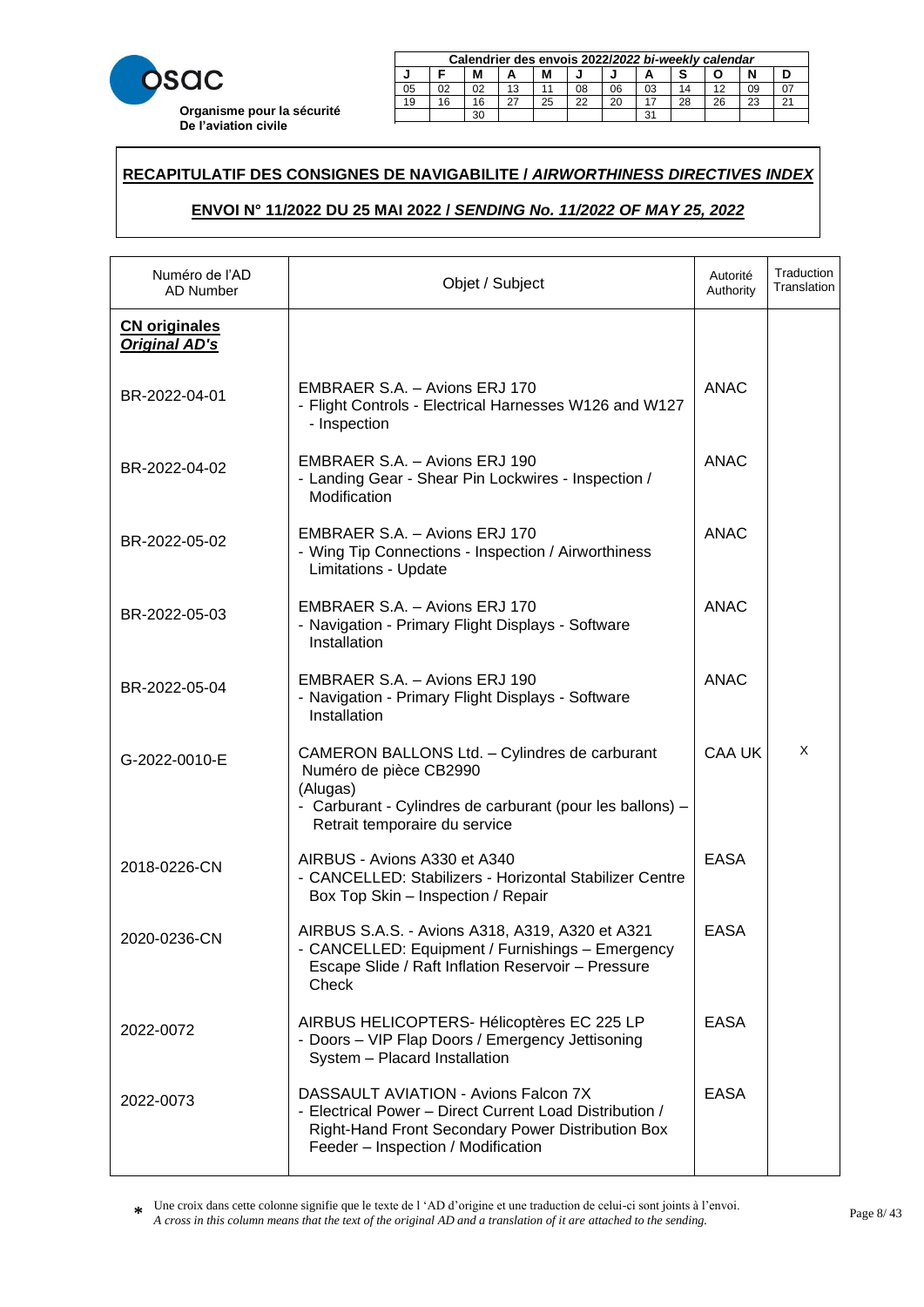

|        | Calendrier des envois 2022/2022 bi-weekly calendar |    |    |    |    |    |    |    |    |    |  |  |
|--------|----------------------------------------------------|----|----|----|----|----|----|----|----|----|--|--|
| M<br>М |                                                    |    |    |    |    |    |    |    |    |    |  |  |
| 05     |                                                    |    | 13 |    | 08 | 06 | 03 | 14 |    |    |  |  |
| 19     | 16                                                 | 16 |    | 25 | 22 | 20 |    | 28 | 26 | 23 |  |  |
|        | ີ                                                  |    |    |    |    |    |    |    |    |    |  |  |

23 20 20 21 22 22 23 24 25 26 27 28 29 20 21 22 23 24 25 26 27 27 27 28 29 29 29 20 21 22 23 24 25 26 27 27 27

### **RECAPITULATIF DES CONSIGNES DE NAVIGABILITE /** *AIRWORTHINESS DIRECTIVES INDEX*  21 18 18 15 27 24 22 19 16 28 25 23 29 30

# **ENVOI N° 11/2022 DU 25 MAI 2022 /** *SENDING No. 11/2022 OF MAY 25, 2022* **Calendrier des envois 2017/***2017 bi-weekly calendar* **J F M A M J J A S O N D**

| Numéro de l'AD<br><b>AD Number</b> | Objet / Subject                                                                                                                                                                                            | Autorité<br>Authority | Traduction<br>Translation |
|------------------------------------|------------------------------------------------------------------------------------------------------------------------------------------------------------------------------------------------------------|-----------------------|---------------------------|
| 2022-0075                          | AIRBUS S.A.S. - Avions A380<br>- Landing Gear - Body Landing Gear Rear Axle -<br>Replacement                                                                                                               | <b>EASA</b>           |                           |
| 2022-0076                          | SCHEMPP-HIRTH FLUGZEUGBAU GmbH - Planeurs<br>et Motoplaneurs Arcus, Arcus M et Ventus-M<br>- Manuel de vol de l'avion - Amendement                                                                         | <b>EASA</b>           | X                         |
| 2022-0077-E                        | AIRBUS HELICOPTERS, AIRBUS HELICOPTERS<br>DEUTSCHLAND - Hélicoptères AS 350, AS 355, EC<br>130, EC 135, EC 6335 et MBB-BK 117<br>- Rotors Flight Control - Flight Control Flexball Cables -<br>Replacement | <b>EASA</b>           |                           |
| 2022-0078                          | AIRBUS - Avions A300-600 et A310<br>- Fuselage - Door Frames Holes - Inspection                                                                                                                            | <b>EASA</b>           |                           |
| 2022-0079-E                        | AIRBUS S.A.S. - Avions A350<br>- Aircraft Flight Manual - Section Limitations / Normal<br>Procedures - Amendment<br>- Flight Controls - Master Minimum Equipment List -<br>Amendment                       | <b>EASA</b>           |                           |
| 2022-0080                          | AIRBUS S.A.S. - Avions A350<br>- Wings - Centre Wing Box Fasteners - Replacement                                                                                                                           | <b>EASA</b>           |                           |
| 2022-0082                          | AIRBUS S.A.S. - Avions A318, A319, A320 et A321<br>- Time Limits / Maintenance Checks - Safe Life<br>Airworthiness Limitations Section Part 1 - Amendment                                                  | <b>EASA</b>           |                           |
| 2022-0083                          | SAFRAN HELICOPTER ENGINES - Turbomoteur<br><b>ARRIEL 2</b><br>- Time Limits / Maintenance Checks - Airworthiness<br>Limitations Section - Amendment                                                        | <b>EASA</b>           |                           |
| 2022-0085                          | AIRBUS S.A.S. - Avions A318, A319, A320 et A321<br>- Time Limits / Maintenance Checks - Airworthiness<br>Limitations Section - Part 2 - Damage Tolerant<br>Airworthiness Limitation Items - Implementation | <b>EASA</b>           |                           |
| 2022-0086                          | AIRBUS HELICOPTERS DEUTSCHLAND GmbH. -<br>Hélicoptères MBB-BK117<br>- Rotors Flight Control - Tail Rotor Actuator - Inspection                                                                             | <b>EASA</b>           |                           |
| 2022-0087                          | AIRBUS HELICOPTERS- Hélicoptères EC 225 LP<br>- Fuel - Engine Fuel Supply Hoses - Inspection /<br>Modification / Re-tightening                                                                             | <b>EASA</b>           |                           |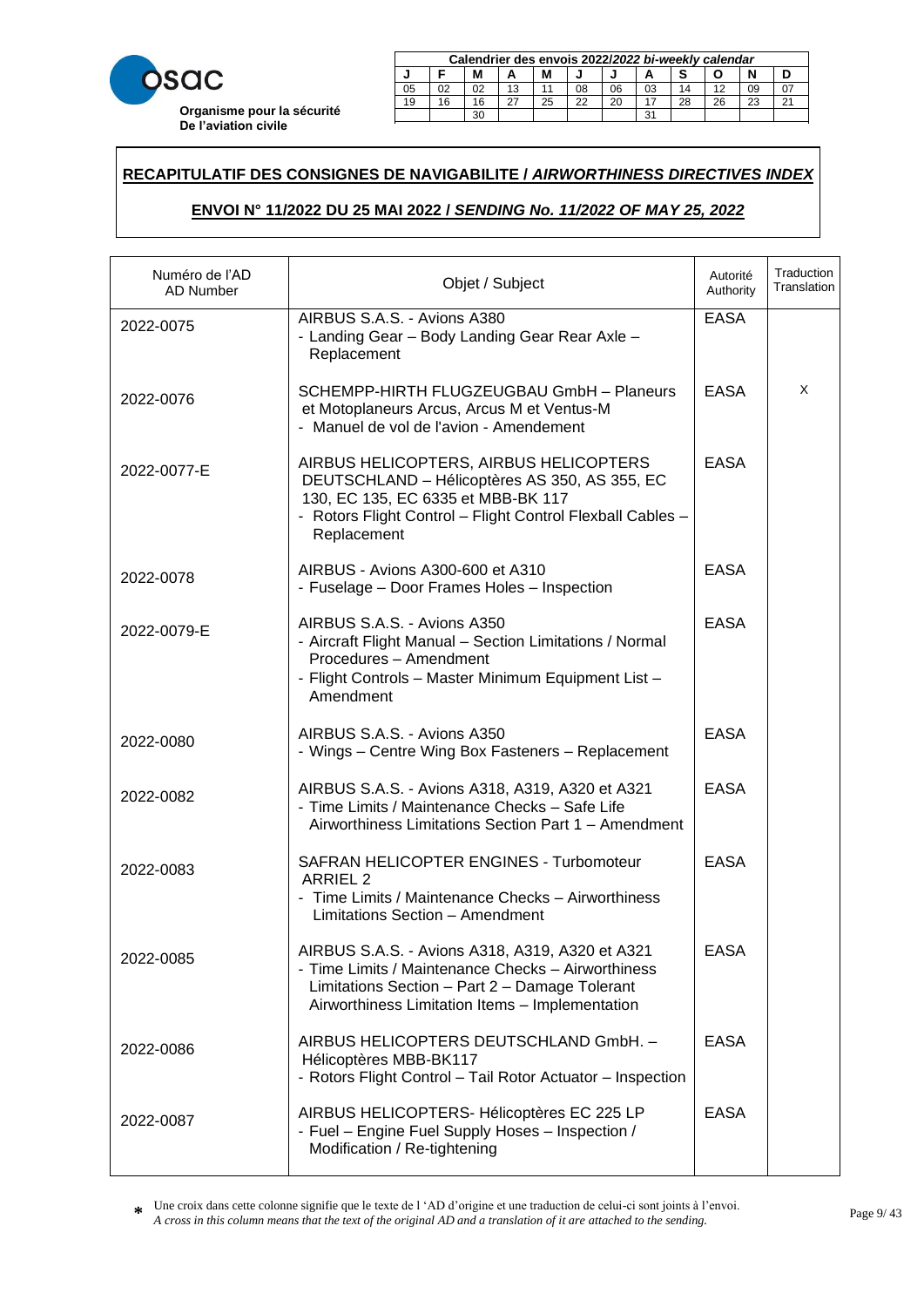

|    | Calendrier des envois 2022/2022 bi-weekly calendar |    |    |    |    |    |    |    |    |    |        |  |
|----|----------------------------------------------------|----|----|----|----|----|----|----|----|----|--------|--|
| м  |                                                    |    |    |    |    |    |    |    |    |    |        |  |
| 05 | 02                                                 |    | 13 |    | 08 | 06 | 03 | 14 |    | 09 |        |  |
| 19 | 16                                                 | 16 |    | 25 | 22 | 20 |    | 28 | 26 | 23 | $\sim$ |  |
|    | ີ<br>oc                                            |    |    |    |    |    |    |    |    |    |        |  |

23 20 20 21 22 22 23 24 25 26 27 28 29 20 21 22 23 24 25 26 27 27 27 28 29 29 29 20 21 22 23 24 25 26 27 27 27

### **RECAPITULATIF DES CONSIGNES DE NAVIGABILITE /** *AIRWORTHINESS DIRECTIVES INDEX*  21 18 18 15 27 24 22 19 16 28 25 23 29 30

# **ENVOI N° 11/2022 DU 25 MAI 2022 /** *SENDING No. 11/2022 OF MAY 25, 2022* **Calendrier des envois 2017/***2017 bi-weekly calendar* **J F M A M J J A S O N D**

| Numéro de l'AD<br>AD Number | Objet / Subject                                                                                                                                                                             | Autorité<br>Authority | Traduction<br>Translation |
|-----------------------------|---------------------------------------------------------------------------------------------------------------------------------------------------------------------------------------------|-----------------------|---------------------------|
| 2022-0088                   | AIRBUS S.A.S. - Avions A350<br>- Hydraulic Power - Yellow Fire Shut Off Valve<br>Grounding Wiring - Modification                                                                            | <b>EASA</b>           |                           |
| 2022-0089                   | AIRBUS S.A.S. - Avions A321<br>- Power Plant - Aft Engine Mount Secondary Load Path<br>- Inspection                                                                                         | <b>EASA</b>           |                           |
| 2022-0090                   | AIRBUS S.A.S. - Avions A321<br>- Doors - Airbus Cabin Flex / Overwing Emergency Exit<br>Slide Release Mechanism - Inspection                                                                | <b>EASA</b>           |                           |
| 2022-0091                   | AIRBUS S.A.S. - Avions A318, A319, A320 et A321<br>- Time Limits / Maintenance Checks - Airworthiness<br>Limitations Section Part 3 / Certification Maintenance<br>Requirements - Amendment | <b>EASA</b>           |                           |
| US-2020-24-09               | PIPER AIRCRAFT, Inc. - Avions PA-34 (Seneca)<br>- Flight Controls - Rudder Flight Control Cables and the<br>Emergency Power Supply Wiring - Inspection /<br>Replacement                     | <b>FAA</b>            |                           |
| US-2022-06-07               | THE BOEING COMPANY - Avions Boeing 777<br>- Fuselage - Forward Outer Chords of the Pivot<br>Bulkhead - Inspection                                                                           | <b>FAA</b>            |                           |
| US-2022-07-06               | THE BOEING COMPANY - Avions Boeing 747<br>- Instruments - Electronic Flight Instrument System<br>Interface Unit - Inspection / Replacement                                                  | <b>FAA</b>            |                           |
| US-2022-08-05               | THE BOEING COMPANY - Avions Boeing 747<br>- Fuselage - Lower Lobe Electronic Equipment Bay<br>Sealant - Inspection                                                                          | <b>FAA</b>            |                           |
| US-2022-08-06               | <b>GENERAL ELECTRIC COMPANY - Turboréacteur</b><br>CF34-8<br>- Engine - Compressor Inlet Guide Vane Outer Shroud<br>Bushing and Vane Spindle Bushing - Inspection /<br>Replacement          | <b>FAA</b>            |                           |
| US-2022-08-12               | THE BOEING COMPANY - Avions Boeing 757<br>- Wings - Wing Skin / Shim - Inspection                                                                                                           | FAA                   |                           |
| US-2022-09-13               | PIPER AIRCRAFT, Inc. - Avions PA-34 (Seneca)<br>- Délais / Contrôles de maintenance - Section Limites de<br>navigabilité - Amendement                                                       | <b>FAA</b>            | X                         |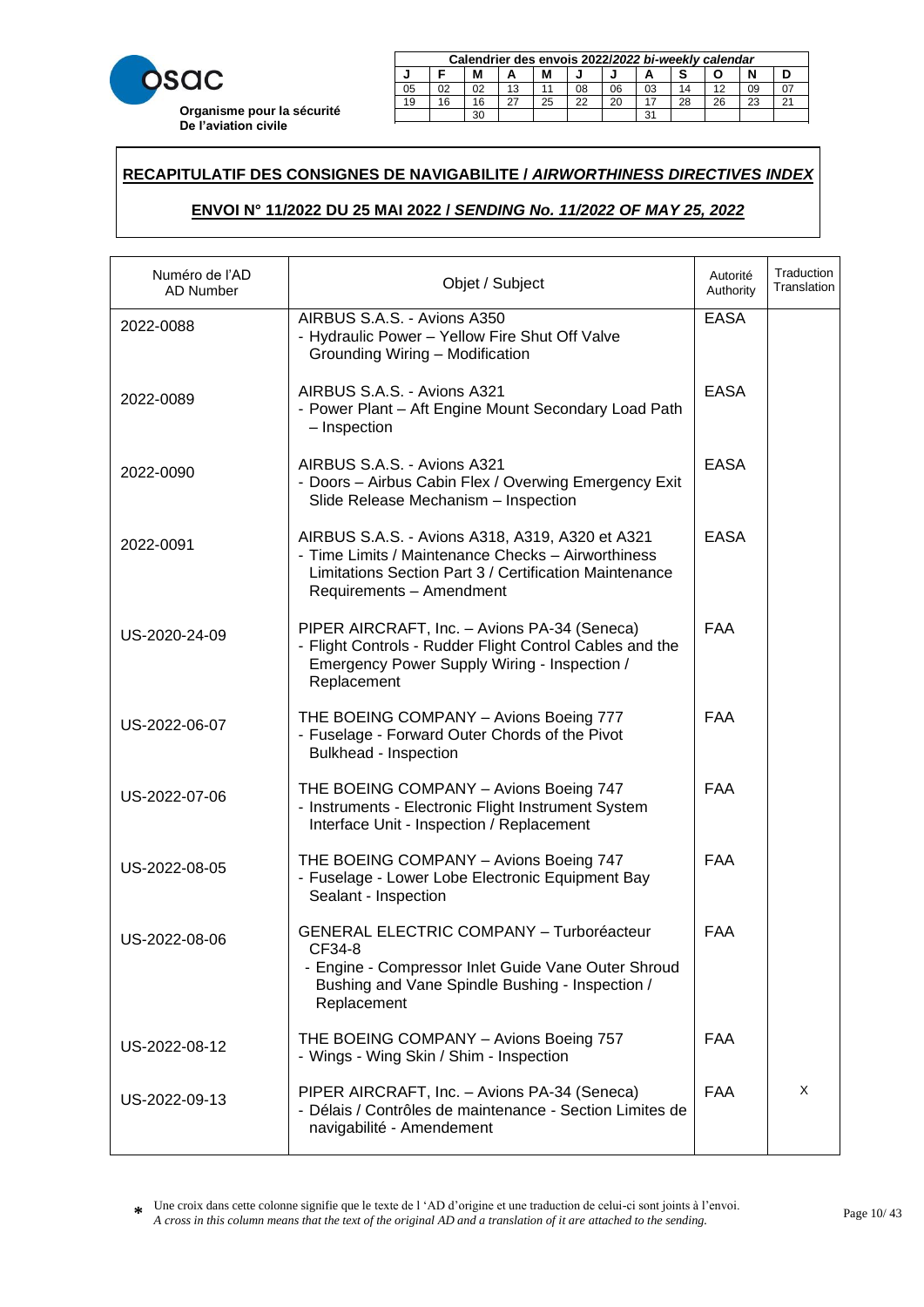

|             | Calendrier des envois 2022/2022 bi-weekly calendar |    |    |    |    |    |    |    |    |    |  |  |
|-------------|----------------------------------------------------|----|----|----|----|----|----|----|----|----|--|--|
| М<br>М<br>ш |                                                    |    |    |    |    |    |    |    |    |    |  |  |
| 05          |                                                    | 02 | 13 |    | 08 | 06 | 03 | 14 |    |    |  |  |
| 19          | 16                                                 | 16 |    | 25 | 22 | 20 |    | 28 | 26 | າາ |  |  |
|             | $\sim$<br>30                                       |    |    |    |    |    |    |    |    |    |  |  |

**J F M A M J J A S O N D**

23 20 20 21 22 22 23 24 25 26 27 28 29 20 21 22 23 24 25 26 27 27 27 28 29 29 29 20 21 22 23 24 25 26 27 27 27

### **RECAPITULATIF DES CONSIGNES DE NAVIGABILITE /** *AIRWORTHINESS DIRECTIVES INDEX*  21 18 18 15 27 24 22 19 16 28 25 23 29 30

# **ENVOI N° 11/2022 DU 25 MAI 2022 /** *SENDING No. 11/2022 OF MAY 25, 2022* **Calendrier des envois 2017/***2017 bi-weekly calendar* **J F M A M J J A S O N D**

| Numéro de l'AD<br>AD Number | Objet / Subject                                                                                                                                                                                                                     | Autorité<br>Authority | Traduction<br>Translation |
|-----------------------------|-------------------------------------------------------------------------------------------------------------------------------------------------------------------------------------------------------------------------------------|-----------------------|---------------------------|
| US-2022-09-14               | <b>GENERAL ELECTRIC COMPANY - Turboréacteur</b><br>CF34-8<br>- Air - Operability Bleed Valve - Inspection /<br>Replacement                                                                                                          | <b>FAA</b>            |                           |
| US-2022-10-04               | <b>ENGINE ALLIANCE LLC - Turboréacteur GP7200</b><br>- Engine - Stages 7-9 Compressor Rotor Spool -<br>Replacement                                                                                                                  | <b>FAA</b>            |                           |
| CF-2022-22                  | PRATT & WHITNEY CANADA. - Turboréacteur PW308<br>- Moteur - Carter extérieur de la chambre de<br>combustion - Résistance à la fatigue inadéquate des<br>boulons de bride avant                                                      | <b>TC</b>             |                           |
| CF-2022-23                  | AIRBUS CANADA LIMITED PARTNERSHIP - Avions<br><b>BD-500</b><br>- Équipements / Aménagements – Retrait de la goupille<br>de sécurité de la valve de gonflage des rampes<br>d'évacuation rapide des portes passagers et de<br>service | <b>TC</b>             |                           |
| CF-2022-25                  | BOMBARDIER Inc. - Avions BD-700-1A10 et BD-700-<br>1A11<br>- Trains d'atterrissage - Introduction de nouvelles<br>limites de durée de vie d'accumulateur de freinage                                                                | <b>TC</b>             |                           |
| CF-2022-26                  | PRATT & WHITNEY CANADA - Turbopropulseur -<br>PT6E-67XP<br>- Prélèvement d'air moteur - Défaillance de fermeture<br>de la vanne d'arrêt de prélèvement d'air (BOV)                                                                  | <b>TC</b>             |                           |
| CF-2022-27                  | PRATT & WHITNEY CANADA. - Turboréacteur JT15D<br>- Moteur - Section du compresseur du moteur - Rupture<br>du rouet à cause des marques d'usinage                                                                                    | <b>TC</b>             |                           |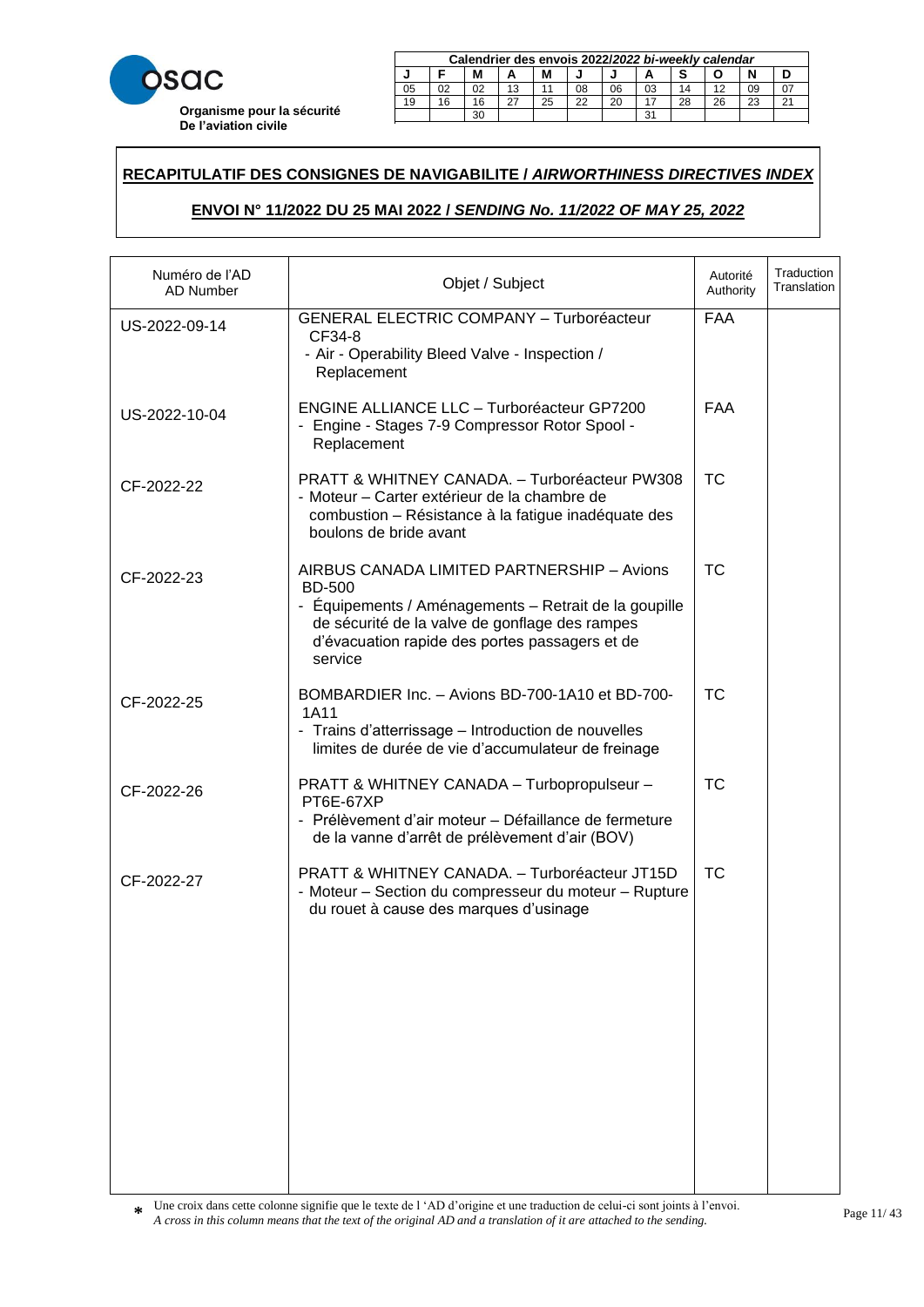

|        | Calendrier des envois 2022/2022 bi-weekly calendar |    |    |    |    |    |    |    |    |    |        |  |
|--------|----------------------------------------------------|----|----|----|----|----|----|----|----|----|--------|--|
| М<br>м |                                                    |    |    |    |    |    |    |    |    |    |        |  |
| 05     |                                                    | 02 | 13 |    | 08 | 06 | 03 | 14 |    | 09 |        |  |
| 19     | 16                                                 | 16 |    | 25 | 22 | 20 |    | 28 | 26 | 23 | $\sim$ |  |
|        |                                                    |    |    |    |    |    | ີ  |    |    |    |        |  |

23 20 20 21 22 22 23 24 25 26 27 28 29 20 21 22 23 24 25 26 27 27 27 28 29 29 29 20 21 22 23 24 25 26 27 27 27

### **RECAPITULATIF DES CONSIGNES DE NAVIGABILITE /** *AIRWORTHINESS DIRECTIVES INDEX*  21 18 18 15 27 24 22 19 16 28 25 23 29 30

# **ENVOI N° 11/2022 DU 25 MAI 2022 /** *SENDING No. 11/2022 OF MAY 25, 2022* **Calendrier des envois 2017/***2017 bi-weekly calendar* **J F M A M J J A S O N D**

| Numéro de l'AD<br><b>AD Number</b>   | Objet / Subject                                                                                                                                                                                                                                                                                                                                                                                                                 | Autorité<br>Authority | Traduction<br>Translation |
|--------------------------------------|---------------------------------------------------------------------------------------------------------------------------------------------------------------------------------------------------------------------------------------------------------------------------------------------------------------------------------------------------------------------------------------------------------------------------------|-----------------------|---------------------------|
| <b>Révisions</b><br><b>Revisions</b> |                                                                                                                                                                                                                                                                                                                                                                                                                                 |                       |                           |
| 2015-0226 R7                         | LEONARDO S.p.A., BELL TEXTRON Inc., BELL<br>TEXTRON CANADA Ltd., AIRBUS HELICOPTERS,<br>AIRBUS HELICOPTERS DEUTSCHLAND GmbH, MD<br>HELICOPTERS Inc, SIKORSKY AIRCRAFT<br>CORPORATION - Hélicoptères AW109SP, AB/AW139<br>et AB412, 212, 214 et 412, 429 et 430 - AS 365 N3, AS<br>332 L2 et EC 225 LP; MBB-BK 117 C-2, EC135 et<br>EC635; MD900 - S-61, S-76 et S-92A<br>- Equipment / Furnishings - Hoist - Test / Replacement | <b>EASA</b>           |                           |
| 2019-0138 R1                         | AIRBUS S.A.S - Avions A330 et A340<br>- [Correction] Stabilizers - Elevators - Inspection                                                                                                                                                                                                                                                                                                                                       | <b>EASA</b>           |                           |
| 2019-0207 R1                         | AIRBUS S.A.S. - Avions A350<br>- Doors - Passenger / Crew Door Girt Bar Fitting<br>Assemblies - Inspection                                                                                                                                                                                                                                                                                                                      | <b>EASA</b>           |                           |
| 2021-0044 R1                         | LEONARDO S.p.A. - Hélicoptères AB139 et AW139<br>- Electrical Power - Overhead Panel - Inspection                                                                                                                                                                                                                                                                                                                               | <b>EASA</b>           |                           |
| 2021-0107 R2                         | PIPER AIRCRAFT, Inc. - Avions PA-28 et PA-32<br>- Ailes - Semelle de longeron inférieur de l'aile<br>principale - Inspection                                                                                                                                                                                                                                                                                                    | <b>EASA</b>           | X                         |
| 2022-0044 R1                         | SOLO KLEINMOTOREN GmbH - Moteurs à pistons<br>Solo 2350<br>- Moteur - Modification / Inspection                                                                                                                                                                                                                                                                                                                                 | <b>EASA</b>           | X                         |
| CF-2007-10 R2                        | MHI RJ AVIATION ULC. - Avions CL-600-2B19<br>- Commandes de vol - Défaillance des volets                                                                                                                                                                                                                                                                                                                                        | <b>TC</b>             |                           |
| CF-2021-22 R1                        | AIRBUS CANADA LIMITED PARTNERSHIP - Avions<br><b>BD-500</b><br>- Trains d'atterrissage - Corrosion de l'axe d'arbre<br>inférieur du train d'atterrissage principal (MLG)                                                                                                                                                                                                                                                        | <b>TC</b>             |                           |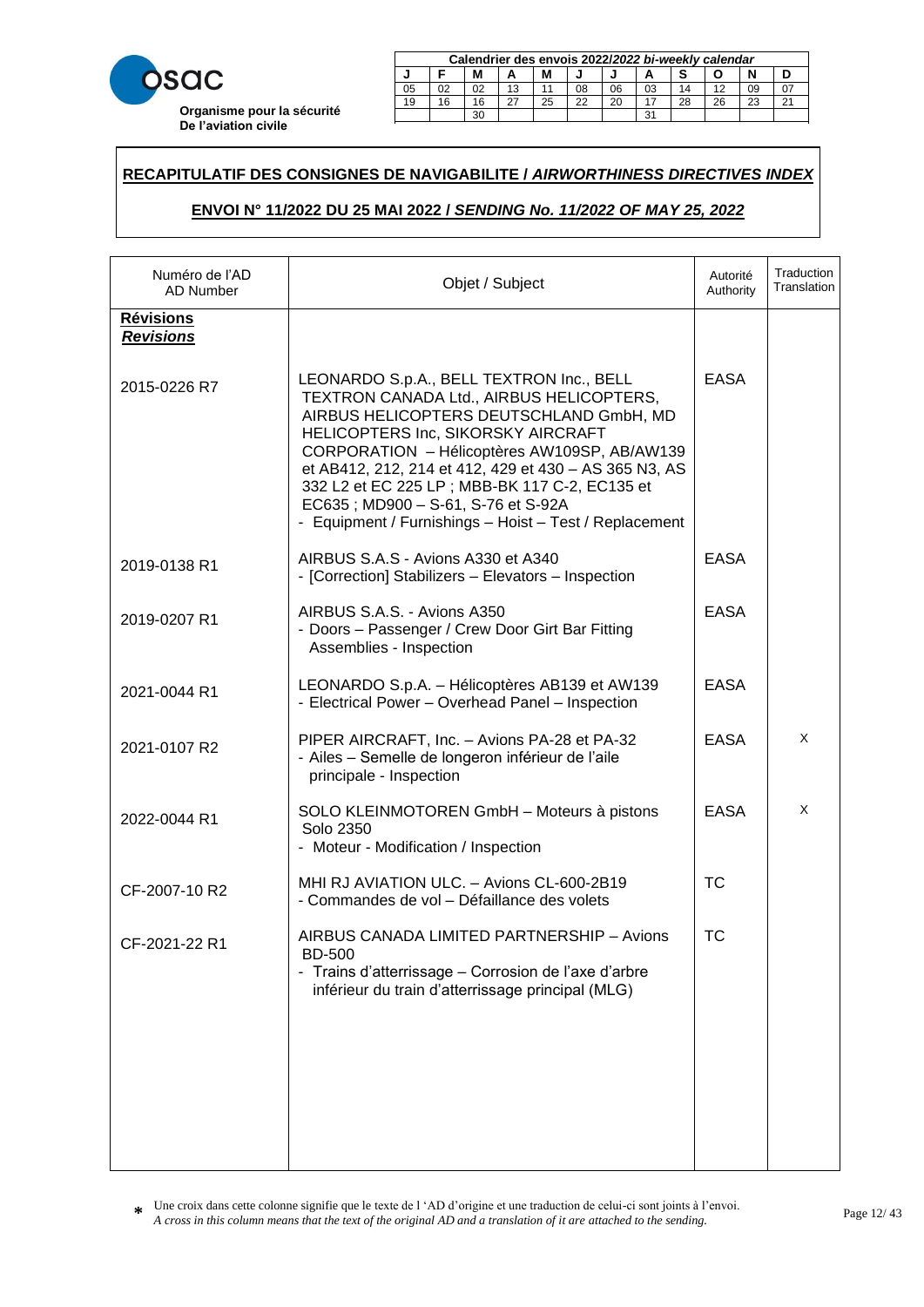

|        | Calendrier des envois 2022/2022 bi-weekly calendar |  |    |  |    |    |    |    |  |    |  |  |
|--------|----------------------------------------------------|--|----|--|----|----|----|----|--|----|--|--|
| N<br>М |                                                    |  |    |  |    |    |    |    |  |    |  |  |
| 05     | 02                                                 |  | 13 |  | 08 | 06 | 03 | 14 |  | 09 |  |  |
| 19     | 22<br>28<br>25<br>20<br>26<br>23<br>16<br>16       |  |    |  |    |    |    |    |  |    |  |  |
|        | ີ                                                  |  |    |  |    |    |    |    |  |    |  |  |

23 20 20 21 22 22 23 24 25 26 27 28 29 20 21 22 23 24 25 26 27 27 27 28 29 29 29 20 21 22 23 24 25 26 27 27 27

### **RECAPITULATIF DES CONSIGNES DE NAVIGABILITE /** *AIRWORTHINESS DIRECTIVES INDEX*  21 18 18 15 27 24 22 19 16 28 25 23 29 30

# **ENVOI N° 11/2022 DU 25 MAI 2022 /** *SENDING No. 11/2022 OF MAY 25, 2022* **Calendrier des envois 2017/***2017 bi-weekly calendar* **J F M A M J J A S O N D**

| Numéro de l'AD<br>AD Number                | Objet / Subject                                                                                                                                                                                                                             | Autorité<br>Authority | Traduction<br>Translation |
|--------------------------------------------|---------------------------------------------------------------------------------------------------------------------------------------------------------------------------------------------------------------------------------------------|-----------------------|---------------------------|
| <b>Annulations</b><br><b>Cancellations</b> |                                                                                                                                                                                                                                             |                       |                           |
| 2014-0202 R1                               | AIRBUS - Avions A300-600 et A310<br>- Fuselage - Door Frames Holes - Inspection<br>AD remplacée par l'AD EASA 2022-0078                                                                                                                     | <b>EASA</b>           |                           |
| 2018-0273                                  | SAFRAN HELICOPTER ENGINES - Turbomoteur<br><b>ARRIEL 2</b><br>- Time Limits / Maintenance Checks - Airworthiness<br>Limitations Section - Amendment<br>AD remplacée par l'AD EASA 2022-0083                                                 | <b>EASA</b>           |                           |
| 2019-0313                                  | AIRBUS HELICOPTERS DEUTSCHLAND GmbH. -<br>Hélicoptères MBB-BK117<br>- Rotors Flight Control - Tail Rotor Actuator - Inspection<br>AD remplacée par l'AD EASA 2022-0086                                                                      | <b>EASA</b>           |                           |
| 2020-0036 R1                               | AIRBUS - Avions A318, A319, A320 et A321<br>- Time Limits / Maintenance Checks - Airworthiness<br>Limitations Section - Part 2 - Damage Tolerant<br>Airworthiness Limitation Items - Implementation<br>AD remplacée par l'AD EASA 2022-0085 | <b>EASA</b>           |                           |
| 2020-0067                                  | AIRBUS - Avions A318, A319, A320 et A321<br>- Time Limits / Maintenance Checks - Airworthiness<br>Limitations Section Part 3 - Certification Maintenance<br>Requirements - Implementation<br>AD remplacée par l'AD EASA 2022-0091           | <b>EASA</b>           |                           |
| 2020-0080                                  | AIRBUS - Avions A318, A319, A320 et A321<br>- Time Limits / Maintenance Checks - Safe Life<br>Airworthiness Limitations Section Part 1 - Amendment<br>AD remplacée par l'AD EASA 2022-0082                                                  | <b>EASA</b>           |                           |
| 2020-0219                                  | AIRBUS - Avions A318, A319, A320 et A321<br>- Time Limits / Maintenance Checks - Airworthiness<br>Limitations Section Part 3 - Certification Maintenance<br>Requirements - Amendment<br>AD remplacée par l'AD EASA 2022-0091                | <b>EASA</b>           |                           |
| 2021-0108                                  | AIRBUS - Avions A318, A319, A320 et A321<br>- Time Limits / Maintenance Checks - Airworthiness<br><b>Limitations Section Certification Maintenance</b><br>Requirement - Amendment<br>AD remplacée par l'AD EASA 2022-0091                   | <b>EASA</b>           |                           |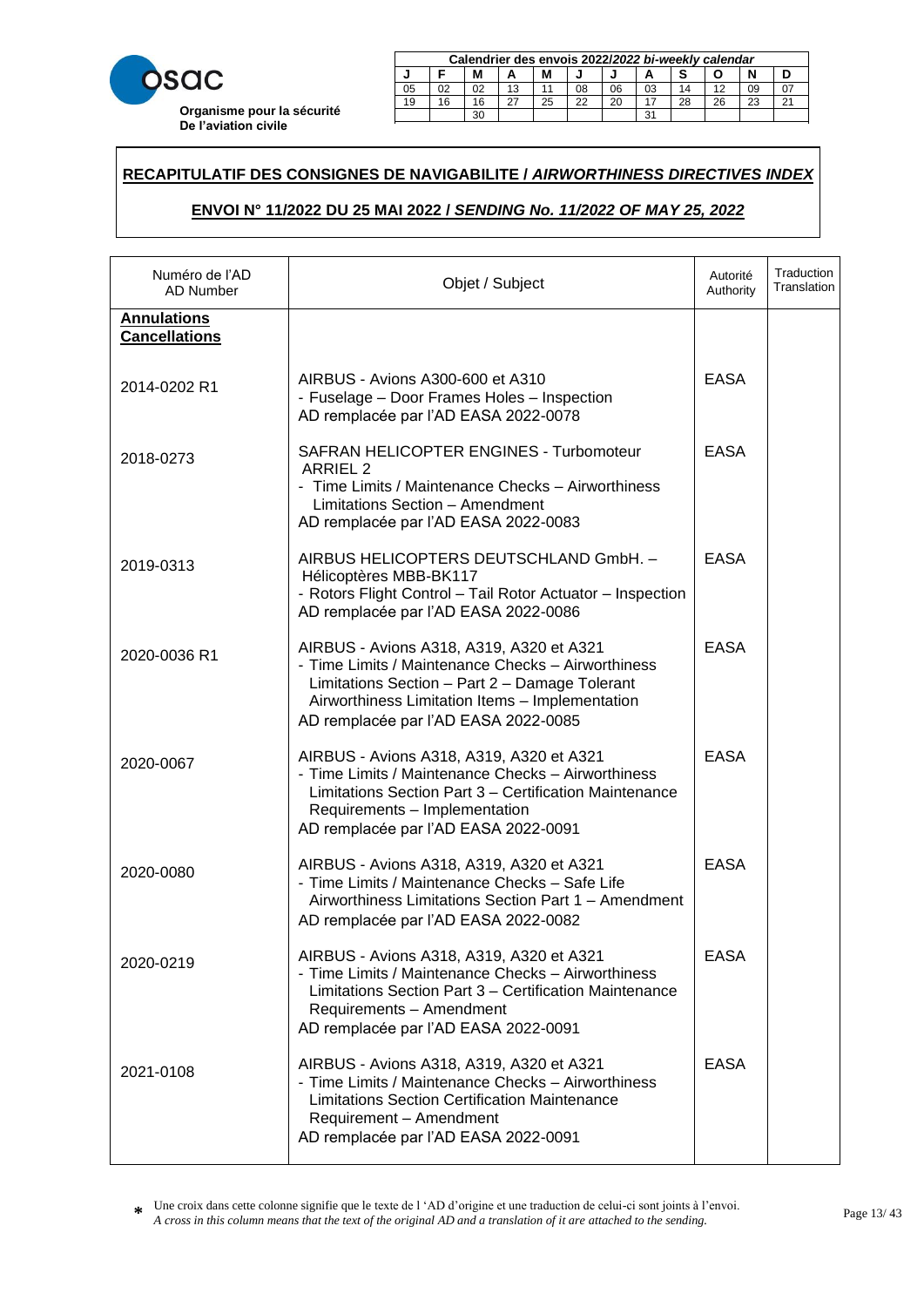

|    | Calendrier des envois 2022/2022 bi-weekly calendar     |    |    |  |    |    |    |    |  |    |  |  |
|----|--------------------------------------------------------|----|----|--|----|----|----|----|--|----|--|--|
|    | М<br>М                                                 |    |    |  |    |    |    |    |  |    |  |  |
| 05 |                                                        | 02 | 13 |  | 08 | 06 | 03 | 14 |  | 09 |  |  |
| 19 | 25<br>22<br>26<br>20<br>28<br>23<br>16<br>16<br>$\sim$ |    |    |  |    |    |    |    |  |    |  |  |
|    | ີ<br>30                                                |    |    |  |    |    |    |    |  |    |  |  |

23 20 20 21 22 22 23 24 25 26 27 28 29 20 21 22 23 24 25 26 27 27 27 28 29 29 29 20 21 22 23 24 25 26 27 27 27

### **RECAPITULATIF DES CONSIGNES DE NAVIGABILITE /** *AIRWORTHINESS DIRECTIVES INDEX*  21 18 18 15 27 24 22 19 16 28 25 23 29 30

# **ENVOI N° 11/2022 DU 25 MAI 2022 /** *SENDING No. 11/2022 OF MAY 25, 2022* **Calendrier des envois 2017/***2017 bi-weekly calendar* **J F M A M J J A S O N D**

| Numéro de l'AD<br>AD Number | Objet / Subject                                                                                                                                                                                                                        | Autorité<br>Authority | Traduction<br>Translation |
|-----------------------------|----------------------------------------------------------------------------------------------------------------------------------------------------------------------------------------------------------------------------------------|-----------------------|---------------------------|
| 2021-0140                   | AIRBUS - Avions A318, A319, A320 et A321<br>- Time Limits / Maintenance Checks - Airworthiness<br>Limitations Section - Part 2 - Damage Tolerant<br>Airworthiness Limitation Items - Amendment<br>AD remplacée par l'AD EASA 2022-0085 | <b>EASA</b>           |                           |
| 2021-0156                   | AIRBUS HELICOPTERS- Hélicoptères EC 225 LP<br>- Fuel - Engine Fuel Supply Hoses - Inspection /<br>Replacement<br>AD remplacée par l'AD EASA 2022-0087                                                                                  | <b>EASA</b>           |                           |
| US-2016-09-01               | THE BOEING COMPANY - Avions Boeing 777<br>- Fuselage - Forward Outer Chords of the Pivot<br>Bulkhead - Inspection<br>AD remplacée par l'AD FAA 2022-06-07                                                                              | <b>FAA</b>            |                           |
| US-2019-22-05               | <b>GENERAL ELECTRIC COMPANY - Turboréacteur</b><br>CF34-8<br>- Air - Operability Bleed Valve - Inspection<br>AD remplacée par l'AD FAA 2022-09-14                                                                                      | <b>FAA</b>            |                           |
| US-2020-21-17               | THE BOEING COMPANY - Avions Boeing 757<br>- Wings - Wing Skin / Shim - Inspection<br>AD remplacée par l'AD FAA 2022-08-12                                                                                                              | <b>FAA</b>            |                           |
| CF-2021-37                  | PRATT & WHITNEY CANADA - Turbopropulseur -<br>PT6E-67XP<br>- Prélèvement d'air moteur - Défaillance de fermeture<br>de la vanne d'arrêt de prélèvement d'air (BOV)<br>AD remplacée par l'AD TC CF-2022-26                              | <b>TC</b>             |                           |
| CF-2022-14                  | BOMBARDIER Inc. - Avions BD-700-1A10 et BD-700-<br>1A11<br>- Trains d'atterrissage - Introduction de nouvelles<br>limites de durée de vie d'accumulateur de freinage<br>AD remplacée par l'AD TC CF-2022-25                            | <b>TC</b>             |                           |
|                             |                                                                                                                                                                                                                                        |                       |                           |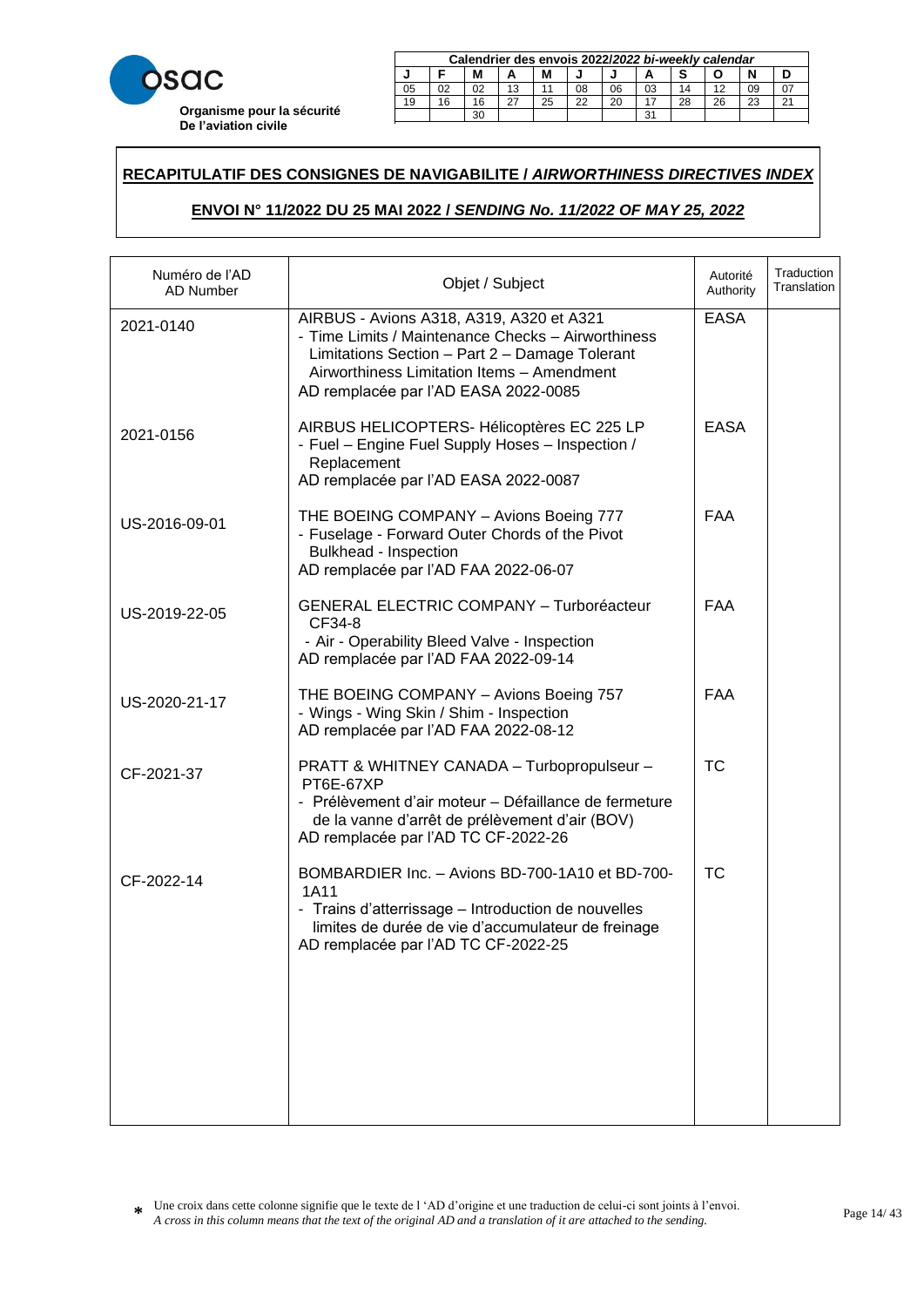

|                  | Calendrier des envois 2022/2022 bi-weekly calendar     |    |    |  |    |    |    |    |  |    |  |  |
|------------------|--------------------------------------------------------|----|----|--|----|----|----|----|--|----|--|--|
| М<br>М<br>N<br>А |                                                        |    |    |  |    |    |    |    |  |    |  |  |
| 05               |                                                        | 02 | 13 |  | 08 | 06 | 03 | 14 |  | 09 |  |  |
| 19               | 16<br>25<br>28<br>26<br>22<br>16<br>20<br>23<br>$\sim$ |    |    |  |    |    |    |    |  |    |  |  |
|                  | 30<br>31                                               |    |    |  |    |    |    |    |  |    |  |  |

23 20 20 21 22 22 23 24 25 26 27 28 29 20 21 22 23 24 25 26 27 27 27 28 29 29 29 20 21 22 23 24 25 26 27 27 27

**RECAPITULATIF DES CONSIGNES DE NAVIGABILITE /** *AIRWORTHINESS DIRECTIVES INDEX*  21 18 18 15 27 24 22 19 16 28 25 23 29 30

**ENVOI N° 09/2022 DU 27 AVRIL 2022 /** *SENDING No. 09/2022 OF APRIL 27, 2022* **Calendrier des envois 2017/***2017 bi-weekly calendar* <u> EXECUTIVE AND AND INCOME AND IN ARRIL 27, 2022 AND **A** DISCOVER AND  $\alpha$  and  $\alpha$   $\beta$   $\gamma$ </u>

# 30 29 **Note : Suite à des contraintes d'organisation interne il n'y aura pas d'envoi N°10/22 du 11/05/2022. Un rattrapage sera effectué sur les envois suivants.** *Due to internal organizational constraints, sending N°10/22 of 2022/05/11 was not performed. Gaps have been covered through sendings following.*

| Numéro de l'AD<br>AD Number                  | Objet / Subject                                                                                                                                                         | Autorité<br>Authority | Traduction<br>Translation |
|----------------------------------------------|-------------------------------------------------------------------------------------------------------------------------------------------------------------------------|-----------------------|---------------------------|
| <b>CN originales</b><br><b>Original AD's</b> |                                                                                                                                                                         |                       |                           |
| G-2022-0007                                  | STC TWENTY ONE LIMITED - Avions A320<br>- Doors - Emergency Exit - Functional Check                                                                                     | <b>CAA UK</b>         |                           |
| G-2022-0009                                  | SURVITEC GROUP LIMITED - Equipement Gilets de<br>sauvetage modèle 102 Mk 3, 102 Mk 4 et 105 Mk 1<br>- Équipement / Aménagement - Gilets de sauvetage -<br>Inspection    | <b>CAA UK</b>         | X                         |
| 2022-0066-E                                  | SCHEIBE AIRCRAFT GmbH. -. Motoplaneurs SF 25<br>- Commandes de vol - Manche - Inspection /<br>Remplacement                                                              | <b>EASA</b>           | X                         |
| 2022-0067                                    | AIRBUS HELICOPTERS DEUTSCHLAND GmbH -<br>Hélicoptères EC135, EC635<br>- Time Limits / Maintenance Checks - Airworthiness<br>Limitations Section - Amendment             | <b>EASA</b>           |                           |
| 2022-0068-E                                  | DASSAULT AVIATION - Avions Falcon 2000<br>- Landing Gear - Brake Control System / Servo-Valve -<br>Relocation / Replacement / Aircraft Flight Manual -<br>Amendment     | <b>EASA</b>           |                           |
| 2022-0069                                    | AIRBUS HELICOPTERS - Hélicoptères AS 355<br>- Tail Rotor Drive - Fan Assembly - Inspection                                                                              | <b>EASA</b>           |                           |
| 2022-0070                                    | FOKKER SERVICES B.V. - Avions F28<br>- Fuselage - Stubwing Bay Area Skin - Inspection                                                                                   | <b>EASA</b>           |                           |
| US-2022-07-03                                | BELL TEXTRON Inc. - Hélicoptères 412<br>- Rotors Flight Control - Collective Lever - Replacement<br>/ Life Limitation                                                   | <b>FAA</b>            |                           |
| US-2022-07-07                                | THE BOEING COMPANY - Avions Boeing 757<br>- Equipment / Furnishings - Passenger Service Units,<br>Life Vest Panels and Video Panel Lanyard Assemblies<br>- Installation | <b>FAA</b>            |                           |
|                                              |                                                                                                                                                                         |                       |                           |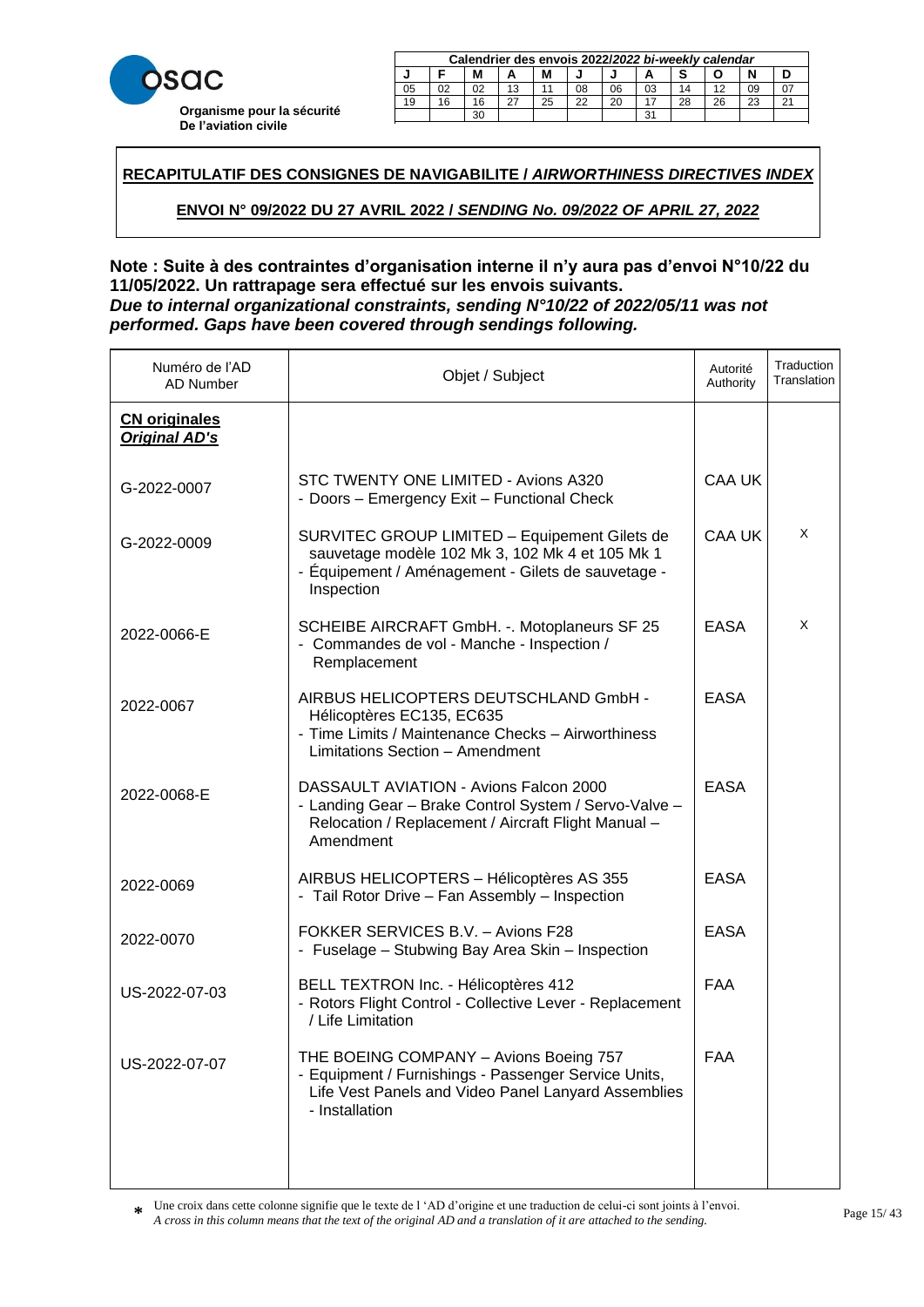

|    | Calendrier des envois 2022/2022 bi-weekly calendar     |  |    |  |    |    |    |    |  |    |  |  |  |
|----|--------------------------------------------------------|--|----|--|----|----|----|----|--|----|--|--|--|
|    | м                                                      |  |    |  |    |    |    |    |  |    |  |  |  |
| 05 | 02                                                     |  | 13 |  | 08 | 06 | 03 | 14 |  | 09 |  |  |  |
| 19 | 22<br>26<br>25<br>20<br>23<br>28<br>16<br>$\sim$<br>16 |  |    |  |    |    |    |    |  |    |  |  |  |
|    | ີ<br>oc                                                |  |    |  |    |    |    |    |  |    |  |  |  |

23 20 20 21 22 22 23 24 25 26 27 28 29 20 21 22 23 24 25 26 27 27 27 28 29 29 29 20 21 22 23 24 25 26 27 27 27

### **RECAPITULATIF DES CONSIGNES DE NAVIGABILITE /** *AIRWORTHINESS DIRECTIVES INDEX*  21 18 18 15 27 24 22 19 16 28 25 23 29 30

# **ENVOI N° 09/2022 DU 27 AVRIL 2022 /** *SENDING No. 09/2022 OF APRIL 27, 2022* **Calendrier des envois 2017/***2017 bi-weekly calendar* <u> EXECUTIVE AND AND INCOME AND IN ARRIL 27, 2022 AND **A** DISCOVER AND  $\alpha$  and  $\alpha$   $\beta$   $\gamma$ </u>

| Numéro de l'AD<br><b>AD Number</b>   | Objet / Subject                                                                                                                                                                                                                                                | Autorité<br>Authority | Traduction<br>Translation |
|--------------------------------------|----------------------------------------------------------------------------------------------------------------------------------------------------------------------------------------------------------------------------------------------------------------|-----------------------|---------------------------|
| CF-2022-15                           | BOMBARDIER Inc. - Avions BD-700-1A10 et BD-700-<br>1A11<br>- Limites de potentiel/vérifications de maintenance -<br>Introduction d'exigences de maintenance pour la<br>certification (CMR)                                                                     | <b>TC</b>             |                           |
| CF-2022-17                           | BOMBARDIER Inc. - Avions BD-700-2A12<br>- Fuselage – Structure du fuselage arrière – Fixations<br>manquantes                                                                                                                                                   | <b>TC</b>             |                           |
| CF-2022-18                           | AIRBUS CANADA LIMITED PARTNERSHIP - Avions<br><b>BD-500</b><br>- Limites de potentiel / vérifications de maintenance -<br>Limites de navigabilité - Mise en œuvre                                                                                              | <b>TC</b>             |                           |
| CF-2022-20                           | MHI RJ AVIATION ULC. - Avions CL-600-2C10, CL-<br>600-2C11, CL-600-2D15, CL-600-2D24 et CL-600-2E25<br>- Protection incendie - Extincteur d'incendie -<br>Remplacement de l'ensemble manocontact/manomètre<br>de bouteille d'extincteur d'incendie de la soute | <b>TC</b>             |                           |
| <b>Révisions</b><br><b>Revisions</b> |                                                                                                                                                                                                                                                                |                       |                           |
| 2014-0213 R1                         | AIRBUS - Avions A380<br>- Fuselage - Section 19 Upper Cross Fitting Upper<br>Beam Inner Cap Joints - Inspection                                                                                                                                                | <b>EASA</b>           |                           |
| 2016-0004 R1                         | SAFRAN HELICOPTER ENGINES - Turbomoteur<br>ARRIEL <sub>2</sub><br>- Engine Fuel & Control - Hydro-Mechanical Metering<br>Unit - Inspection                                                                                                                     | <b>EASA</b>           |                           |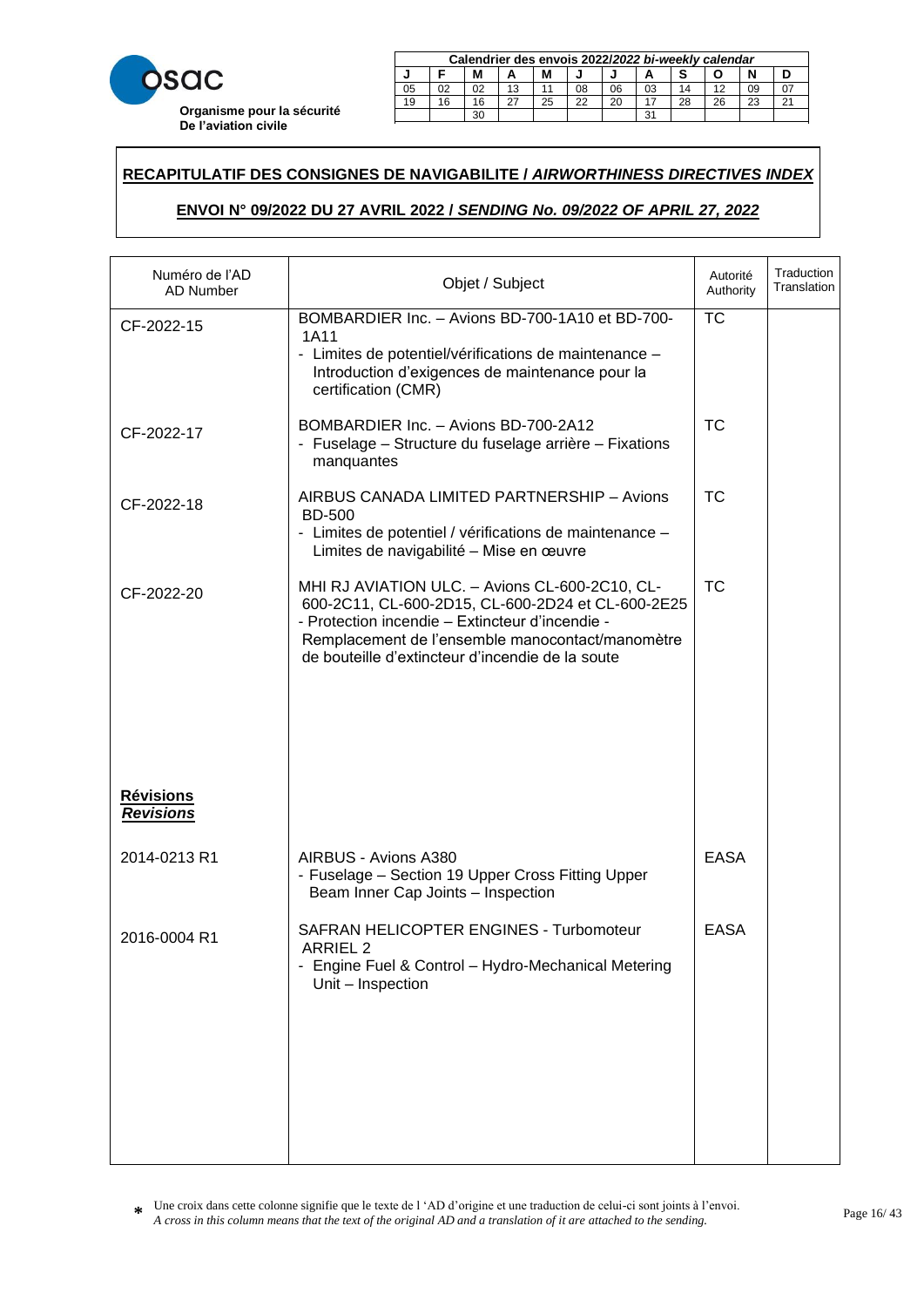

|    | Calendrier des envois 2022/2022 bi-weekly calendar     |    |    |  |    |    |    |    |  |    |  |  |
|----|--------------------------------------------------------|----|----|--|----|----|----|----|--|----|--|--|
|    | M<br>М                                                 |    |    |  |    |    |    |    |  |    |  |  |
| 05 | 02                                                     | 02 | 13 |  | 08 | 06 | 03 | 14 |  | 09 |  |  |
| 19 | 22<br>28<br>26<br>25<br>20<br>23<br>16<br>$\sim$<br>16 |    |    |  |    |    |    |    |  |    |  |  |
|    | 31<br>30                                               |    |    |  |    |    |    |    |  |    |  |  |

23 20 20 21 22 22 23 24 25 26 27 28 29 20 21 22 23 24 25 26 27 27 27 28 29 29 29 20 21 22 23 24 25 26 27 27 27

### **RECAPITULATIF DES CONSIGNES DE NAVIGABILITE /** *AIRWORTHINESS DIRECTIVES INDEX*  21 18 18 15 27 24 22 19 16 28 25 23 29 30

# **ENVOI N° 09/2022 DU 27 AVRIL 2022 /** *SENDING No. 09/2022 OF APRIL 27, 2022* **Calendrier des envois 2017/***2017 bi-weekly calendar* <u> EXECUTIVE AND AND INCOME AND IN ARRIL 27, 2022 AND **A** DISCOVER AND  $\alpha$  and  $\alpha$   $\beta$   $\gamma$ </u>

| Numéro de l'AD<br><b>AD Number</b>         | Objet / Subject                                                                                                                                                                                          | Autorité<br>Authority | Traduction<br>Translation |
|--------------------------------------------|----------------------------------------------------------------------------------------------------------------------------------------------------------------------------------------------------------|-----------------------|---------------------------|
| <b>Annulations</b><br><b>Cancellations</b> |                                                                                                                                                                                                          |                       |                           |
| 2017-0243                                  | AIRBUS HELICOPTERS DEUTSCHLAND GmbH -<br>Hélicoptères EC135, EC635<br>- Time Limits / Maintenance Checks - Airworthiness<br>Limitations - Amendment<br>AD remplacée par l'AD EASA 2022-0067              | <b>EASA</b>           |                           |
| 2018-0168 R1                               | AIRBUS HELICOPTERS DEUTSCHLAND GmbH -<br>Hélicoptères EC135, EC635<br>- Tail Rotor - Blade - Re-identification / Life Limit<br>AD remplacée par l'AD EASA 2022-0067                                      | <b>EASA</b>           |                           |
| 2018-0284                                  | AIRBUS HELICOPTERS DEUTSCHLAND GmbH -<br>Hélicoptères EC135, EC635<br>- Rotors Flight Control - Main Rotor Actuator -<br>Inspection<br>AD remplacée par l'AD EASA 2022-0067                              | <b>EASA</b>           |                           |
| 2022-0043 R1                               | SCHEIBE AIRCRAFT GmbH. -. Motoplaneurs SF 25<br>- Commandes de vol - Manche - Inspection /<br>Remplacement<br>AD remplacée par l'AD EASA 2022-0066-E                                                     | <b>EASA</b>           | X                         |
| CF-2021-27                                 | AIRBUS CANADA LIMITED PARTNERSHIP - Avions<br><b>BD-500</b><br>- Limites de potentiel / vérifications de maintenance -<br>Limites de navigabilité - Mise en œuvre<br>AD remplacée par l'AD TC CF-2022-18 | <b>TC</b>             |                           |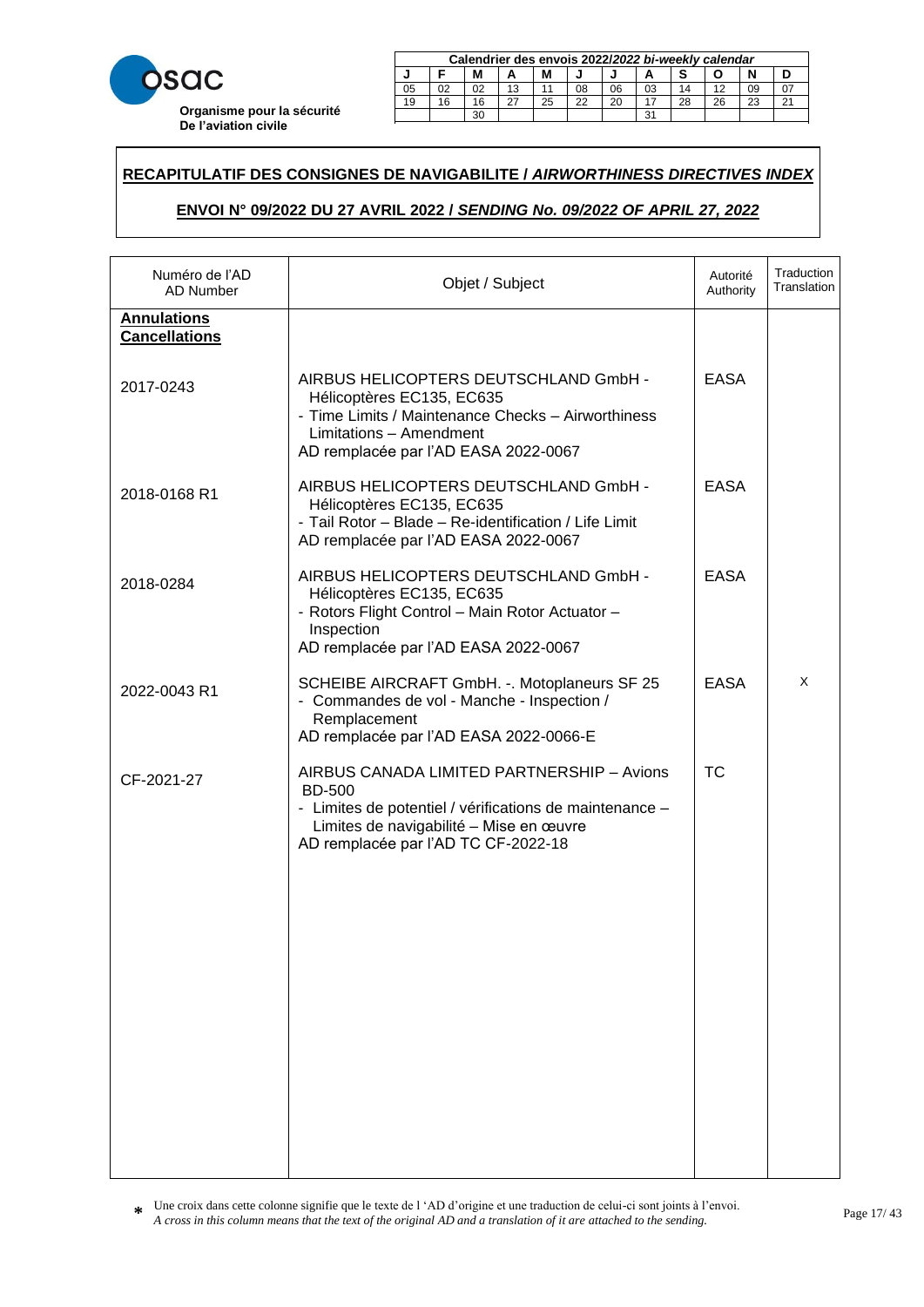

| Calendrier des envois 2022/2022 bi-weekly calendar |                                              |  |    |  |    |    |    |    |  |    |  |  |
|----------------------------------------------------|----------------------------------------------|--|----|--|----|----|----|----|--|----|--|--|
| N<br>М                                             |                                              |  |    |  |    |    |    |    |  |    |  |  |
| 05                                                 | 02                                           |  | 13 |  | 08 | 06 | 03 | 14 |  | 09 |  |  |
| 19                                                 | 22<br>28<br>26<br>25<br>20<br>23<br>16<br>16 |  |    |  |    |    |    |    |  |    |  |  |
|                                                    | ີ                                            |  |    |  |    |    |    |    |  |    |  |  |

23 20 20 21 22 22 23 24 25 26 27 28 29 20 21 22 23 24 25 26 27 27 27 28 29 29 29 20 21 22 23 24 25 26 27 27 27

### **RECAPITULATIF DES CONSIGNES DE NAVIGABILITE /** *AIRWORTHINESS DIRECTIVES INDEX*  21 18 18 15 27 24 22 19 16 28 25 23 29 30

# **ENVOI N° 08/2022 DU 13 AVRIL 2022 /** *SENDING No. 08/2022 OF APRIL 13, 2022* **Calendrier des envois 2017/***2017 bi-weekly calendar* <u> EXECUTIVE 2007 NO. 08/2022 OF APRIL 13, 2022 NO. 18, 2022 I</u>

| Numéro de l'AD<br>AD Number                  | Objet / Subject                                                                                                                                                                         | Autorité<br>Authority | Traduction<br>Translation |
|----------------------------------------------|-----------------------------------------------------------------------------------------------------------------------------------------------------------------------------------------|-----------------------|---------------------------|
| <b>CN originales</b><br><b>Original AD's</b> |                                                                                                                                                                                         |                       |                           |
| G-2022-0006                                  | BAE SYSTEMS (OPERATIONS) LTD - Avions<br>Jetstream 4100 series<br>- Time Limits / Maintenance Checks - Airworthiness<br>Limitations - Amendment / Implementation                        | <b>CAA UK</b>         |                           |
| 2022-0060                                    | AIRBUS - Avions A300-600 A300-600ST et A310<br>- Time Limits / Maintenance Checks - Airworthiness<br>Limitations Section Part 3 / Certification Maintenance<br>Requirements - Amendment | <b>EASA</b>           |                           |
| 2022-0061                                    | HOFFMANN PROPELLER GmbH & Co. KG-Hélices<br><b>HO-V 72-</b><br>- Hélice – Moyeu de l'hélice – Inspection                                                                                | <b>EASA</b>           | X                         |
| 2022-0062                                    | ATR-GIE AVIONS de TRANSPORT RÉGIONAL -<br>Avions ATR 42<br>- Time Limits / Maintenance Checks - Certification<br>Maintenance Requirements and Airworthiness<br>Limitations - Amendment  | <b>EASA</b>           |                           |
| 2022-0063                                    | ATR-GIE AVIONS de TRANSPORT RÉGIONAL -<br>Avions ATR 42<br>- Time Limits / Maintenance Checks - Certification<br>Maintenance Requirements and Airworthiness<br>Limitations - Amendment  | <b>EASA</b>           |                           |
| 2022-0064                                    | ATR-GIE AVIONS de TRANSPORT RÉGIONAL -<br>Avions ATR 72<br>- Time Limits / Maintenance Checks - Certification<br>Maintenance Requirements and Airworthiness<br>Limitations - Amendment  | <b>EASA</b>           |                           |
| 2022-0065                                    | AIRBUS - Avions A350<br>- Fire Protection - Engine Fire Extinguishing Pipes -<br>Inspection                                                                                             | <b>EASA</b>           |                           |
| US-2022-05-08                                | <b>GENERAL ELECTRIC COMPANY - Turboréacteur</b><br>CF34-10<br>- Engine - Strainer Assembly Screen - Inspection                                                                          | FAA                   |                           |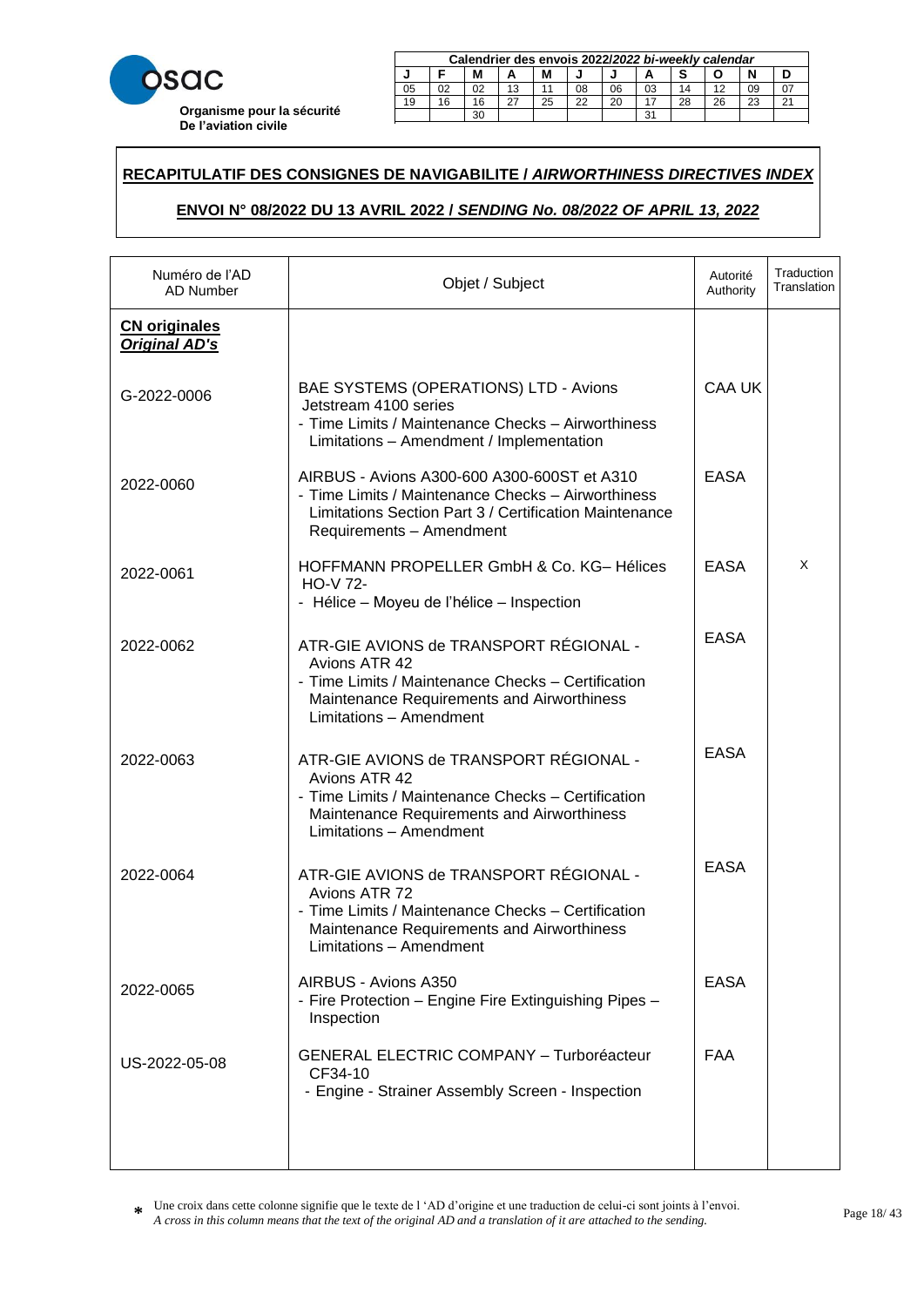

|    | Calendrier des envois 2022/2022 bi-weekly calendar     |  |    |  |    |    |    |    |  |    |  |
|----|--------------------------------------------------------|--|----|--|----|----|----|----|--|----|--|
| м  |                                                        |  |    |  |    |    |    |    |  |    |  |
| 05 | 02                                                     |  | 13 |  | 08 | 06 | 03 | 14 |  | 09 |  |
| 19 | 22<br>26<br>25<br>20<br>23<br>28<br>16<br>$\sim$<br>16 |  |    |  |    |    |    |    |  |    |  |
|    | ີ<br>oc                                                |  |    |  |    |    |    |    |  |    |  |

23 20 20 21 22 22 23 24 25 26 27 28 29 20 21 22 23 24 25 26 27 27 27 28 29 29 29 20 21 22 23 24 25 26 27 27 27

### **RECAPITULATIF DES CONSIGNES DE NAVIGABILITE /** *AIRWORTHINESS DIRECTIVES INDEX*  21 18 18 15 27 24 22 19 16 28 25 23 29 30

# **ENVOI N° 08/2022 DU 13 AVRIL 2022 /** *SENDING No. 08/2022 OF APRIL 13, 2022* **Calendrier des envois 2017/***2017 bi-weekly calendar* <u> EXECUTIVE 2007 NO. 08/2022 OF APRIL 13, 2022 NO. 18, 2022 I</u>

| Numéro de l'AD<br><b>AD Number</b> | Objet / Subject                                                                                                                                                                                                                  | Autorité<br>Authority | Traduction<br>Translation |
|------------------------------------|----------------------------------------------------------------------------------------------------------------------------------------------------------------------------------------------------------------------------------|-----------------------|---------------------------|
| US-2022-07-02                      | BELL TEXTRON Inc. - Hélicoptères 205, 210, 212, 412<br>- Fuselage - Tail Boom Spar Caps - Inspection /<br>Removal                                                                                                                | <b>FAA</b>            |                           |
| CF-2022-13                         | AIRBUS CANADA LIMITED PARTNERSHIP - Avions<br><b>BD-500</b><br>- Pneumatique – Éléments sensibles non conformes du<br>circuit de détection de fuite d'air de prélèvement                                                         | <b>TC</b>             |                           |
| CF-2022-14                         | BOMBARDIER Inc. - Avions BD-700-1A10 et BD-700-<br>1A11<br>- Trains d'atterrissage - Introduction de nouvelles<br>limites de durée de vie d'accumulateur de freinage                                                             | <b>TC</b>             |                           |
| CF-2022-16<br><b>Révisions</b>     | MHI RJ AVIATION ULC. - Avions CL-600-2B19, CL-<br>600-2C10, CL-600-2C11, CL-600-2D15, CL-600-2D24<br>et CL-600-2E25<br>- Pneumatique – Éléments sensibles non conformes du<br>circuit de détection de fuite d'air de prélèvement | <b>TC</b>             |                           |
| <b>Revisions</b><br>2022-0029 R1   | MARS A.S. - Equipement Parachutes de secours ALT-<br>88/90-1B<br>- Équipement / Ameublement - Parachutes de secours -<br>Retrait du service / Modification                                                                       | <b>EASA</b>           | X                         |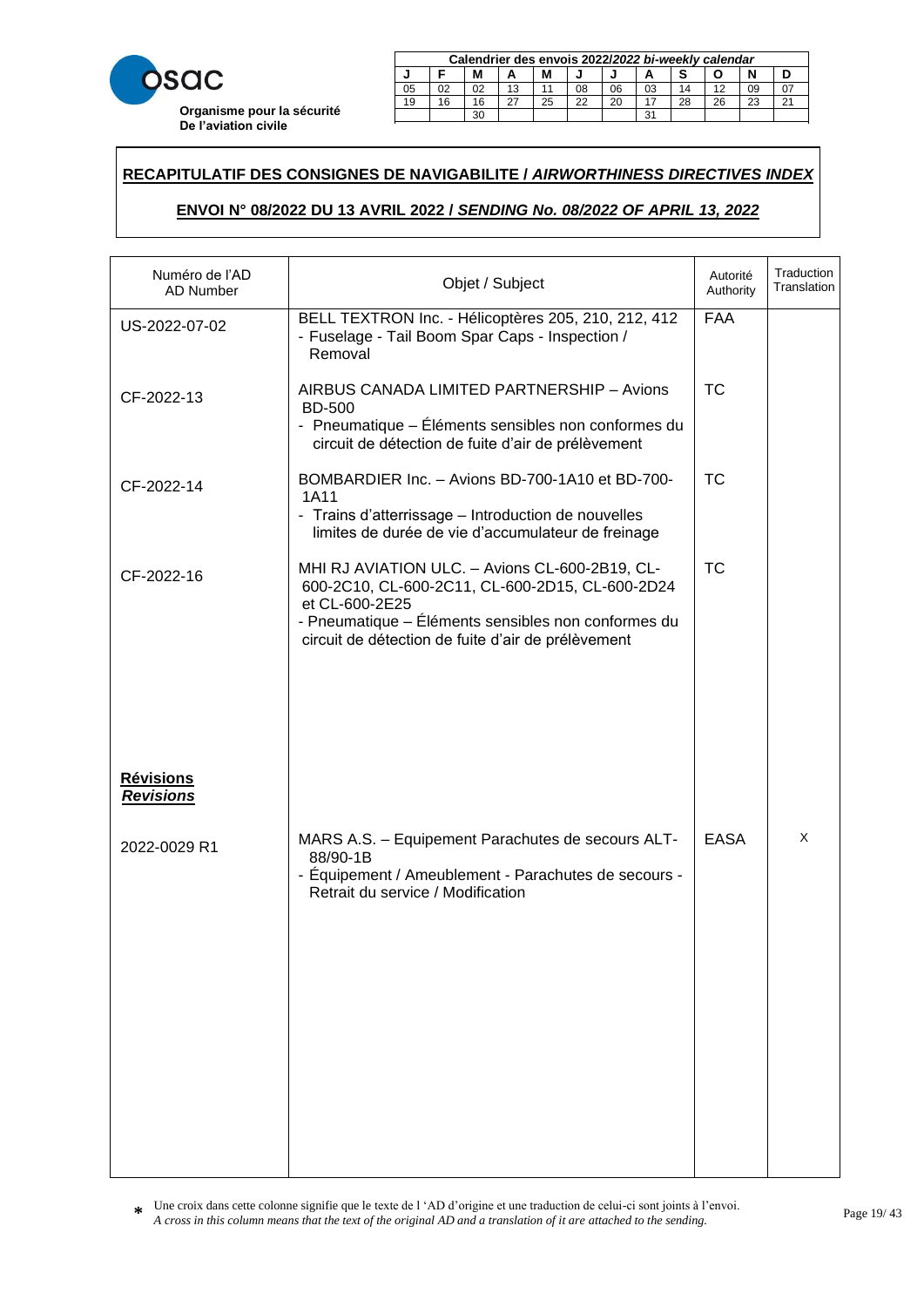

|        | Calendrier des envois 2022/2022 bi-weekly calendar |    |    |    |    |    |    |    |    |    |        |
|--------|----------------------------------------------------|----|----|----|----|----|----|----|----|----|--------|
| M<br>М |                                                    |    |    |    |    |    |    |    |    |    |        |
| 05     | 02                                                 | 02 | 13 |    | 08 | 06 | 03 | 14 |    | 09 |        |
| 19     | 16                                                 | 16 |    | 25 | 22 | 20 |    | 28 | 26 | 23 | $\sim$ |
|        | 31<br>30                                           |    |    |    |    |    |    |    |    |    |        |

23 20 20 21 22 22 23 24 25 26 27 28 29 20 21 22 23 24 25 26 27 27 27 28 29 29 29 20 21 22 23 24 25 26 27 27 27

### **RECAPITULATIF DES CONSIGNES DE NAVIGABILITE /** *AIRWORTHINESS DIRECTIVES INDEX*  21 18 18 15 27 24 22 19 16 28 25 23 29 30

# **ENVOI N° 08/2022 DU 13 AVRIL 2022 /** *SENDING No. 08/2022 OF APRIL 13, 2022* **Calendrier des envois 2017/***2017 bi-weekly calendar* <u> EXECUTIVE 2007 NO. 08/2022 OF APRIL 13, 2022 NO. 18, 2022 I</u>

| Numéro de l'AD<br>AD Number                | Objet / Subject                                                                                                                                                                                         | Autorité<br>Authority | Traduction<br>Translation |
|--------------------------------------------|---------------------------------------------------------------------------------------------------------------------------------------------------------------------------------------------------------|-----------------------|---------------------------|
| <b>Annulations</b><br><b>Cancellations</b> |                                                                                                                                                                                                         |                       |                           |
| 2014-0043                                  | BAE SYSTEMS (OPERATIONS) LTD - Avions<br>Jetstream 4100<br>- Time Limits / Maintenance Checks - Airworthiness<br>Limitations - Amendment / Implementation<br>AD remplacée par l'AD CAA UK G-2022-0006   | <b>EASA</b>           |                           |
| 2017-0187                                  | BAE SYSTEMS (OPERATIONS) LTD - Avions<br>Jetstream 4100<br>- Time Limits / Maintenance Checks - Fatigue and<br>Environmental Damage Inspections - Amendment<br>AD remplacée par l'AD CAA UK G-2022-0006 | <b>EASA</b>           |                           |
| 2020-0226 R1                               | HOFFMANN PROPELLER GmbH & Co. KG-Hélices<br><b>HO-V 72-</b><br>- Hélice – Moyeu de l'hélice – Inspection<br>AD remplacée par l'AD EASA 2022-0061                                                        | <b>EASA</b>           | X                         |
| 2021-0211                                  | ATR - Avions ATR 42<br>- Time Limits / Maintenance Checks - Certification<br>Maintenance Requirements and Airworthiness<br>Limitations - Amendment<br>AD remplacée par l'AD EASA 2022-0062              | <b>EASA</b>           |                           |
| 2021-0212                                  | ATR - Avions ATR 42<br>- Time Limits / Maintenance Checks - Certification<br>Maintenance Requirements and Airworthiness<br>Limitations - Amendment<br>AD remplacée par l'AD EASA 2022-0063              | <b>EASA</b>           |                           |
| 2021-0213                                  | ATR - Avions ATR 72<br>- Time Limits / Maintenance Checks - Certification<br>Maintenance Requirements and Airworthiness<br>Limitations - Amendment<br>AD remplacée par l'AD EASA 2022-0064              | <b>EASA</b>           |                           |
|                                            |                                                                                                                                                                                                         |                       |                           |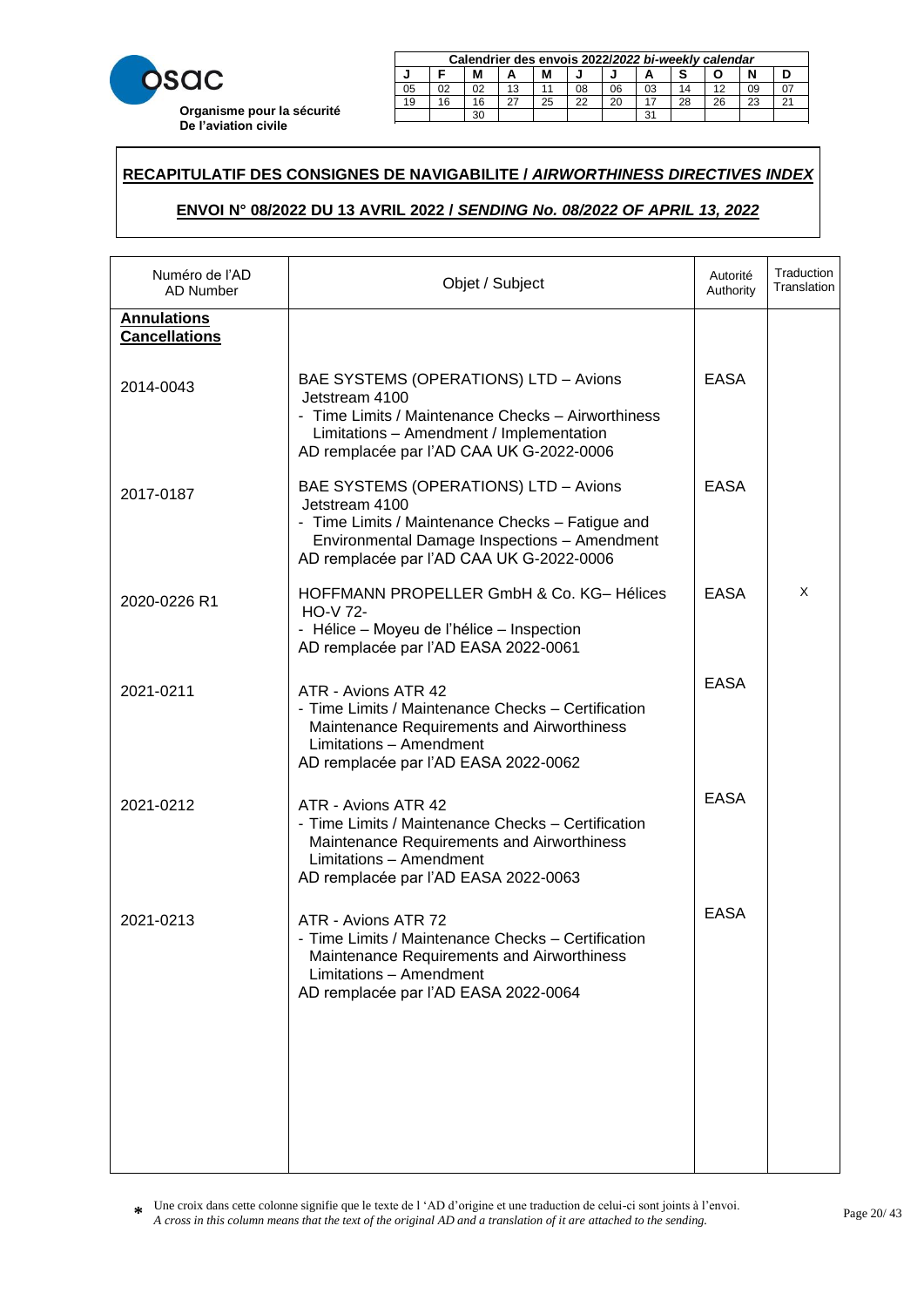

|        | Calendrier des envois 2022/2022 bi-weekly calendar |          |    |    |    |    |    |    |    |    |        |  |
|--------|----------------------------------------------------|----------|----|----|----|----|----|----|----|----|--------|--|
| M<br>М |                                                    |          |    |    |    |    |    |    |    |    |        |  |
| 05     | 02                                                 | 02       | 13 |    | 08 | 06 | 03 | 14 |    | 09 |        |  |
| 19     | 16                                                 | 16       |    | 25 | 22 | 20 |    | 28 | 26 | 23 | $\sim$ |  |
|        |                                                    | 31<br>30 |    |    |    |    |    |    |    |    |        |  |

23 20 20 21 22 22 23 24 25 26 27 28 29 20 21 22 23 24 25 26 27 27 27 28 29 29 29 20 21 22 23 24 25 26 27 27 27

### **RECAPITULATIF DES CONSIGNES DE NAVIGABILITE /** *AIRWORTHINESS DIRECTIVES INDEX*  21 18 18 15 27 24 22 19 16 28 25 23 29 30

# **ENVOI N° 07/2022 DU 30 MARS 2022 /** *SENDING No. 07/2022 OF MARCH 30, 2022* **Calendrier des envois 2017/***2017 bi-weekly calendar* <u>**ZUZZ I SENDING NO. 07/ZUZZ OF MARCH 30, ZUZZ**</u>

| Numéro de l'AD<br>AD Number                  | Objet / Subject                                                                                                                                                | Autorité<br>Authority | Traduction<br>Translation |
|----------------------------------------------|----------------------------------------------------------------------------------------------------------------------------------------------------------------|-----------------------|---------------------------|
| <b>CN</b> originales<br><b>Original AD's</b> |                                                                                                                                                                |                       |                           |
| 2022-0044                                    | SOLO KLEINMOTOREN GmbH - Moteurs à pistons<br>Solo 2350<br>- Moteur - Modification / Inspection                                                                | <b>EASA</b>           | X                         |
| 2022-0047                                    | BELL TEXTRON Inc. - Hélicoptères 212 et 412<br>- Fuselage - Tailboom Attachment - Inspection /<br>Replacement                                                  | <b>EASA</b>           |                           |
| 2022-0049                                    | AIRBUS - Avions A330 et A340<br>- Landing Gear - Nose and Main Landing Gear Main<br>Fittings and Main Landing Gear Sliding Pistons -<br>Replacement            | <b>EASA</b>           |                           |
| 2022-0051                                    | AIRBUS HELICOPTERS - Hélicoptères AS 350 et AS<br>355<br>- Fuselage - Rear Structure Junction Frame<br>Reinforcement Angles - Inspection                       | <b>EASA</b>           |                           |
| 2022-0053                                    | AIRBUS HELICOPTERS - Hélicoptères EC 120 et EC<br>130<br>- Landing Gear - Skid-Type Landing Gear - Inspection                                                  | <b>EASA</b>           |                           |
| 2022-0054                                    | AIRBUS - Avions A350<br>- Aircraft Flight Manual - Performance Database -<br>Amendment                                                                         | <b>EASA</b>           |                           |
| 2022-0055                                    | ROLLS-ROYCE DEUTSCHLAND Ltd & Co KG. -<br>Turboréacteur RB211 Trent 700<br>- Engine - Intermediate Pressure Compressor Rotor<br>Shaft - Inspection             | <b>EASA</b>           |                           |
| 2022-0056                                    | AIRBUS HELICOPTERS - Hélicoptères SA 330 J<br>- Rotors Flight Control - Main Rotor Controls /<br>Collective Levers / Stop Support Protection -<br>Modification | EASA                  |                           |
| 2022-0057                                    | AIRBUS - Avions A330 et A340<br>- Windows - Windshields - Inspection                                                                                           | <b>EASA</b>           |                           |
| 2022-0058                                    | AIRBUS - Avions A300, A300-600, A310 et A300-600ST<br>- Windows - Windshields - Inspection                                                                     | <b>EASA</b>           |                           |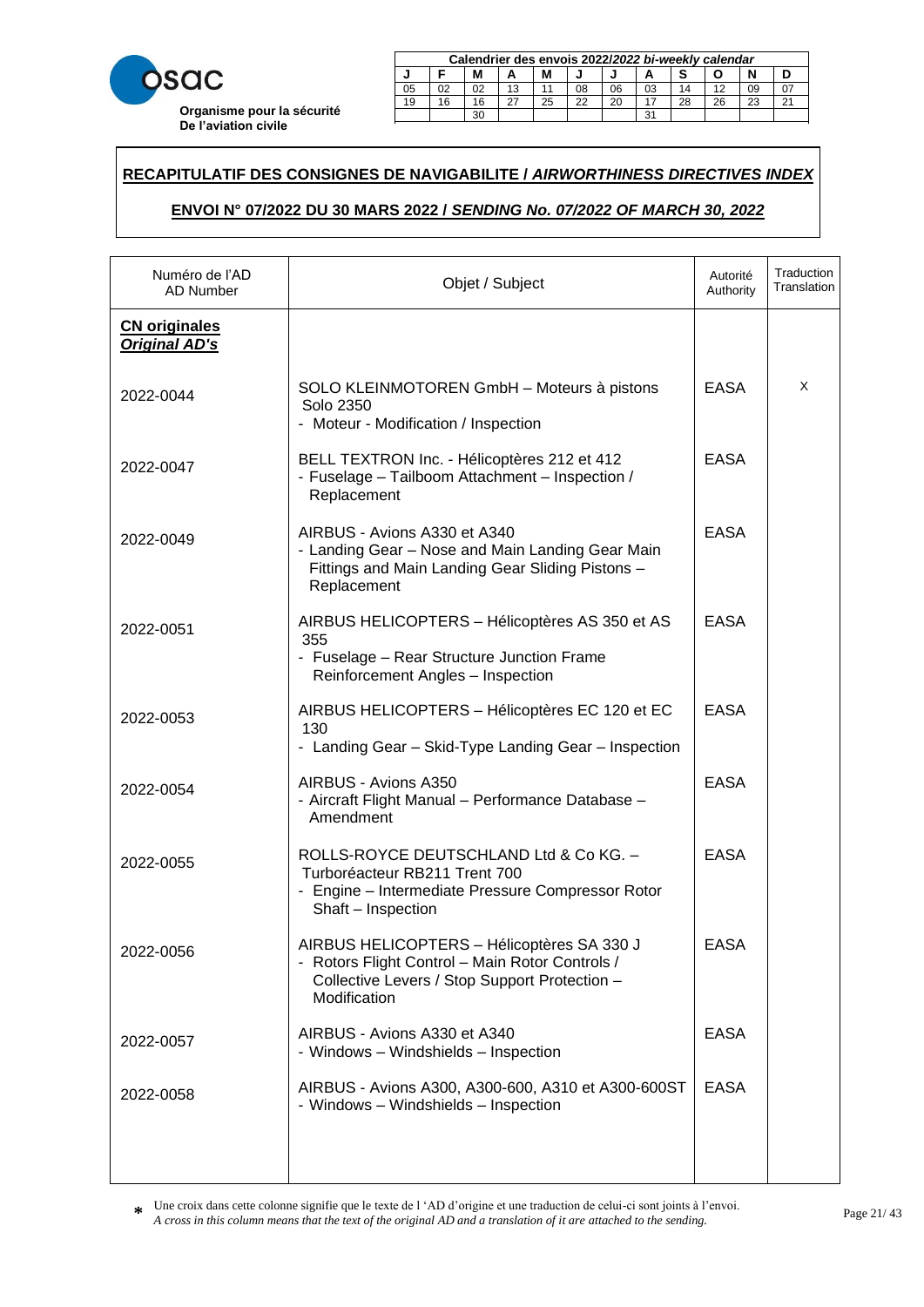

|        | Calendrier des envois 2022/2022 bi-weekly calendar |          |    |    |    |    |    |    |    |    |        |  |
|--------|----------------------------------------------------|----------|----|----|----|----|----|----|----|----|--------|--|
| M<br>М |                                                    |          |    |    |    |    |    |    |    |    |        |  |
| 05     | 02                                                 | 02       | 13 |    | 08 | 06 | 03 | 14 |    | 09 |        |  |
| 19     | 16                                                 | 16       |    | 25 | 22 | 20 |    | 28 | 26 | 23 | $\sim$ |  |
|        |                                                    | 31<br>30 |    |    |    |    |    |    |    |    |        |  |

23 20 20 21 22 22 23 24 25 26 27 28 29 20 21 22 23 24 25 26 27 27 27 28 29 29 29 20 21 22 23 24 25 26 27 27 27

### **RECAPITULATIF DES CONSIGNES DE NAVIGABILITE /** *AIRWORTHINESS DIRECTIVES INDEX*  21 18 18 15 27 24 22 19 16 28 25 23 29 30

# **ENVOI N° 07/2022 DU 30 MARS 2022 /** *SENDING No. 07/2022 OF MARCH 30, 2022* **Calendrier des envois 2017/***2017 bi-weekly calendar* <u>**ZUZZ I SENDING NO. 07/ZUZZ OF MARCH 30, ZUZZ**</u>

| Numéro de l'AD<br><b>AD Number</b> | Objet / Subject                                                                                                                                                                                                                                                                                                                                                                            | Autorité<br>Authority | Traduction<br>Translation |
|------------------------------------|--------------------------------------------------------------------------------------------------------------------------------------------------------------------------------------------------------------------------------------------------------------------------------------------------------------------------------------------------------------------------------------------|-----------------------|---------------------------|
| US-2022-04-08                      | AIRBUS - Avions A318, A319, A320 et A321<br>- Fire Protection / Doors - Cargo Door Seals -<br>Replacement / Operational Limitation / Placard<br>Installation                                                                                                                                                                                                                               | <b>FAA</b>            |                           |
| US-2022-05-10                      | GOODRICH. - Hélicoptères 412, 412CF, and 412EP -<br>A109, A109A, A109A II, A109C, A109E, A109K2,<br>A109S, AB139, AB412, AB412 EP, AW109SP, and<br>AW139 - MD900 - S-61A, S-61L, S-61N, S-76A, S-<br>76B, S-76C, S-76D, and S-92A - HH-1K, TH-1F, TH-<br>1L, UH-1A, UH-1B, UH-1E, UH-1F, UH-1H, UH-1L, and<br>UH-1P<br>- NOT ADOPTED - EASA DECISION ATTACHED - SEE<br>EASA AD 2015-0226R6 | <b>FAA</b>            |                           |
| US-2022-06-03                      | BELL TEXTRON Inc. - Hélicoptères 204B, 205, 210, 212<br>- Main Rotor - Hub Strap Pins - Removal / Inspection                                                                                                                                                                                                                                                                               | <b>FAA</b>            |                           |
| US-2022-06-10                      | THE BOEING COMPANY - Avions Boeing 777<br>- Exhaust - Thrust Reverser Inner Wall Debris Shields -<br>Installation // Powerplant - Fan Cowl Doors / Hydraulic<br>Pump Shutoff Valves - Inspection / Functional Check                                                                                                                                                                        | <b>FAA</b>            |                           |
| US-2022-06-11                      | THE BOEING COMPANY - Avions Boeing 777<br>- Nacelles / Pylons - Engine Inlet - Modification                                                                                                                                                                                                                                                                                                | <b>FAA</b>            |                           |
| US-2022-06-16                      | THE BOEING COMPANY - Avions Boeing 747<br>- Aircraft Flight Manual - Limitations / Operating<br>Procedures - Amendment                                                                                                                                                                                                                                                                     | <b>FAA</b>            |                           |
| CF-2022-11                         | AIRBUS CANADA LIMITED PARTNERSHIP - Avions<br><b>BD-500</b><br>- Moteur – Manuel de vol de l'aéronef (AFM) –<br>Procédures normales et procédures anormales -<br>Détection erronée de poussée élevée non contrôlée                                                                                                                                                                         | <b>TC</b>             |                           |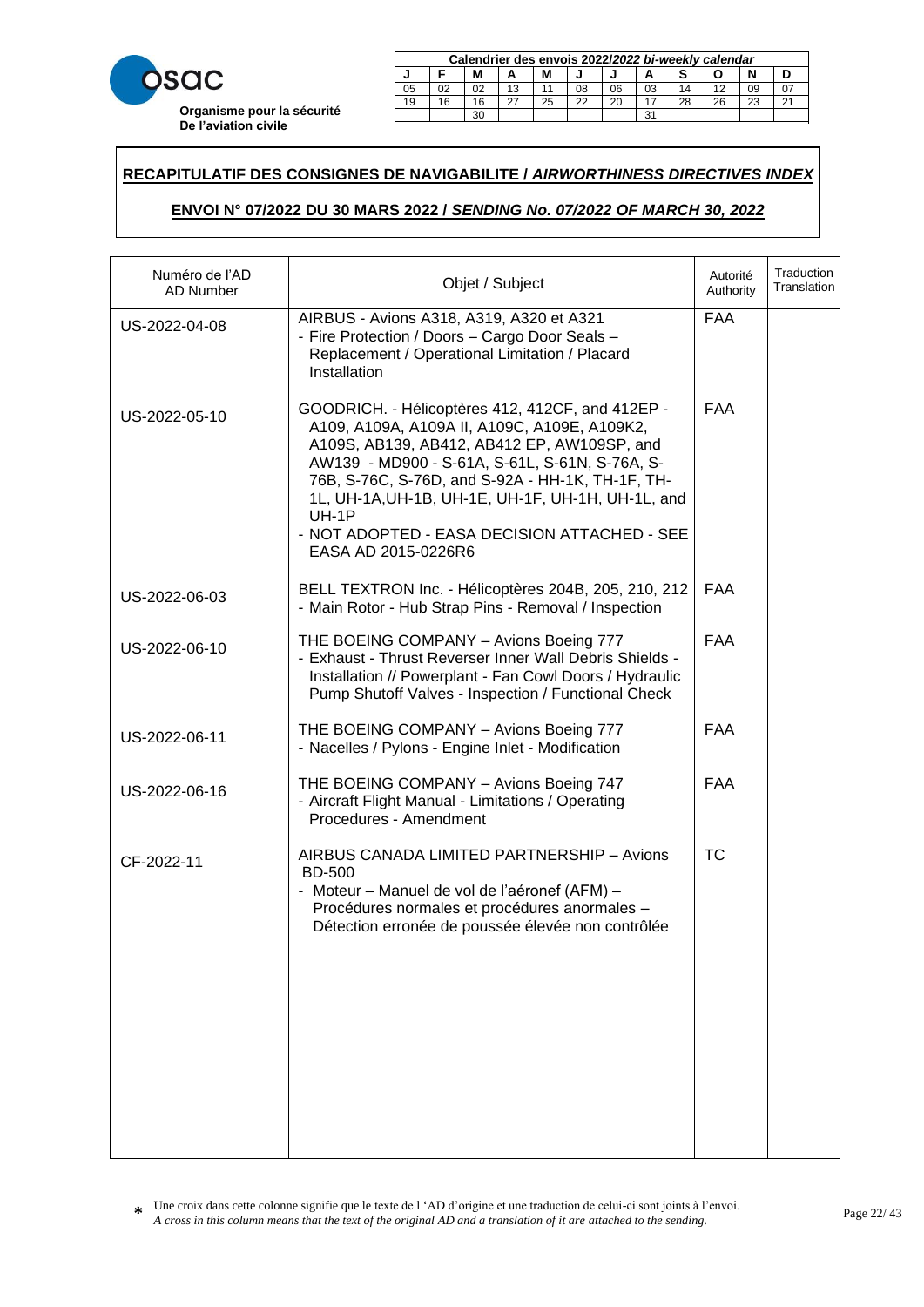

|             | Calendrier des envois 2022/2022 bi-weekly calendar |    |    |    |    |    |    |    |    |    |        |
|-------------|----------------------------------------------------|----|----|----|----|----|----|----|----|----|--------|
| М<br>М<br>А |                                                    |    |    |    |    |    |    |    |    |    |        |
| 05          |                                                    | 02 | 13 |    | 08 | 06 | 03 | 14 |    | 09 |        |
| 19          | 16                                                 | 16 |    | 25 | 22 | 20 |    | 28 | 26 | າາ | $\sim$ |
|             |                                                    |    |    |    |    |    | ີ  |    |    |    |        |

23 20 20 21 22 22 23 24 25 26 27 28 29 20 21 22 23 24 25 26 27 27 27 28 29 29 29 20 21 22 23 24 25 26 27 27 27

### **RECAPITULATIF DES CONSIGNES DE NAVIGABILITE /** *AIRWORTHINESS DIRECTIVES INDEX*  21 18 18 15 27 24 22 19 16 28 25 23 29 30

# **ENVOI N° 07/2022 DU 30 MARS 2022 /** *SENDING No. 07/2022 OF MARCH 30, 2022* **Calendrier des envois 2017/***2017 bi-weekly calendar* <u>**ZUZZ I SENDING NO. 07/ZUZZ OF MARCH 30, ZUZZ**</u>

| Numéro de l'AD<br>AD Number                | Objet / Subject                                                                                                                                                                                                                                                                           | Autorité<br>Authority | Traduction<br>Translation |
|--------------------------------------------|-------------------------------------------------------------------------------------------------------------------------------------------------------------------------------------------------------------------------------------------------------------------------------------------|-----------------------|---------------------------|
| <b>Révisions</b><br><b>Revisions</b>       | SCHEIBE AIRCRAFT GmbH. -. Motoplaneurs SF 25                                                                                                                                                                                                                                              | EASA                  | X                         |
| 2022-0043 R1                               | - Commandes de vol - Manche - Inspection /<br>Remplacement                                                                                                                                                                                                                                |                       |                           |
| <b>Annulations</b><br><b>Cancellations</b> |                                                                                                                                                                                                                                                                                           |                       |                           |
| 2014-0076 R3                               | AIRBUS HELICOPTERS - Hélicoptères AS 350 et AS<br>355<br>- Fuselage - Rear Structure Junction Frame<br>Reinforcement Angles - Inspection<br>AD remplacée par l'AD EASA 2022-0051                                                                                                          | <b>EASA</b>           |                           |
| 2015-0052 R1                               | SOLO KLEINMOTOREN GmbH - Moteurs à pistons<br>Solo 2350<br>- Moteur - Restriction d'utilisation<br>AD remplacée par l'AD EASA 2022-0044                                                                                                                                                   | <b>EASA</b>           | X                         |
| 2022-0036                                  | BELL TEXTRON Inc. - Hélicoptères 212 et 412<br>- Fuselage - Tailboom Attachment - Inspection /<br>Replacement<br>AD remplacée par l'AD EASA 2022-0047                                                                                                                                     | <b>EASA</b>           |                           |
| 2022-0045                                  | AIRBUS - Avions A350<br>- Aircraft Flight Manual - Performance Database -<br>Amendment<br>AD remplacée par l'AD EASA 2022-0054<br>Nota : l'AD 2022-0025 n'a pas été mise en place sur le                                                                                                  | <b>EASA</b>           |                           |
| US-2020-16-01                              | site OSAC<br>AIRBUS - Avions A318, A319, A320 et A321<br>- Fire Protection / Doors - Cargo Door Seals -<br>Replacement / Operational Limitation / Placard<br>Installation<br>AD remplacée par l'AD FAA 2022-04-08<br>Nota : l'AD 2020-16-01 n'a pas été mise en place sur le<br>site OSAC | <b>FAA</b>            |                           |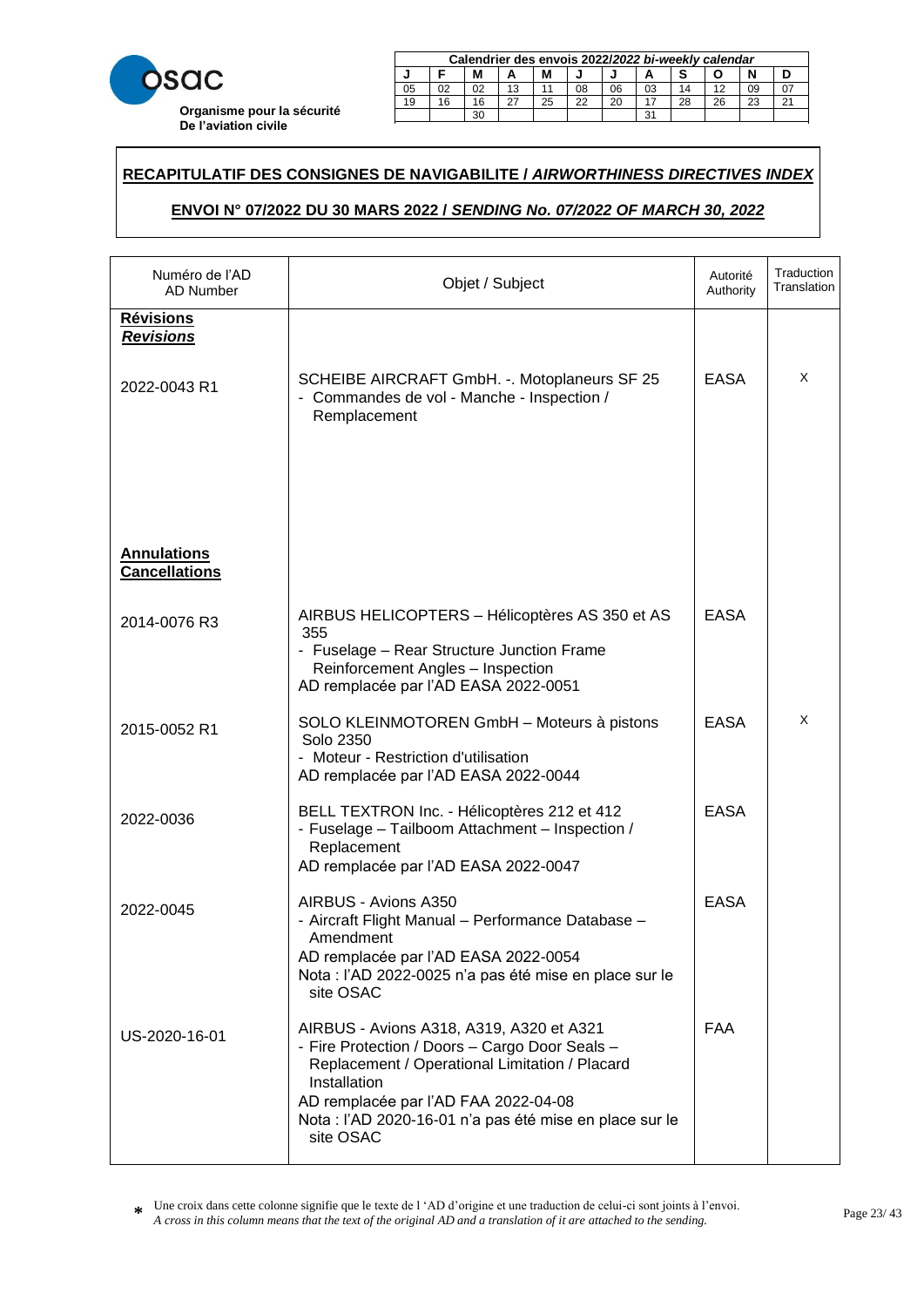

|        | Calendrier des envois 2022/2022 bi-weekly calendar |    |    |    |    |    |    |    |    |    |        |
|--------|----------------------------------------------------|----|----|----|----|----|----|----|----|----|--------|
| М<br>А |                                                    |    |    |    |    |    |    |    |    |    |        |
| 05     | 02                                                 | 02 | 13 |    | 08 | 06 | 03 | 14 | 10 | 09 |        |
| 19     | 16                                                 | 16 |    | 25 | 22 | 20 |    | 28 | 26 | 23 | $\sim$ |
|        |                                                    |    |    |    |    |    | ີ  |    |    |    |        |

23 20 20 21 22 22 23 24 25 26 27 28 29 20 21 22 23 24 25 26 27 27 27 28 29 29 29 20 21 22 23 24 25 26 27 27 27

### **RECAPITULATIF DES CONSIGNES DE NAVIGABILITE /** *AIRWORTHINESS DIRECTIVES INDEX*  21 18 18 15 27 24 22 19 16 28 25 23 29 30

# **ENVOI N° 07/2022 DU 30 MARS 2022 /** *SENDING No. 07/2022 OF MARCH 30, 2022* **Calendrier des envois 2017/***2017 bi-weekly calendar* <u>**ZUZZ I SENDING NO. 07/ZUZZ OF MARCH 30, ZUZZ**</u>

| Numéro de l'AD<br>AD Number | Objet / Subject                                                                                                                                                                              | Autorité<br>Authority | Traduction<br>Translation |
|-----------------------------|----------------------------------------------------------------------------------------------------------------------------------------------------------------------------------------------|-----------------------|---------------------------|
| US-2022-02-02               | BELL TEXTRON Inc. - Hélicoptères 204B, 205, 210, 212<br>- [Correction] Main Rotor - Hub Strap Pins -<br>Replacement<br>AD remplacée par l'AD FAA 2022-06-03                                  | FAA                   |                           |
| CF-2021-44                  | AIRBUS CANADA LIMITED PARTNERSHIP - Avions<br><b>BD-500</b><br>- Moteur - Manuel de vol de l'aéronef - Procédures<br>normales et procédures anormales<br>AD remplacée par l'AD TC CF-2022-11 | <b>TC</b>             |                           |
|                             |                                                                                                                                                                                              |                       |                           |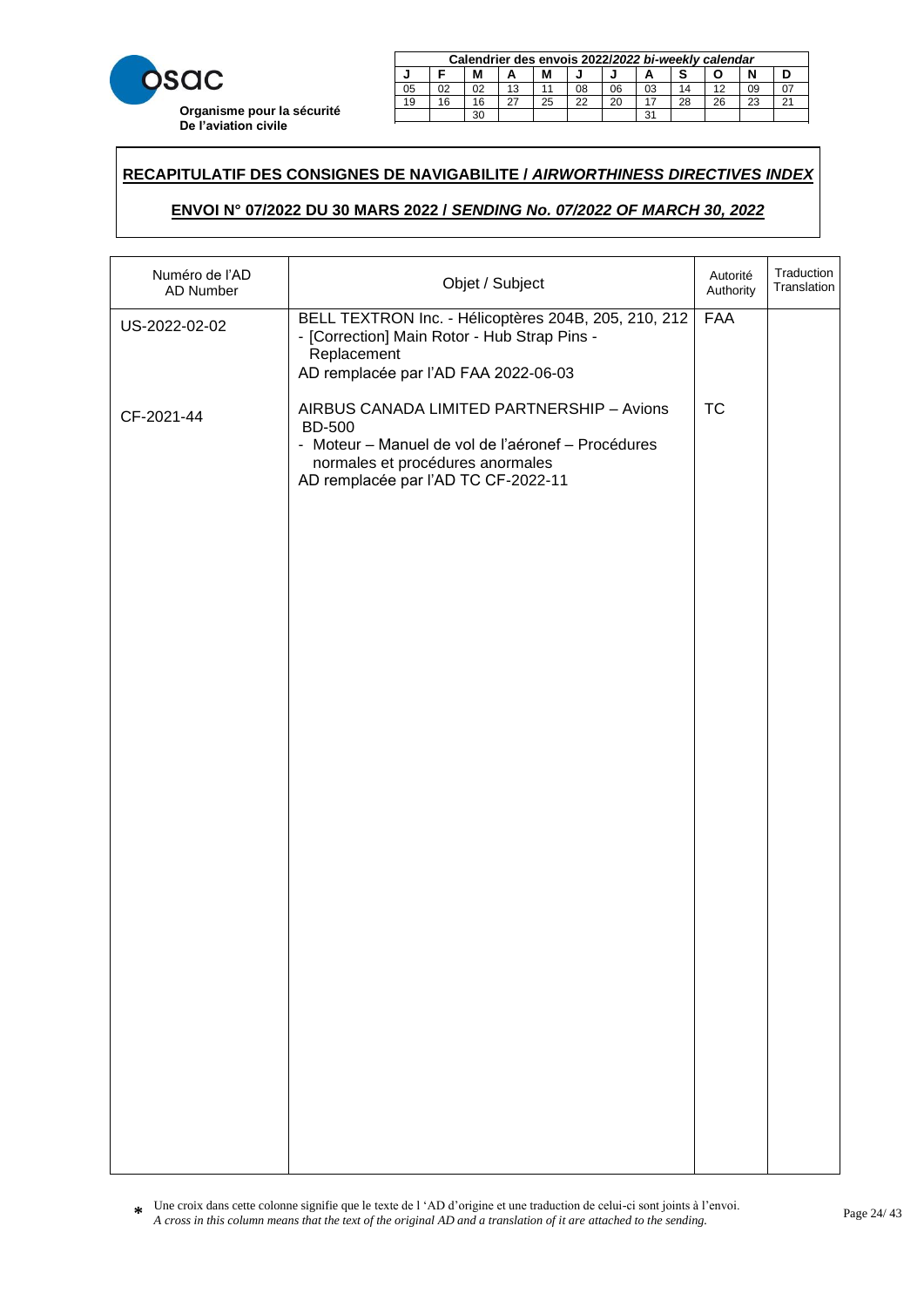

|    | Calendrier des envois 2022/2022 bi-weekly calendar     |    |    |  |    |    |    |    |  |    |  |  |
|----|--------------------------------------------------------|----|----|--|----|----|----|----|--|----|--|--|
|    | M<br>М                                                 |    |    |  |    |    |    |    |  |    |  |  |
| 05 | 02                                                     | 02 | 13 |  | 08 | 06 | 03 | 14 |  | 09 |  |  |
| 19 | 22<br>28<br>26<br>25<br>20<br>23<br>16<br>$\sim$<br>16 |    |    |  |    |    |    |    |  |    |  |  |
|    | 31<br>30                                               |    |    |  |    |    |    |    |  |    |  |  |

23 20 20 21 22 22 23 24 25 26 27 28 29 20 21 22 23 24 25 26 27 27 27 28 29 29 29 20 21 22 23 24 25 26 27 27 27

### **RECAPITULATIF DES CONSIGNES DE NAVIGABILITE /** *AIRWORTHINESS DIRECTIVES INDEX*  21 18 18 15 27 24 22 19 16 28 25 23 29 30

# **ENVOI N° 06/2022 DU 16 MARS 2022 /** *SENDING No. 06/2022 OF MARCH 16, 2022* **Calendrier des envois 2017/***2017 bi-weekly calendar* **ZUZZ I SENDING NO. 00/ZUZZ OF MARCH 10, ZUZZ**

| Numéro de l'AD<br>AD Number                  | Objet / Subject                                                                                                                                                               | Autorité<br>Authority | Traduction<br>Translation |
|----------------------------------------------|-------------------------------------------------------------------------------------------------------------------------------------------------------------------------------|-----------------------|---------------------------|
| <b>CN</b> originales<br><b>Original AD's</b> |                                                                                                                                                                               |                       |                           |
| 2011-0072-CN                                 | AIRBUS HELICOPTERS - Hélicoptères AS 350 et AS<br>355<br>- CANCELLED: Equipment / Furnishings - Emergency<br>Flotation Gear Attachment Brackets - Inspection /<br>Replacement | <b>EASA</b>           |                           |
| 2022-0029-E                                  | MARS A.S. - Equipement Parachutes de secours ALT-<br>88/90-1B<br>- Équipement / Ameublement - Parachutes de secours -<br>Retrait du service                                   | <b>EASA</b>           | X                         |
| 2022-0032                                    | AIRBUS - Avions A318, A319, A320 et A321<br>- Landing Gear - Braking and Steering Control Unit -<br>Replacement / Master Minimum Equipment List -<br>Amendment                | <b>EASA</b>           |                           |
| 2022-0033                                    | ROLLS-ROYCE DEUTSCHLAND Ltd & Co KG -<br>Turboréacteur BR700-710<br>- Time Limits / Maintenance Checks - Time Limits<br>Manual / Maintenance Programme - Amendment            | <b>EASA</b>           |                           |
| 2022-0034                                    | GE AVIATION CZECH - Turbopropulseur M601<br>- Engine - Outer Liner Dilution Tube - Inspection                                                                                 | <b>EASA</b>           |                           |
| 2022-0036                                    | BELL TEXTRON Inc. - Hélicoptères 212 et 412<br>- Fuselage - Tailboom Attachment - Inspection /<br>Replacement                                                                 | <b>EASA</b>           |                           |
| 2022-0037                                    | LEONARDO S.p.A. - Hélicoptères A109E, A109LUH,<br>AW109SP, A119 et AW119MKII<br>- [Correction] Main Rotor System - Main Rotor Rotating<br>Scissor Assembly - Inspection       | <b>EASA</b>           |                           |
| 2022-0038                                    | AIRBUS HELICOPTERS - Hélicoptères SA 365 et<br>AS 365<br>- Tail Rotor - Pitch Control Rod Bearing - Inspection /<br>Replacement                                               | <b>EASA</b>           |                           |
| 2022-0039                                    | AIRBUS - Avions A330 et A340<br>- Flight Controls - Trimmable Horizontal Stabilizer<br>Actuator / Electric Load Sensing Device - Modification                                 | <b>EASA</b>           |                           |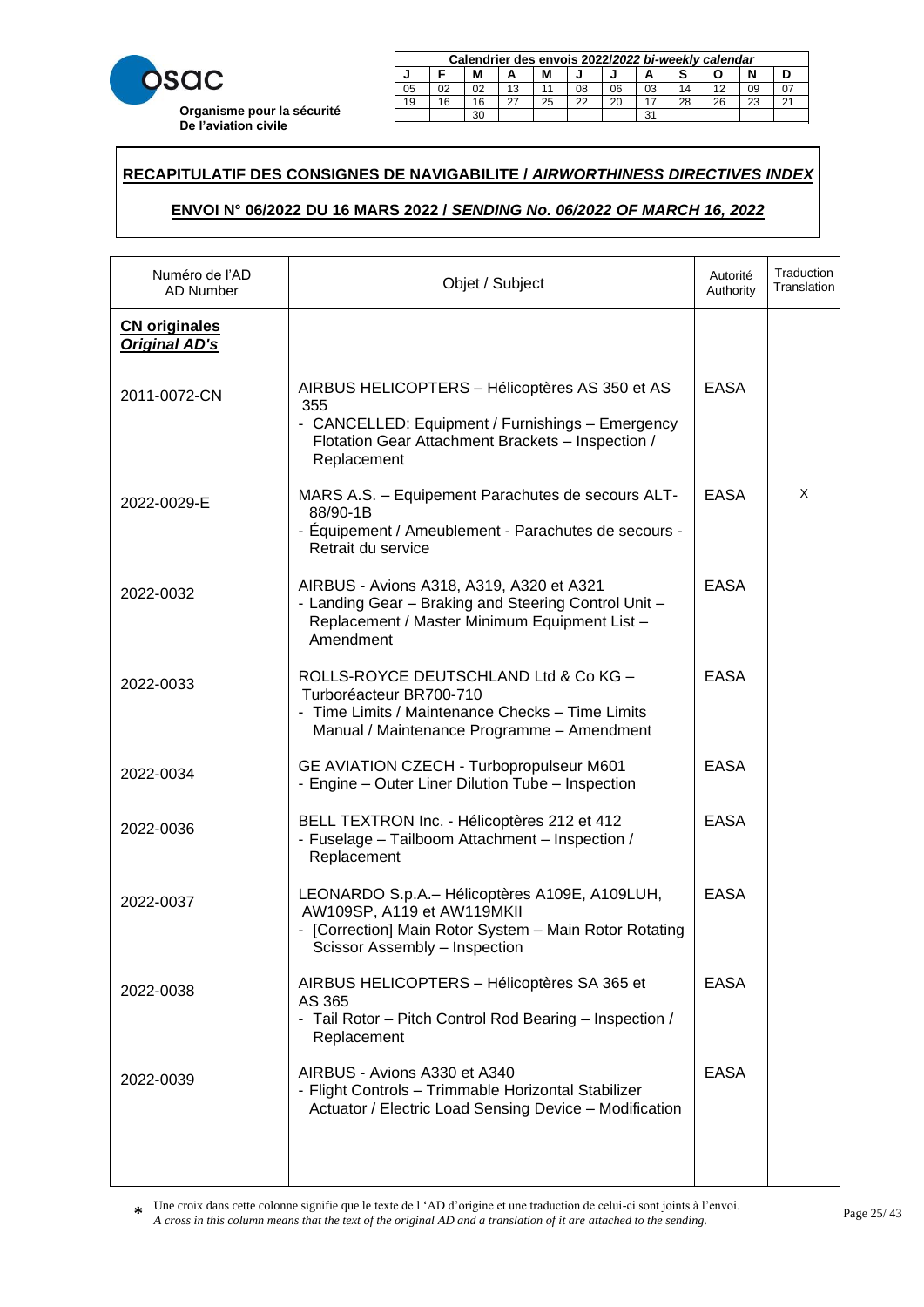

| Calendrier des envois 2022/2022 bi-weekly calendar |                                                        |    |    |  |    |    |    |    |    |    |  |  |
|----------------------------------------------------|--------------------------------------------------------|----|----|--|----|----|----|----|----|----|--|--|
| М<br>М                                             |                                                        |    |    |  |    |    |    |    |    |    |  |  |
| 05                                                 | 02                                                     | 02 | 13 |  | 08 | 06 | 03 | 14 | 12 | 09 |  |  |
| 19                                                 | 25<br>22<br>28<br>26<br>つつ<br>20<br>$\sim$<br>16<br>16 |    |    |  |    |    |    |    |    |    |  |  |
|                                                    | 31<br>30                                               |    |    |  |    |    |    |    |    |    |  |  |

23 20 20 21 22 22 23 24 25 26 27 28 29 20 21 22 23 24 25 26 27 27 27 28 29 29 29 20 21 22 23 24 25 26 27 27 27

### **RECAPITULATIF DES CONSIGNES DE NAVIGABILITE /** *AIRWORTHINESS DIRECTIVES INDEX*  21 18 18 15 27 24 22 19 16 28 25 23 29 30

# **ENVOI N° 06/2022 DU 16 MARS 2022 /** *SENDING No. 06/2022 OF MARCH 16, 2022* **Calendrier des envois 2017/***2017 bi-weekly calendar* **ZUZZ I SENDING NO. 00/ZUZZ OF MARCH 10, ZUZZ**

| Numéro de l'AD<br><b>AD Number</b> | Objet / Subject                                                                                                                                                                                                                                         | Autorité<br>Authority | Traduction<br>Translation |
|------------------------------------|---------------------------------------------------------------------------------------------------------------------------------------------------------------------------------------------------------------------------------------------------------|-----------------------|---------------------------|
| 2022-0040                          | AIRBUS - Avions A350<br>- Engine Fuel and Control - Hydro-Mechanical Unit -<br>Replacement / Life Limitation                                                                                                                                            | <b>EASA</b>           |                           |
| 2022-0041                          | CEAPR - Avions DR 400<br>- Commandes de vol - Câbles des commandes de vol -<br>Inspection                                                                                                                                                               | <b>EASA</b>           | X                         |
| US-2021-26-22                      | <b>GENERAL ELECTRIC COMPANY - Turboréateur CF6-</b><br>80A, CF6-80C<br>- Engine - High-Pressure Turbine Stage 1 and Stage 2<br>Disks - Inspection / Replacement                                                                                         | <b>FAA</b>            |                           |
| US-2022-02-14                      | THE BOEING COMPANY - Avions Boeing 787<br>- Landing Gear - Main Landing Gear Inner Cylinder Pivot<br>Pins - Inspection                                                                                                                                  | <b>FAA</b>            |                           |
| US-2022-03-21                      | THE BOEING COMPANY - Avions Boeing 787<br>- Fuel - Maintenance or Inspection Program - Revision                                                                                                                                                         | <b>FAA</b>            |                           |
| US-2022-04-04                      | CONTINENTAL AEROSPACE TECHNOLOGIES inc. Et<br>CONTINENTAL MOTORS-Moteurs à pistons C-125,<br>C145, IO-360, IO-470, IO-520, IO-550, O-300, O-300<br>(RR), O-470, TSIO-360- TSIO-520<br>- Moteur - Joint d'étanchéité du filtre à huile -<br>Remplacement | <b>FAA</b>            | X                         |
| US-2022-04-09                      | AVOX SYSTEMS INC. - Equipement - Oxygen Bottles<br>- Oxygen Cylinder and Valve Assemblies - Inspection /<br>Replacement                                                                                                                                 | <b>FAA</b>            |                           |
| US-2022-05-13                      | HONDA AIRCRAFT COMPANY LLC. - Avions HA-420<br>- Ice and Rain Protection - Airplane Flight Manual and<br>Quick Reference Handbook - Amendment                                                                                                           | <b>FAA</b>            |                           |
| CF-2022-05                         | BOMBARDIER Inc. - Avions BD-700-2A12<br>- Pneumatique - Circuit d'air - Espacement insuffisant<br>autour des gaines du système antigivrage des ailes<br>dans le fuselage                                                                                | TC.                   |                           |
| CF-2022-06                         | MHI RJ AVIATION ULC. - Avions CL-600-2C10, CL-<br>600-2C11, CL-600-2D15, CL-600-2D24 et CL-600-2E25<br>- Circuit d'oxygène - Contamination des conduits<br>d'oxygène de l'équipage                                                                      | <b>TC</b>             |                           |
|                                    |                                                                                                                                                                                                                                                         |                       |                           |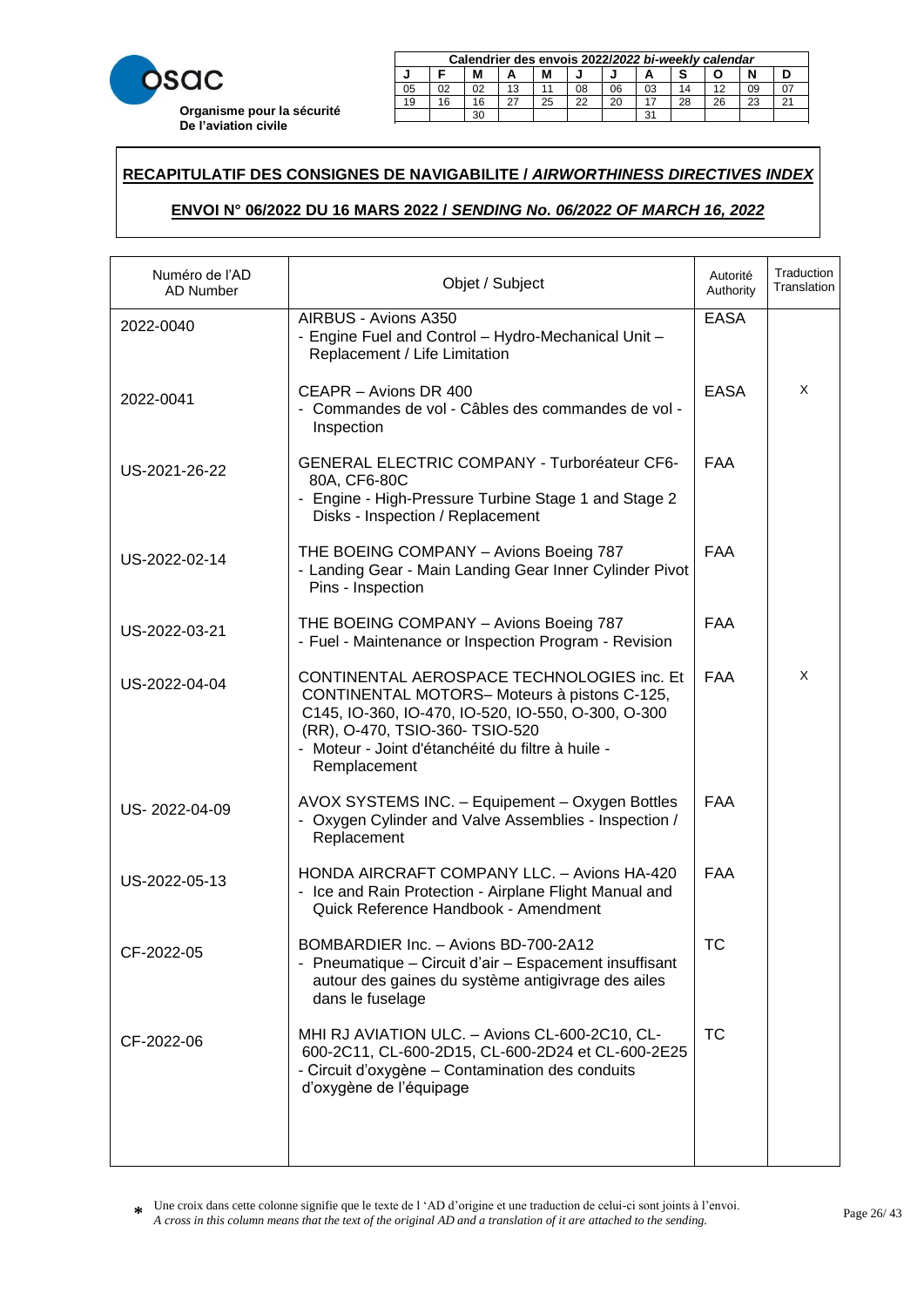

|    | Calendrier des envois 2022/2022 bi-weekly calendar     |  |    |  |    |    |    |    |  |    |  |  |  |
|----|--------------------------------------------------------|--|----|--|----|----|----|----|--|----|--|--|--|
|    | м                                                      |  |    |  |    |    |    |    |  |    |  |  |  |
| 05 | 02                                                     |  | 13 |  | 08 | 06 | 03 | 14 |  | 09 |  |  |  |
| 19 | 22<br>26<br>25<br>20<br>23<br>28<br>16<br>$\sim$<br>16 |  |    |  |    |    |    |    |  |    |  |  |  |
|    | ີ<br>oc                                                |  |    |  |    |    |    |    |  |    |  |  |  |

23 20 20 21 22 22 23 24 25 26 27 28 29 20 21 22 23 24 25 26 27 27 27 28 29 29 29 20 21 22 23 24 25 26 27 27 27

### **RECAPITULATIF DES CONSIGNES DE NAVIGABILITE /** *AIRWORTHINESS DIRECTIVES INDEX*  21 18 18 15 27 24 22 19 16 28 25 23 29 30

# **ENVOI N° 06/2022 DU 16 MARS 2022 /** *SENDING No. 06/2022 OF MARCH 16, 2022* **Calendrier des envois 2017/***2017 bi-weekly calendar* **ZUZZ I SENDING NO. 00/ZUZZ OF MARCH 10, ZUZZ**

| Numéro de l'AD<br><b>AD Number</b>   | Objet / Subject                                                                                                                                                     | Autorité<br>Authority  | Traduction<br>Translation |
|--------------------------------------|---------------------------------------------------------------------------------------------------------------------------------------------------------------------|------------------------|---------------------------|
| CF-2022-07                           | BOMBARDIER Inc. - Avions BD-700-2A12<br>- Oxygène – Contamination des conduites d'oxygène<br>par du produit d'étanchéité et des fibres de coton dans<br>le fuselage | $\overline{\text{TC}}$ |                           |
| CF-2022-08                           | AIRBUS CANADA LIMITED PARTNERSHIP - Avions<br><b>BD-500</b><br>- Distribution de carburant - Dommages subis par le<br>circuit d'alimentation carburant              | <b>TC</b>              |                           |
| CF-2022-10                           | BOMBARDIER Inc. - Avions CL-600-1A11, CL-600-<br>2A12, CL-600-2B16<br>- Équipements/Aménagements - Cagoule antifumée de<br>poste de pilotage                        | <b>TC</b>              |                           |
| <b>Révisions</b><br><b>Revisions</b> |                                                                                                                                                                     |                        |                           |
| F-1972-035 R3                        | ALEXANDER SCHLEICHER GMBH & CO.<br>SEGELFLUGZEUGBAU. - Planeurs KA 2 et KA 2B<br>- Gouverne de profondeur                                                           | <b>DGAC</b>            |                           |
| 2019-0074 R1                         | AIRBUS HELICOPTERS- Hélicoptères EC 225 LP<br>- Main Rotor - Rotating Swashplate Yokes - Inspection /<br>Rework / Service Life Limit                                | <b>EASA</b>            |                           |
| 2020-0227 R1                         | ATR-GIE AVIONS de TRANSPORT RÉGIONAL -<br>Avions ATR 72<br>- Electrical Routing - Electrical Harness Routes 1M and<br>1S-1V - Modification                          | <b>EASA</b>            |                           |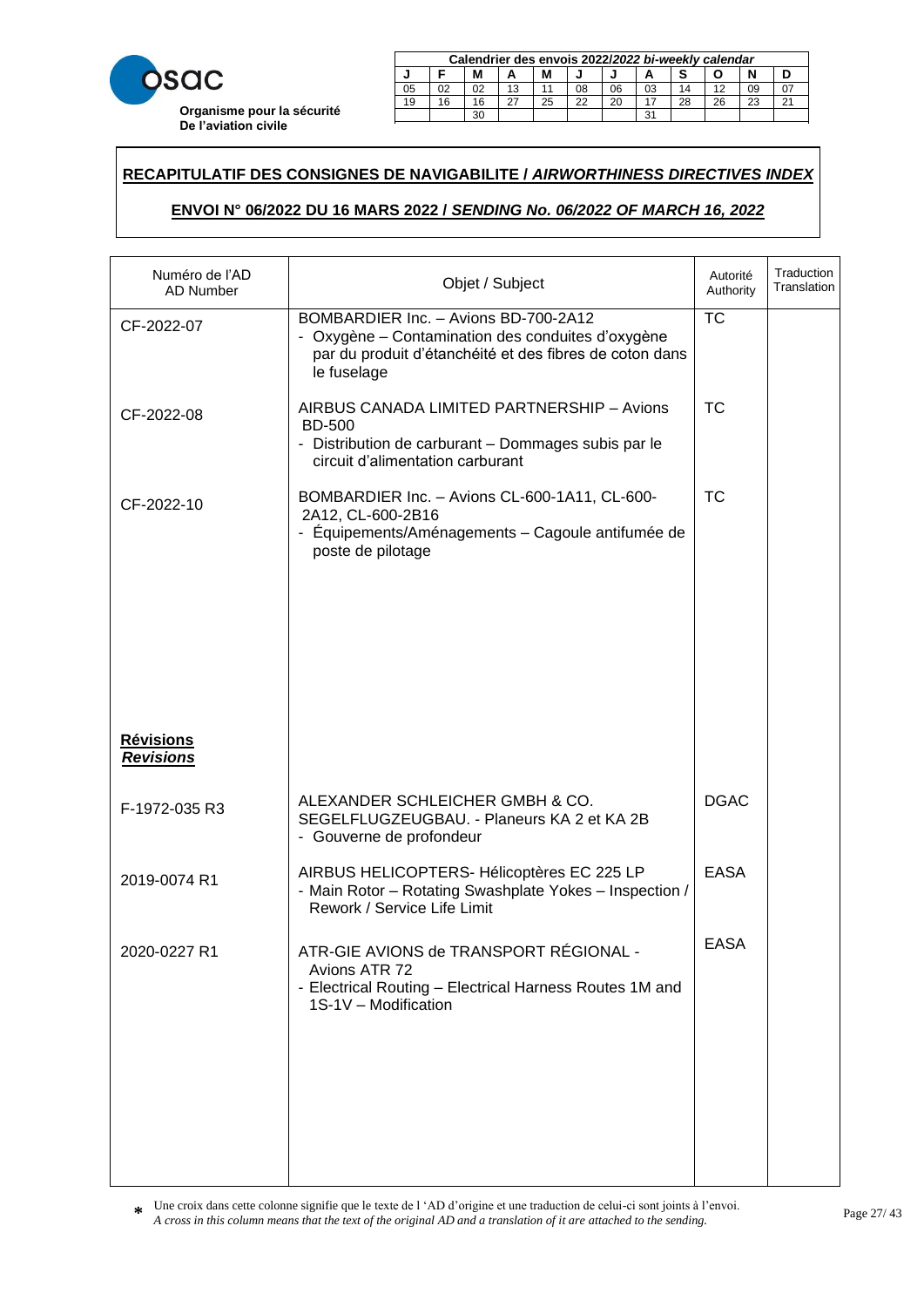

|             | Calendrier des envois 2022/2022 bi-weekly calendar |    |    |  |    |    |    |    |  |    |  |  |
|-------------|----------------------------------------------------|----|----|--|----|----|----|----|--|----|--|--|
| M<br>N<br>м |                                                    |    |    |  |    |    |    |    |  |    |  |  |
| 05          | 02                                                 | 02 | 13 |  | 08 | 06 | 03 | 14 |  | 09 |  |  |
| 19          | 22<br>28<br>25<br>20<br>26<br>16<br>23<br>16       |    |    |  |    |    |    |    |  |    |  |  |
|             | 31<br>30                                           |    |    |  |    |    |    |    |  |    |  |  |

23 20 20 21 22 22 23 24 25 26 27 28 29 20 21 22 23 24 25 26 27 27 27 28 29 29 29 20 21 22 23 24 25 26 27 27 27

### **RECAPITULATIF DES CONSIGNES DE NAVIGABILITE /** *AIRWORTHINESS DIRECTIVES INDEX*  21 18 18 15 27 24 22 19 16 28 25 23 29 30

# **ENVOI N° 06/2022 DU 16 MARS 2022 /** *SENDING No. 06/2022 OF MARCH 16, 2022* **Calendrier des envois 2017/***2017 bi-weekly calendar* **ZUZZ I SENDING NO. 00/ZUZZ OF MARCH 10, ZUZZ**

| Numéro de l'AD<br>AD Number                | Objet / Subject                                                                                                                                                                                    | Autorité<br>Authority | Traduction<br>Translation |
|--------------------------------------------|----------------------------------------------------------------------------------------------------------------------------------------------------------------------------------------------------|-----------------------|---------------------------|
| <b>Annulations</b><br><b>Cancellations</b> |                                                                                                                                                                                                    |                       |                           |
| 2012-0161 R1                               | ROLLS-ROYCE DEUTSCHLAND Ltd & Co KG -<br>Turboréacteur BR700-710<br>- Engine - Accessory Gearbox Module - Replacement<br>of the Fuel Pump Splined Coupling<br>AD remplacée par l'AD EASA 2022-0033 | <b>EASA</b>           |                           |
| 2022-0018-E                                | MARS A.S. - Equipement Parachutes de secours ALT-<br>88/90-1B<br>- Équipement / Ameublement - Parachutes de secours -<br>Retrait du service<br>AD remplacée par l'AD EASA 2022-0029-E              | <b>EASA</b>           | X                         |
| US-2020-20-13                              | <b>GENERAL ELECTRIC COMPANY - Turboréateur CF6-</b><br>80A, CF6-80C<br>- Engine - High-Pressure Turbine Stage 1 and Stage 2<br>Disks - Inspections<br>AD remplacée par l'AD FAA 2021-26-22         | <b>FAA</b>            |                           |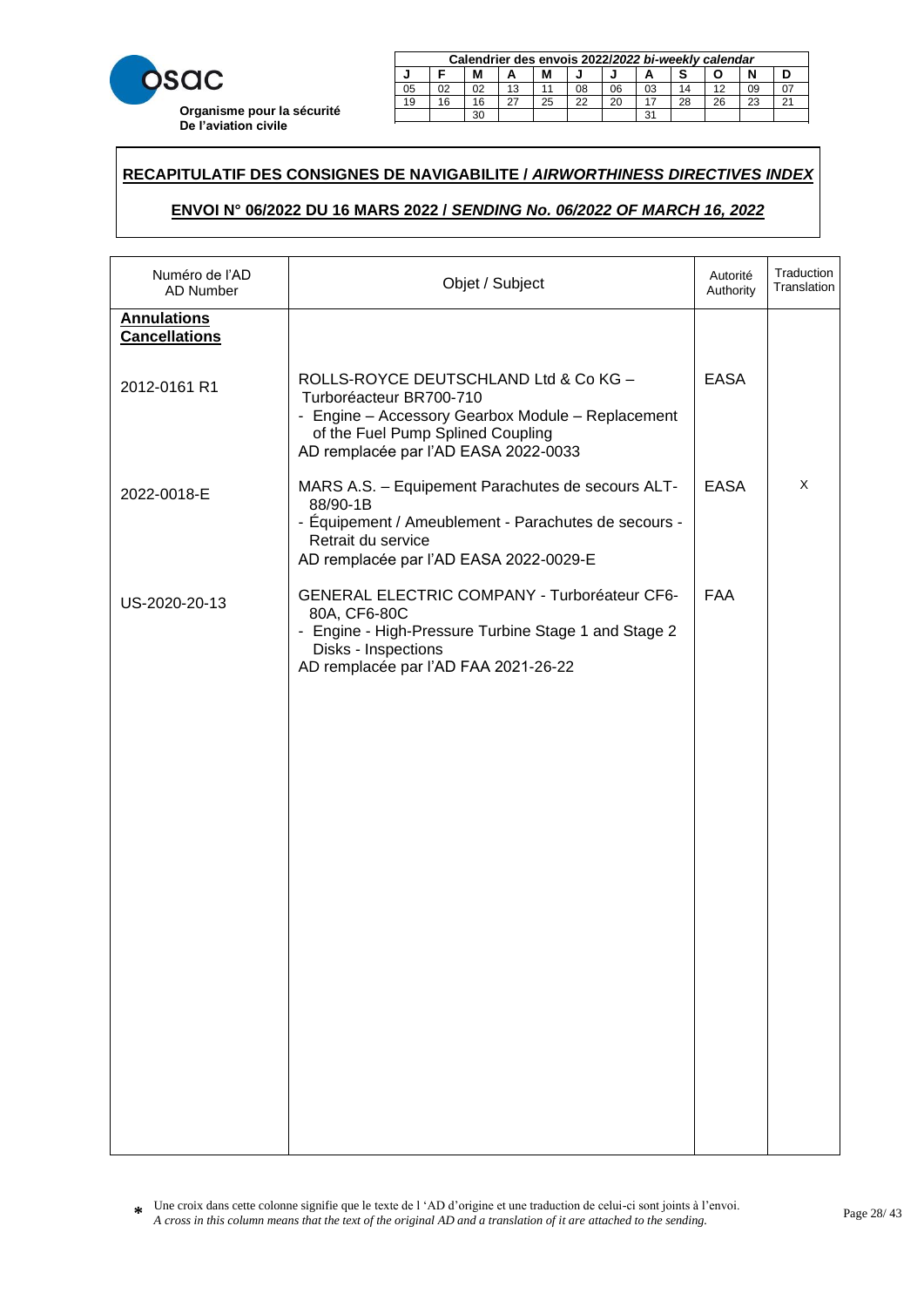

|    | Calendrier des envois 2022/2022 bi-weekly calendar     |    |    |  |    |    |    |    |  |    |  |  |
|----|--------------------------------------------------------|----|----|--|----|----|----|----|--|----|--|--|
|    | M<br>М                                                 |    |    |  |    |    |    |    |  |    |  |  |
| 05 | 02                                                     | 02 | 13 |  | 08 | 06 | 03 | 14 |  | 09 |  |  |
| 19 | 22<br>28<br>26<br>25<br>20<br>23<br>16<br>$\sim$<br>16 |    |    |  |    |    |    |    |  |    |  |  |
|    | 31<br>30                                               |    |    |  |    |    |    |    |  |    |  |  |

23 20 20 21 22 22 23 24 25 26 27 28 29 20 21 22 23 24 25 26 27 27 27 28 29 29 29 20 21 22 23 24 25 26 27 27 27

### **RECAPITULATIF DES CONSIGNES DE NAVIGABILITE /** *AIRWORTHINESS DIRECTIVES INDEX*  21 18 18 15 27 24 22 19 16 28 25 23 29 30

# **ENVOI N° 05/2022 DU 02 MARS 2022 /** *SENDING No. 05/2022 OF MARCH 02, 2022* **Calendrier des envois 2017/***2017 bi-weekly calendar* <u>**ZUZZ I SENDING NO. 05/ZUZZ OF MARCH 02, ZUZZ**</u>

| Numéro de l'AD<br>AD Number                  | Objet / Subject                                                                                                                                                                                                                                                                           | Autorité<br>Authority | Traduction<br>Translation |
|----------------------------------------------|-------------------------------------------------------------------------------------------------------------------------------------------------------------------------------------------------------------------------------------------------------------------------------------------|-----------------------|---------------------------|
| <b>CN</b> originales<br><b>Original AD's</b> |                                                                                                                                                                                                                                                                                           |                       |                           |
| 2022-0026                                    | AIRBUS - Avions A319, A320 et A321<br>- Equipment / Furnishings - Galley / Container End Stop<br>- Replacement                                                                                                                                                                            | <b>EASA</b>           |                           |
| 2022-0027                                    | FOKKER SERVICES B.V. - Avions F28<br>- Time Limits / Maintenance Checks - Airworthiness<br>Limitations Section Part 2 - Airworthiness Limitations<br>Items and Safe Life Items - Implementation                                                                                           | <b>EASA</b>           |                           |
| 2022-0028                                    | AIRBUS - Avions A319, A320 et A321<br>- Aircraft Flight Manual / Section Normal Procedures -<br>Amendment<br>- Navigation - Master Minimum Equipment List -<br>Integrated Standby Instrument System - Amendment<br>- Flight Controls - Elevator Aileron Computer System -<br>Modification | <b>EASA</b>           |                           |
| 2022-0030                                    | AIRBUS - Avions A318, A319, A320 et A321<br>- Fuselage – Inner Cap and Frame Flange at Frame 68<br>Stringer 22 - Inspection                                                                                                                                                               | <b>EASA</b>           |                           |
| 2022-0031                                    | AIRBUS - Avions A350<br>- Pneumatic - Overheat Detection System Sensing<br>Elements - Inspection - Master Minimum Equipment<br>List - Temporary Operational Restrictions                                                                                                                  | <b>EASA</b>           |                           |
| US-2022-03-15                                | <b>GARMIN INTERNATIONAL INC.- Avions voir</b><br>Applicabilité<br>Carburant - Interface de la sonde de carburant<br>résistive - Modification                                                                                                                                              | <b>FAA</b>            | X                         |
| US-2022-03-19                                | <b>GENERAL ELECTRIC COMPANY - Turboréacteur</b><br>Passport 20<br>- Time Limits / Maintenance Checks - Airworthiness<br><b>Limitations Section - Amendment</b>                                                                                                                            | FAA                   |                           |
| US-2022-04-05                                | THE BOEING COMPANY - Avions Boeing 757, 767<br>- Aircraft Flight Manual - Limitations / Operating<br>Procedures - Amendment                                                                                                                                                               | <b>FAA</b>            |                           |
| US-2022-04-07                                | <b>GENERAL ELECTRIC COMPANY - Turboréacteur</b><br>GEnx<br>- Engine Fuel & Control - Fuel Metering Unit Bypass<br>Valve Plug - Inspection / Replacement                                                                                                                                   | <b>FAA</b>            |                           |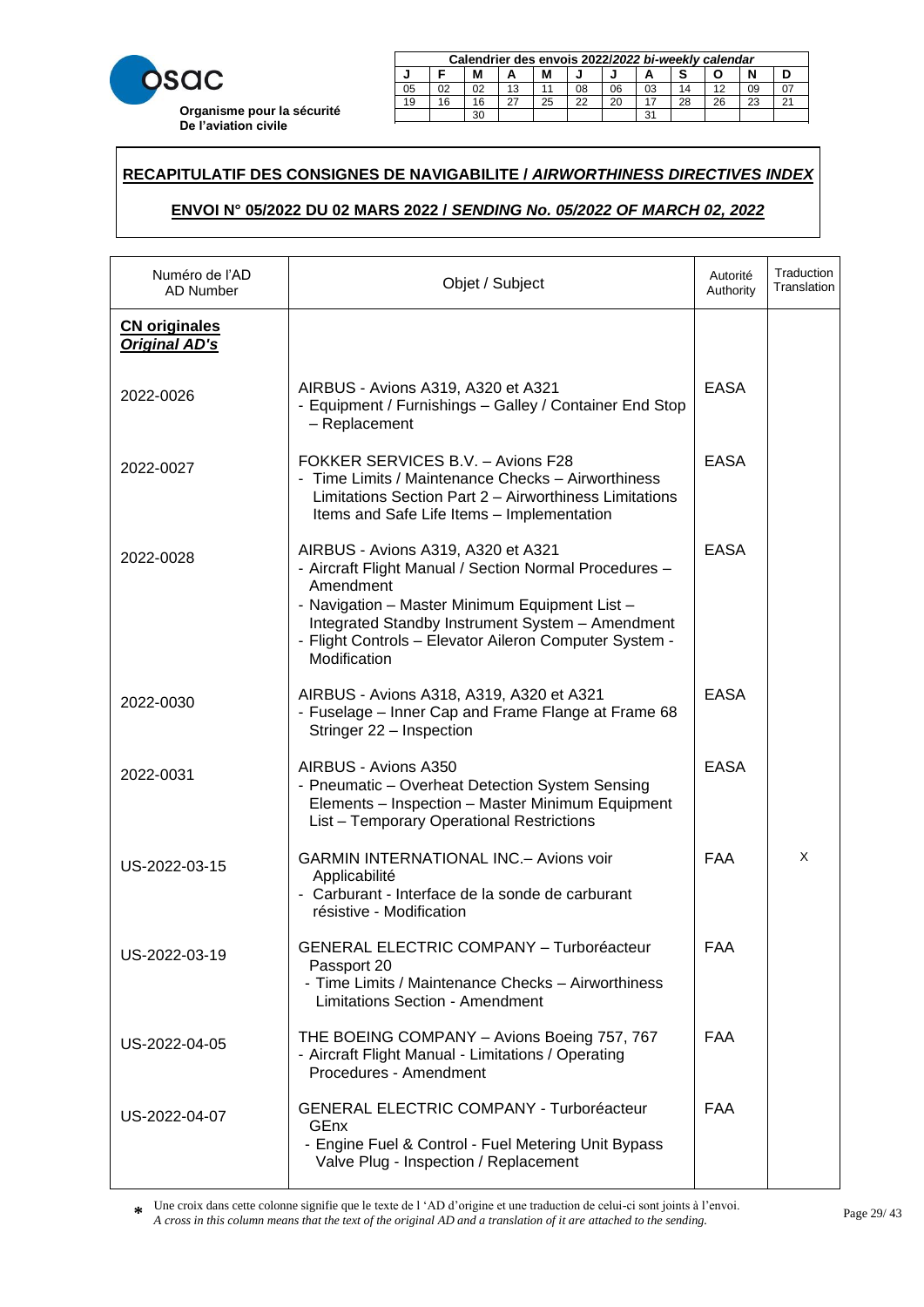

|    | Calendrier des envois 2022/2022 bi-weekly calendar     |  |    |  |    |    |    |    |  |    |  |  |  |
|----|--------------------------------------------------------|--|----|--|----|----|----|----|--|----|--|--|--|
|    | м                                                      |  |    |  |    |    |    |    |  |    |  |  |  |
| 05 | 02                                                     |  | 13 |  | 08 | 06 | 03 | 14 |  | 09 |  |  |  |
| 19 | 22<br>26<br>25<br>20<br>28<br>23<br>16<br>$\sim$<br>16 |  |    |  |    |    |    |    |  |    |  |  |  |
|    | ີ<br>oc                                                |  |    |  |    |    |    |    |  |    |  |  |  |

23 20 20 21 22 22 23 24 25 26 27 28 29 20 21 22 23 24 25 26 27 27 27 28 29 29 29 20 21 22 23 24 25 26 27 27 27

### **RECAPITULATIF DES CONSIGNES DE NAVIGABILITE /** *AIRWORTHINESS DIRECTIVES INDEX*  21 18 18 15 27 24 22 19 16 28 25 23 29 30

# **ENVOI N° 05/2022 DU 02 MARS 2022 /** *SENDING No. 05/2022 OF MARCH 02, 2022* **Calendrier des envois 2017/***2017 bi-weekly calendar* <u>**ZUZZ I SENDING NO. 05/ZUZZ OF MARCH 02, ZUZZ**</u>

| Numéro de l'AD<br><b>AD Number</b>   | Objet / Subject                                                                                                                                                              | Autorité<br>Authority | Traduction<br>Translation |
|--------------------------------------|------------------------------------------------------------------------------------------------------------------------------------------------------------------------------|-----------------------|---------------------------|
| US-2022-05-04                        | THE BOEING COMPANY - Avions Boeing 737<br>- Aircraft Flight Manual - Limitations / Operating<br>Procedures - Amendment                                                       | <b>FAA</b>            |                           |
| CF-2022-04                           | AIRBUS CANADA LIMITED PARTNERSHIP - Avions<br><b>BD-500</b><br>- Fuselage – Bandes pare-foudre peintes de radôme                                                             | <b>TC</b>             |                           |
|                                      |                                                                                                                                                                              |                       |                           |
| <b>Révisions</b><br><b>Revisions</b> |                                                                                                                                                                              |                       |                           |
| 2017-0102 R1                         | SAFRAN HELICOPTER ENGINES - Turbomoteur<br><b>ARRIEL 2</b><br>- Engine Fuel & Control - High Pressure / Low Pressure<br>Fuel Pump Metering Unit - Inspection / Replacement   | <b>EASA</b>           |                           |
| 2021-0002 R1                         | AIRBUS - Avions A318, A319, A320 et A321<br>- Stabilizers - Rudder - Inspection                                                                                              | <b>EASA</b>           |                           |
| 2021-0101 R1                         | AIRBUS HELICOPTERS - Hélicoptères SA 365, AS<br>365, EC 155<br>- Doors - Placards - Installation<br>- Rotorcraft Flight Manual - Section Emergency<br>Procedures - Amendment | <b>EASA</b>           |                           |
| 2021-0283 R1                         | AIRBUS HELICOPTERS - Hélicoptères EC 130<br>- [Correction] Fuselage - Rear Transmission Bearing<br>Support - Inspection                                                      | <b>EASA</b>           |                           |
| 2022-0025 R1                         | AIRBUS - Avions A330 et A340<br>- Landing Gear - Main and Centre Landing Gear Bogie<br>Pivot Pins - Inspection / Replacement                                                 | <b>EASA</b>           |                           |
|                                      |                                                                                                                                                                              |                       |                           |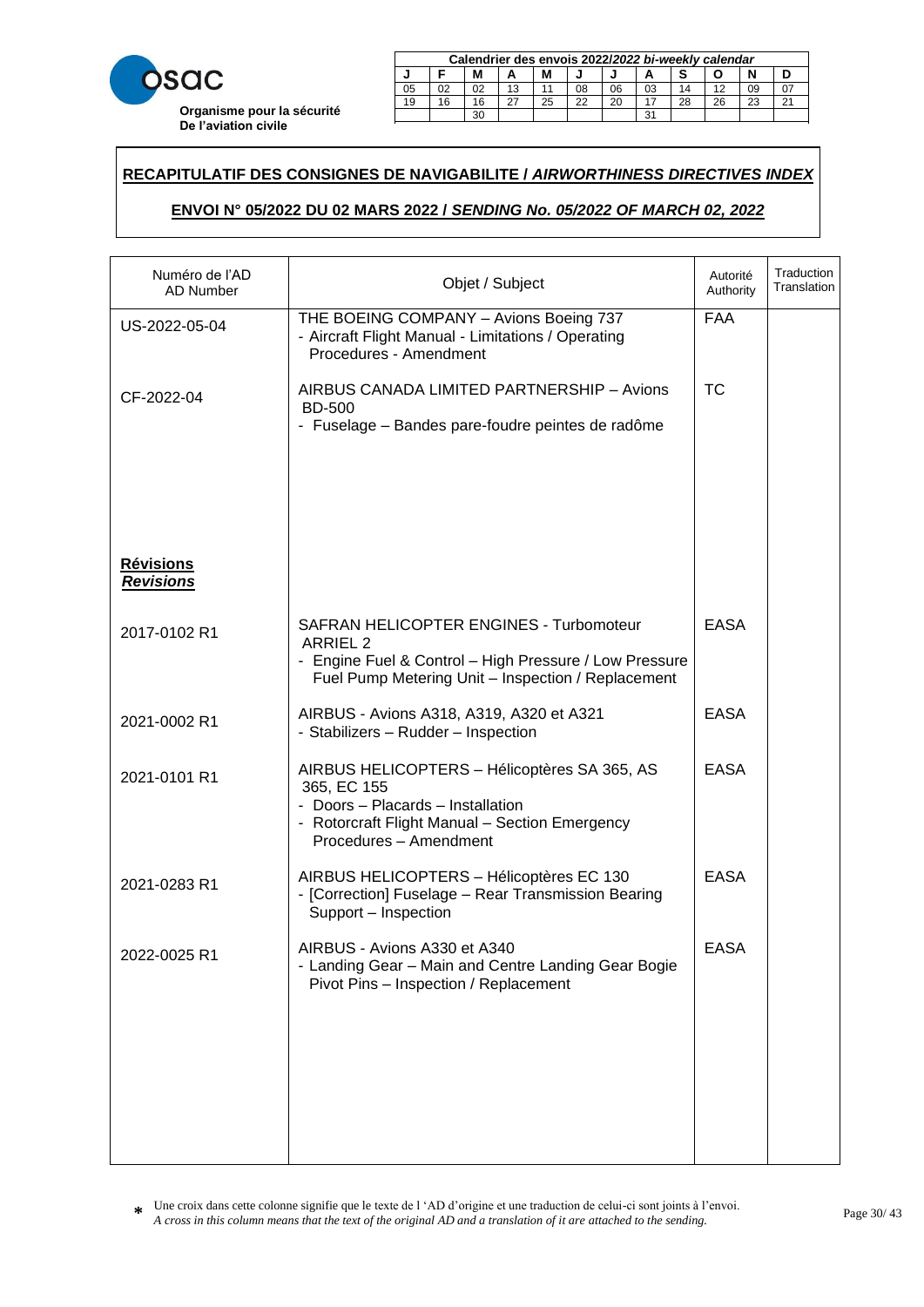

| Calendrier des envois 2022/2022 bi-weekly calendar |          |    |    |    |    |    |    |    |    |    |  |
|----------------------------------------------------|----------|----|----|----|----|----|----|----|----|----|--|
| M<br>N<br>м                                        |          |    |    |    |    |    |    |    |    |    |  |
| 05                                                 | 02       | 02 | 13 |    | 08 | 06 | 03 | 14 |    | 09 |  |
| 19                                                 | 16       | 16 |    | 25 | 22 | 20 |    | 28 | 26 | 23 |  |
|                                                    | 31<br>30 |    |    |    |    |    |    |    |    |    |  |

23 20 20 21 22 22 23 24 25 26 27 28 29 20 21 22 23 24 25 26 27 27 27 28 29 29 29 20 21 22 23 24 25 26 27 27 27

### **RECAPITULATIF DES CONSIGNES DE NAVIGABILITE /** *AIRWORTHINESS DIRECTIVES INDEX*  21 18 18 15 27 24 22 19 16 28 25 23 29 30

# **ENVOI N° 05/2022 DU 02 MARS 2022 /** *SENDING No. 05/2022 OF MARCH 02, 2022* **Calendrier des envois 2017/***2017 bi-weekly calendar* <u>**ZUZZ I SENDING NO. 05/ZUZZ OF MARCH 02, ZUZZ**</u>

| Numéro de l'AD<br>AD Number                | Objet / Subject                                                                                                                                                                                                                                                      | Autorité<br>Authority | Traduction<br>Translation |
|--------------------------------------------|----------------------------------------------------------------------------------------------------------------------------------------------------------------------------------------------------------------------------------------------------------------------|-----------------------|---------------------------|
| <b>Annulations</b><br><b>Cancellations</b> |                                                                                                                                                                                                                                                                      |                       |                           |
| 2018-0255                                  | AIRBUS - Avions A319, A320 et A321<br>- Equipment / Furnishings - Aft Galley Waste<br>Compartment Door - Modification<br>AD remplacée par l'AD EASA 2022-0026                                                                                                        | <b>EASA</b>           |                           |
| 2019-0106                                  | AIRBUS - Avions A319, A320 et A321<br>- Equipment / Furnishing - Galley / Container End Stop<br>- Replacement<br>AD remplacée par l'AD EASA 2022-0026                                                                                                                | <b>EASA</b>           |                           |
| 2020-0024                                  | FOKKER SERVICES B.V. - Avions F28<br>- Time Limits / Maintenance Checks - ALS Part 2 -<br>Airworthiness Limitations Items and Safe Life Items -<br>Implementation<br>AD remplacée par l'AD EASA 2022-0027                                                            | <b>EASA</b>           |                           |
| 2021-0150                                  | AIRBUS - Avions A319, A320 et A321<br>- [Correction] Aircraft Flight Manual / Section Normal<br>Procedures - Amendment<br>- Navigation - Master Minimum Equipment List -<br>Integrated Standby Instrument System - Amendment<br>AD remplacée par l'AD EASA 2022-0028 | <b>EASA</b>           |                           |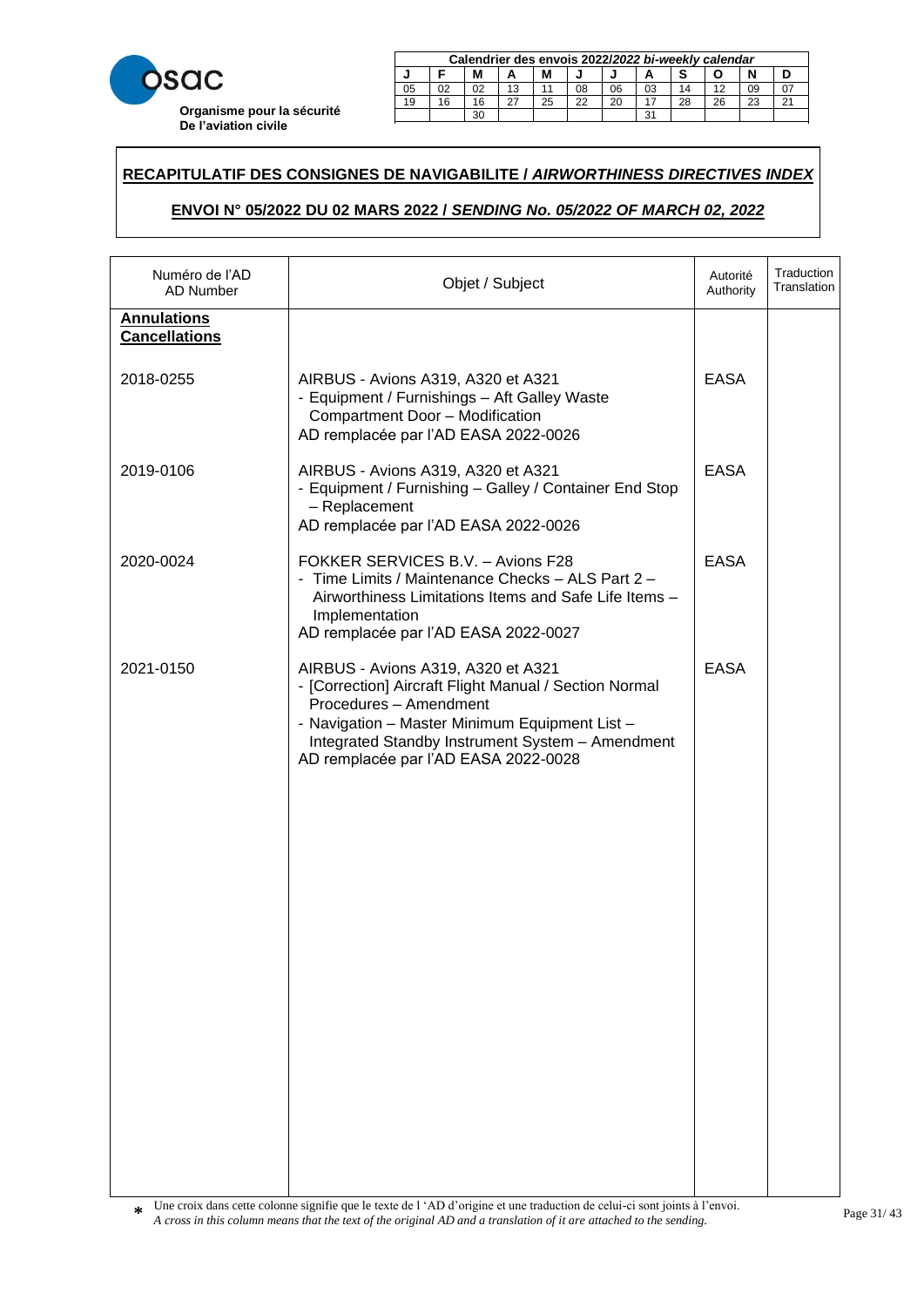

|    | Calendrier des envois 2022/2022 bi-weekly calendar |    |    |    |    |    |    |    |    |    |        |
|----|----------------------------------------------------|----|----|----|----|----|----|----|----|----|--------|
|    | М<br>М                                             |    |    |    |    |    |    |    |    |    |        |
| 05 |                                                    | 02 | 13 |    | 08 | 06 | 03 | 14 |    | 09 |        |
| 19 | 16                                                 | 16 |    | 25 | 22 | 20 |    | 28 | 26 | 23 | $\sim$ |
|    | ີ<br>30                                            |    |    |    |    |    |    |    |    |    |        |

23 20 20 21 22 22 23 24 25 26 27 28 29 20 21 22 23 24 25 26 27 27 27 28 29 29 29 20 21 22 23 24 25 26 27 27 27

### **RECAPITULATIF DES CONSIGNES DE NAVIGABILITE /** *AIRWORTHINESS DIRECTIVES INDEX*  21 18 18 15 27 24 22 19 16 28 25 23 29 30

# **ENVOI N° 04/2022 DU 16 FEVRIER 2022 /** *SENDING No. 04/2022 OF FEBRUARY 16, 2022* **Calendrier des envois 2017/***2017 bi-weekly calendar* **J F M A M J J A S O N D**

| Numéro de l'AD<br>AD Number                  | Objet / Subject                                                                                                                                                      | Autorité<br>Authority | Traduction<br>Translation |
|----------------------------------------------|----------------------------------------------------------------------------------------------------------------------------------------------------------------------|-----------------------|---------------------------|
| <b>CN originales</b><br><b>Original AD's</b> |                                                                                                                                                                      |                       |                           |
| BR-2022-02-01                                | EMBRAER S.A. - Avions ERJ 170,<br>- Time Limits / Maintenance Checks - Airworthiness<br>Limitation Section / Maintenance Program - Revision                          | <b>ANAC</b>           |                           |
| 2022-0016-E                                  | AIRBUS HELICOPTERS - Hélicoptères AS 332<br>- Equipment / Furnishings - Hoist Attachment Fittings -<br>Inspection                                                    | <b>EASA</b>           |                           |
| 2022-0018-E                                  | MARS A.S. - Equipement Parachutes de secours ALT-<br>88/90-1B<br>- Équipement / Ameublement - Parachutes de secours -<br>Retrait du service                          | <b>EASA</b>           | X                         |
| 2022-0022                                    | AIRBUS - Avions A380<br>- Flight Controls - Aileron Servo Controls -<br>Replacement                                                                                  | <b>EASA</b>           |                           |
| 2022-0023                                    | AIRBUS HELICOPTERS DEUTSCHLAND GmbH -<br>Hélicoptères EC135, EC635<br>- Air Conditioning - Air Conditioning System -<br>Deactivation                                 | <b>EASA</b>           |                           |
| 2022-0024                                    | THALES AVS FRANCE SAS - Equipement FMC2<br><b>Navigation Modules</b><br>- Flight Management Computer 2 / Navigation Modules<br>- Operational Limitations / Amendment | <b>EASA</b>           |                           |
| 2022-0025                                    | AIRBUS - Avions A330 et A340<br>- Landing Gear - Main and Centre Landing Gear Bogie<br>Pivot Pins - Inspection / Replacement                                         | <b>EASA</b>           |                           |
| US-2021-26-10                                | THE BOEING COMPANY - Avions Boeing 747<br>- Equipment / Furnishings - BMS 8-39 Urethane Foam<br>Fire-Retardant Seals - Replacement                                   | FAA                   |                           |
| US-2022-02-02                                | BELL TEXTRON Inc. - Hélicoptères 204B, 205, 210, 212<br>- [Correction] Main Rotor - Hub Strap Pins -<br>Replacement                                                  | <b>FAA</b>            |                           |
| US-2022-02-09                                | <b>INTERNATIONAL AERO ENGINES AG - Turboréacteur</b><br>$V2500-(5)$<br>Engine - High-Pressure Turbine Disks - Inspection /<br>Replacement                            | <b>FAA</b>            |                           |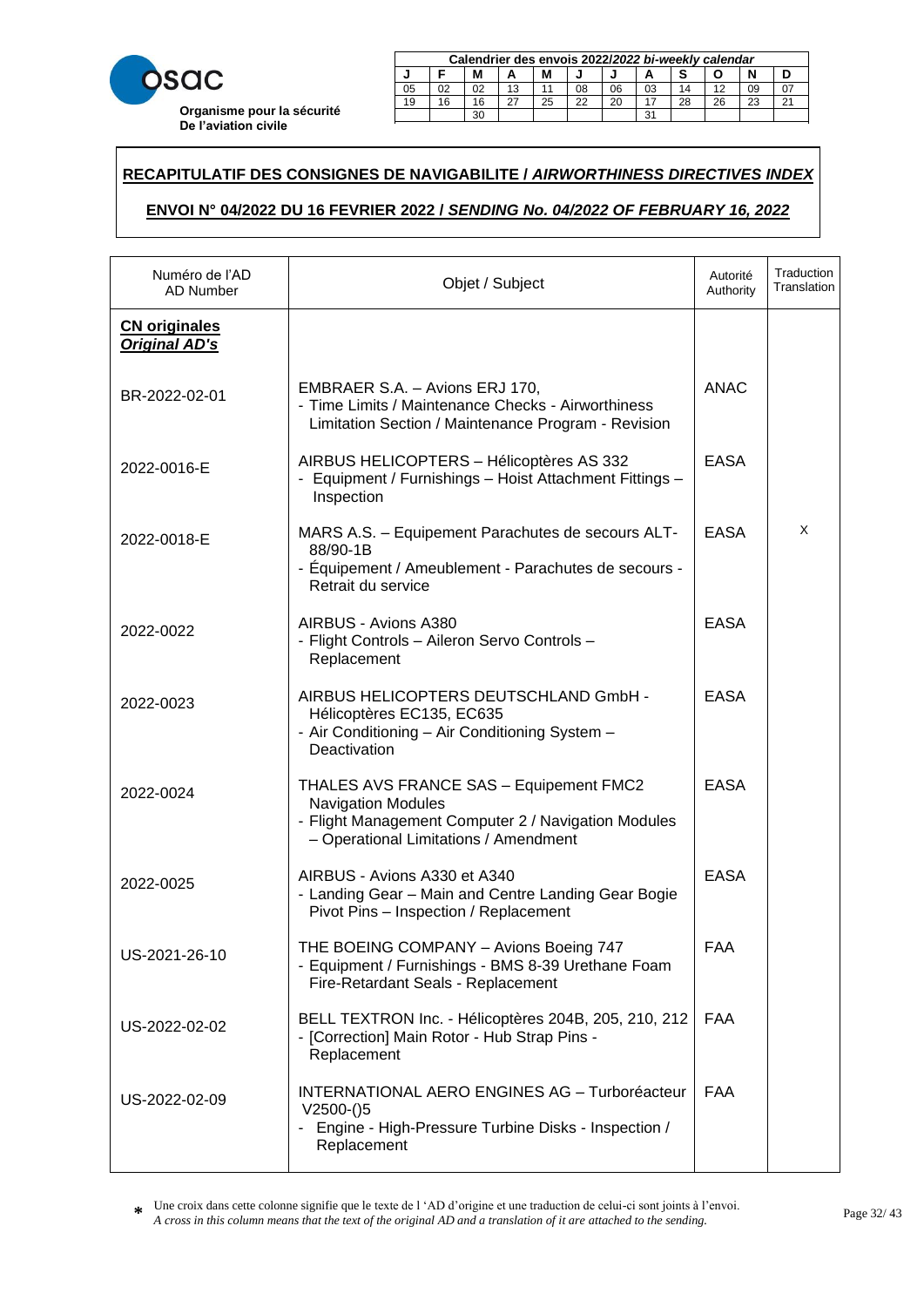

|    | Calendrier des envois 2022/2022 bi-weekly calendar |    |    |    |    |    |    |    |    |    |        |
|----|----------------------------------------------------|----|----|----|----|----|----|----|----|----|--------|
|    | M<br>М                                             |    |    |    |    |    |    |    |    |    |        |
| 05 | 02                                                 | 02 | 13 |    | 08 | 06 | 03 | 14 |    | 09 |        |
| 19 | 16                                                 | 16 |    | 25 | 22 | 20 |    | 28 | 26 | 23 | $\sim$ |
|    |                                                    | 30 |    |    |    |    | 31 |    |    |    |        |

23 20 20 21 22 22 23 24 25 26 27 28 29 20 21 22 23 24 25 26 27 27 27 28 29 29 29 20 21 22 23 24 25 26 27 27 27

### **RECAPITULATIF DES CONSIGNES DE NAVIGABILITE /** *AIRWORTHINESS DIRECTIVES INDEX*  21 18 18 15 27 24 22 19 16 28 25 23 29 30

# **ENVOI N° 04/2022 DU 16 FEVRIER 2022 /** *SENDING No. 04/2022 OF FEBRUARY 16, 2022* **Calendrier des envois 2017/***2017 bi-weekly calendar* **J F M A M J J A S O N D**

| Objet / Subject                                                                                                                                                                                                                                  | Autorité<br>Authority | Traduction<br>Translation |
|--------------------------------------------------------------------------------------------------------------------------------------------------------------------------------------------------------------------------------------------------|-----------------------|---------------------------|
| <b>GENERAL ELECTRIC COMPANY - Turboréacteur</b><br>GEnx<br>- Engine - Turbine Compressor Discharge Pressure<br>Bolted Joint - Inspection                                                                                                         | <b>FAA</b>            |                           |
| TEXTRON AVIATION INC. - Avions BEECH 300<br>- Flight Controls - Rudder Yaw Servo Software - Update                                                                                                                                               | <b>FAA</b>            |                           |
|                                                                                                                                                                                                                                                  |                       |                           |
| AIRBUS HELICOPTERS - Hélicoptères EC 130<br>- Fuselage - Rear Transmission Bearing Support -<br>Inspection                                                                                                                                       | <b>EASA</b>           |                           |
| BELL HELICOPTER TEXTRON CANADA - Hélicoptères<br><b>Bell 429</b><br>- Système d'indication et d'enregistrement - Manuel de<br>vol du giravion - Interdiction de l'utilisation du mode<br>carte sur les unités d'affichage de gauche et de droite | <b>TC</b>             |                           |
|                                                                                                                                                                                                                                                  |                       |                           |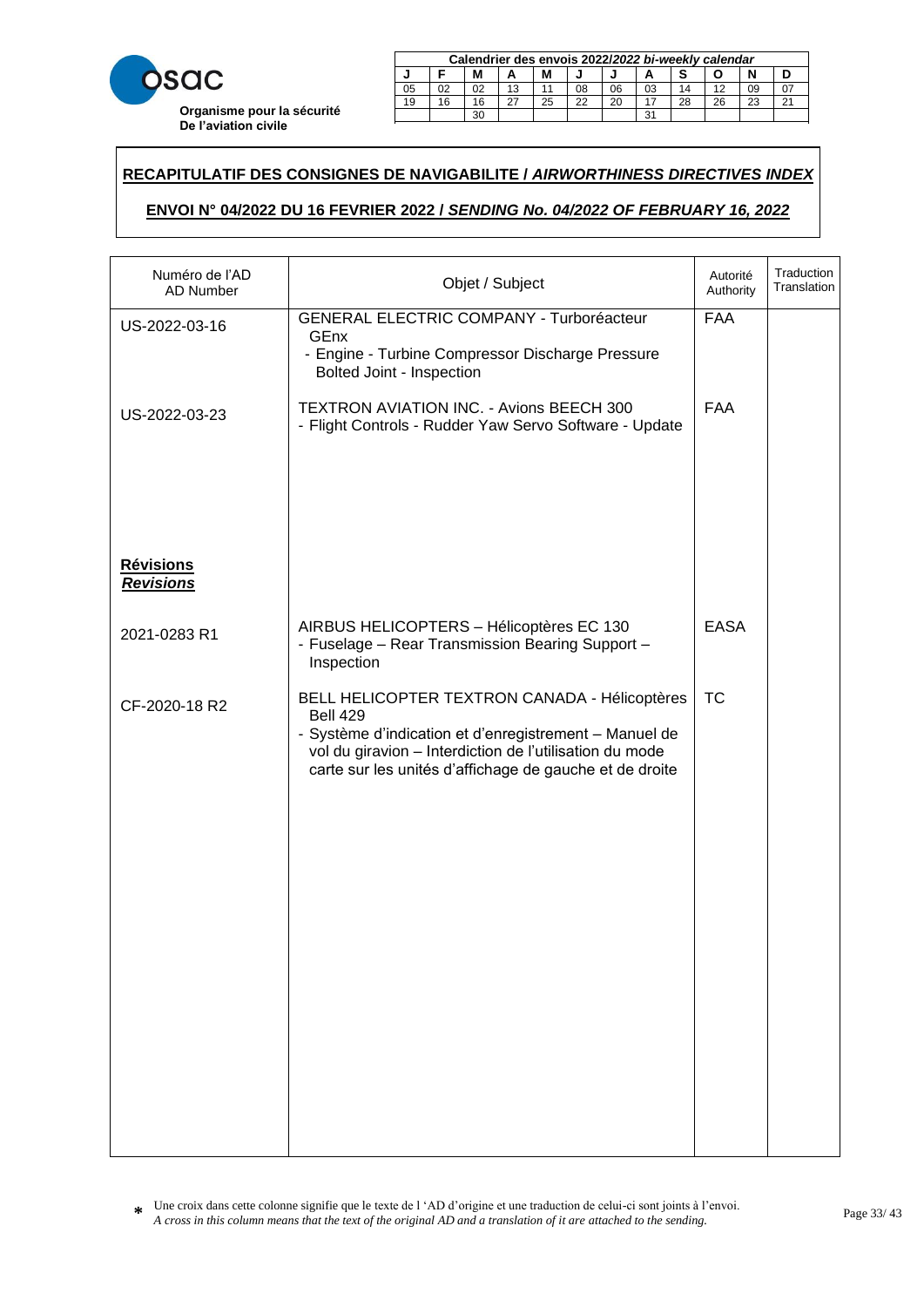

|    | Calendrier des envois 2022/2022 bi-weekly calendar |    |    |    |    |    |    |    |    |    |        |
|----|----------------------------------------------------|----|----|----|----|----|----|----|----|----|--------|
|    | М<br>М                                             |    |    |    |    |    |    |    |    |    |        |
| 05 |                                                    | 02 | 13 |    | 08 | 06 | 03 | 14 |    | 09 |        |
| 19 | 16                                                 | 16 |    | 25 | 22 | 20 |    | 28 | 26 | 23 | $\sim$ |
|    | ີ<br>30                                            |    |    |    |    |    |    |    |    |    |        |

23 20 20 21 22 22 23 24 25 26 27 28 29 20 21 22 23 24 25 26 27 27 27 28 29 29 29 20 21 22 23 24 25 26 27 27 27

### **RECAPITULATIF DES CONSIGNES DE NAVIGABILITE /** *AIRWORTHINESS DIRECTIVES INDEX*  21 18 18 15 27 24 22 19 16 28 25 23 29 30

# **ENVOI N° 04/2022 DU 16 FEVRIER 2022 /** *SENDING No. 04/2022 OF FEBRUARY 16, 2022* **Calendrier des envois 2017/***2017 bi-weekly calendar* **J F M A M J J A S O N D**

| Numéro de l'AD<br><b>AD Number</b>         | Objet / Subject                                                                                                                                                                                     | Autorité<br>Authority | Traduction<br>Translation |
|--------------------------------------------|-----------------------------------------------------------------------------------------------------------------------------------------------------------------------------------------------------|-----------------------|---------------------------|
| <b>Annulations</b><br><b>Cancellations</b> |                                                                                                                                                                                                     |                       |                           |
| BR-2019-05-01                              | EMBRAER S.A. - Avions ERJ 170<br>- [Correction] Time Limits / Maintenance Checks -<br>Airworthiness Limitation Section / Maintenance<br>Program - Revision<br>AD remplacée par l'AD ANAC 2022-02-01 | <b>ANAC</b>           |                           |
| 2012-0053 R1                               | AIRBUS - Avions A330 et A340<br>- Landing Gear - Main and Center Landing Gear Bogie<br>Pivot Pins - Inspection / Modification<br>AD remplacée par l'AD EASA 2022-0025                               | <b>EASA</b>           |                           |
| 2021-0285                                  | AIRBUS - Avions A380<br>- Flight Controls - Aileron Servo Controls -<br>Replacement<br>AD remplacée par l'AD EASA 2022-0022                                                                         | <b>EASA</b>           |                           |
| 2022-0017-E                                | MARS A.S. - Equipement Parachutes de secours ALT-<br>88/90-1B<br>- Équipement / Ameublement - Parachutes de secours -<br>Retrait du service<br>AD remplacée par l'AD EASA 2022-0018-E               | <b>EASA</b>           | X                         |
| US-2021-11-15                              | <b>INTERNATIONAL AERO ENGINES AG - Turboréacteur</b><br>$V2500-(5)$<br>- Engine - High-Pressure Turbine Disks - Inspection /<br>Replacement<br>AD remplacée par l'AD FAA 2022-02-09                 | <b>FAA</b>            |                           |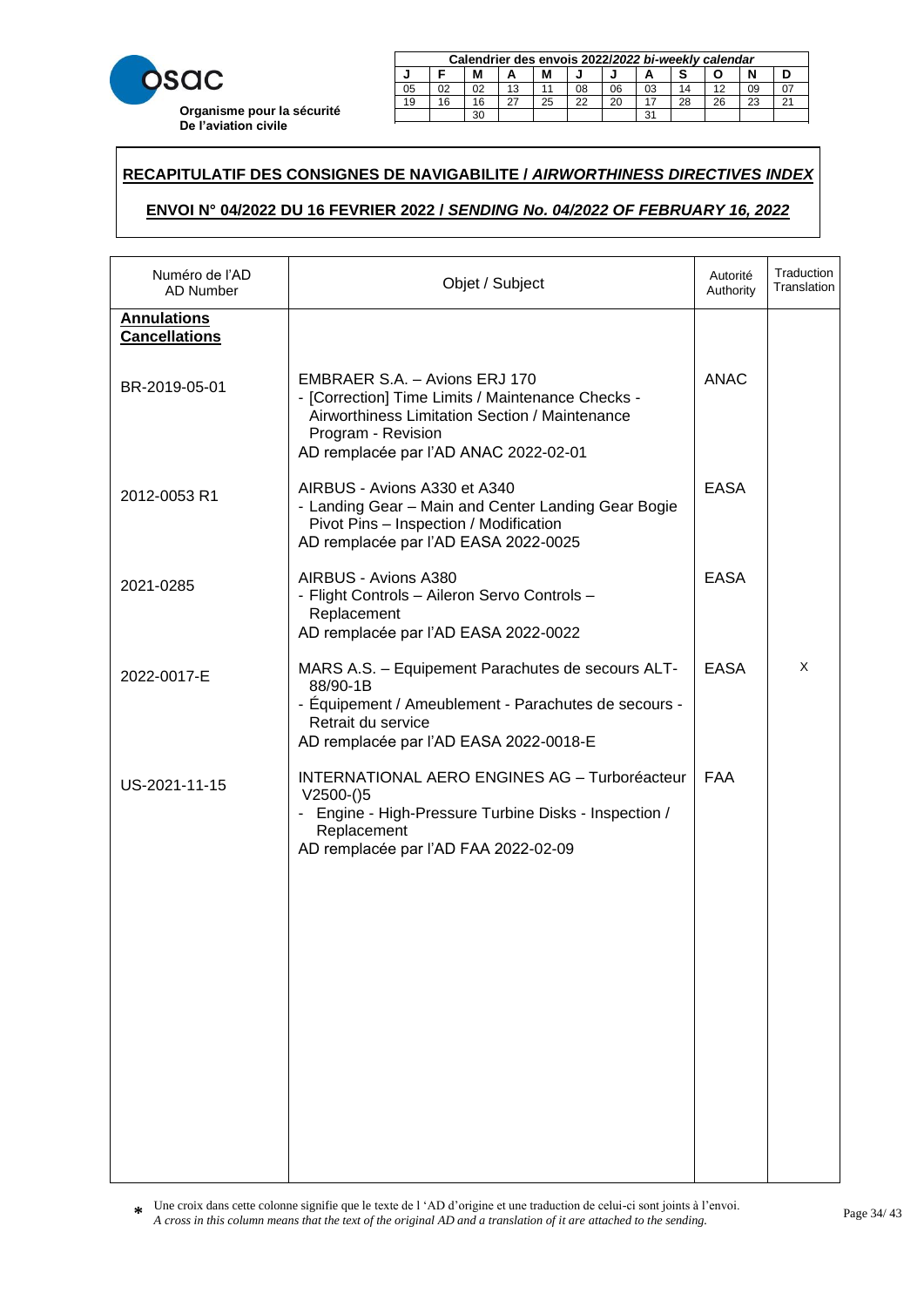

|    | Calendrier des envois 2022/2022 bi-weekly calendar |    |    |    |    |    |    |    |    |    |        |
|----|----------------------------------------------------|----|----|----|----|----|----|----|----|----|--------|
|    | M<br>М                                             |    |    |    |    |    |    |    |    |    |        |
| 05 | 02                                                 | 02 | 13 |    | 08 | 06 | 03 | 14 |    | 09 |        |
| 19 | 16                                                 | 16 |    | 25 | 22 | 20 |    | 28 | 26 | 23 | $\sim$ |
|    |                                                    | 30 |    |    |    |    | 31 |    |    |    |        |

23 20 20 21 22 22 23 24 25 26 27 28 29 20 21 22 23 24 25 26 27 27 27 28 29 29 29 20 21 22 23 24 25 26 27 27 27

### **RECAPITULATIF DES CONSIGNES DE NAVIGABILITE /** *AIRWORTHINESS DIRECTIVES INDEX*  21 18 18 15 27 24 22 19 16 28 25 23 29 30

# **ENVOI N° 03/2022 DU 02 FEVRIER 2022 /** *SENDING No. 03/2022 OF FEBRUARY 02, 2022* **Calendrier des envois 2017/***2017 bi-weekly calendar* **J F M A M J J A S O N D**

| Numéro de l'AD<br>AD Number                  | Objet / Subject                                                                                                                                                                  | Autorité<br>Authority | Traduction<br>Translation |
|----------------------------------------------|----------------------------------------------------------------------------------------------------------------------------------------------------------------------------------|-----------------------|---------------------------|
| <b>CN</b> originales<br><b>Original AD's</b> |                                                                                                                                                                                  |                       |                           |
| 2021-0287                                    | AIRBUS HELICOPTERS DEUTSCHLAND GmbH. -<br>Hélicoptères MBB-BK117<br>- [Correction] Equipment / Furnishings - Seat Belt<br><b>Restraint System - Inspection</b>                   | <b>EASA</b>           |                           |
| 2022-0007                                    | CFM INTERNATIONAL S.A. - Turboréacteur LEAP-1A<br>- Time Limits / Maintenance Checks - Airworthiness<br>Limitations Section - Implementation                                     | <b>EASA</b>           |                           |
| 2022-0009                                    | CFM INTERNATIONAL S.A. - Turboréacteur LEAP-1A<br>- Engine - High Pressure Turbine Rotor Stage 1 Blade<br>and Stator Stage 1 Nozzles - Inspection                                | <b>EASA</b>           |                           |
| 2022-0011                                    | AIRBUS - Avions A350<br>- Wings - Upper / Lower Wing Skin Cover Edge Glow<br>Sealant - Inspection / Modification                                                                 | <b>EASA</b>           |                           |
| 2022-0012                                    | AIRBUS HELICOPTERS - Hélicoptères AS 332<br>- Time Limits / Maintenance Checks - Airworthiness<br>Limitations / Mechanical Part Torque Cycles - Re-<br>calculation / Replacement | <b>EASA</b>           |                           |
| 2022-0013                                    | AIRBUS - Avions A350<br>- Equipment / furnishings - Escape Slide-Raft at<br>Passenger Doors 3 - Inflatable Free Aisle Restrictor -<br>Modification / Replacement                 | <b>EASA</b>           |                           |
| 2022-0014                                    | AIRBUS - Avions A350<br>- Equipment / Furnishings - Cockpit Seats - Inspection /<br>Modification                                                                                 | <b>EASA</b>           |                           |
| 2022-0015                                    | AIRBUS - Avions A350<br>- Wings - Wing Upper and Lower Covers - Inspection /<br>Repair                                                                                           | <b>EASA</b>           |                           |
| 2022-0019                                    | AIRBUS - Avions A380<br>- Wings - Inner Rear Spar Trailing Edge - Modification                                                                                                   | <b>EASA</b>           |                           |
| 2022-0020                                    | AIRBUS - Avions A380<br>- Nacelles / Pylons - Pylon Box Drainage Areas and<br><b>Hydraulic Connections - Inspection</b>                                                          | <b>EASA</b>           |                           |
|                                              |                                                                                                                                                                                  |                       |                           |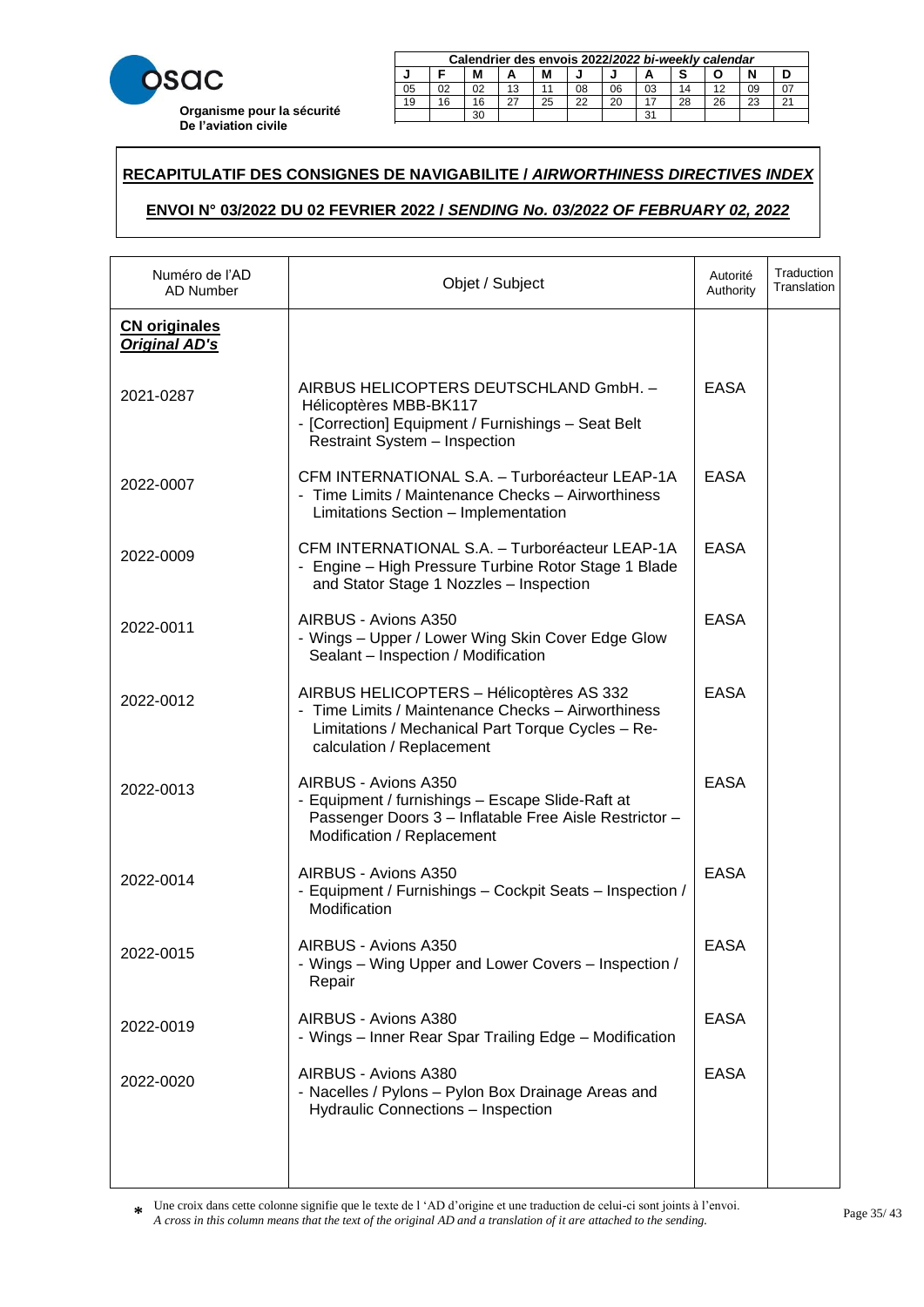

|    | Calendrier des envois 2022/2022 bi-weekly calendar |    |    |    |    |    |    |    |    |    |        |
|----|----------------------------------------------------|----|----|----|----|----|----|----|----|----|--------|
|    | м                                                  |    |    |    |    |    |    |    |    |    |        |
| 05 | 02                                                 |    | 13 |    | 08 | 06 | 03 | 14 |    | 09 |        |
| 19 | 16                                                 | 16 |    | 25 | 22 | 20 |    | 28 | 26 | 23 | $\sim$ |
|    | ີ<br>oc                                            |    |    |    |    |    |    |    |    |    |        |

23 20 20 21 22 22 23 24 25 26 27 28 29 20 21 22 23 24 25 26 27 27 27 28 29 29 29 20 21 22 23 24 25 26 27 27 27

### **RECAPITULATIF DES CONSIGNES DE NAVIGABILITE /** *AIRWORTHINESS DIRECTIVES INDEX*  21 18 18 15 27 24 22 19 16 28 25 23 29 30

# **ENVOI N° 03/2022 DU 02 FEVRIER 2022 /** *SENDING No. 03/2022 OF FEBRUARY 02, 2022* **Calendrier des envois 2017/***2017 bi-weekly calendar* **J F M A M J J A S O N D**

| Numéro de l'AD<br>AD Number | Objet / Subject                                                                                                                                                                                                           | Autorité<br>Authority | Traduction<br>Translation |
|-----------------------------|---------------------------------------------------------------------------------------------------------------------------------------------------------------------------------------------------------------------------|-----------------------|---------------------------|
| 2022-0021                   | AIRBUS HELICOPTERS - Hélicoptères AS 332 L2 et<br><b>EC 225 LP</b><br>- Time Limits / Maintenance Checks - Main Gearbox<br>Suspension Bar Pins / Fittings - Re-calculation of Life<br>Limits / Replacement / Modification | <b>EASA</b>           |                           |
| US-2021-24-12               | THE BOEING COMPANY - Avions Boeing 777<br>- Fuel / Inert Gas System - Airworthiness Limitations /<br><b>Critical Design Configuration Control Limitations -</b><br>Revision                                               | <b>FAA</b>            |                           |
| US-2021-25-05               | THE BOEING COMPANY - Avions Boeing 737<br>- Fuselage - Crown Skin Panels - Inspection /<br>Replacement                                                                                                                    | FAA                   |                           |
| US-2021-25-09               | THE BOEING COMPANY - Avions Boeing 737<br>- Flight Controls - Angle of Attack Sensor - Inspection<br>/Replacement                                                                                                         | <b>FAA</b>            |                           |
| US-2021-26-03               | THE BOEING COMPANY - Avions Boeing 737<br>- Fuselage - Frame Splice - Inspection                                                                                                                                          | <b>FAA</b>            |                           |
| US-2021-26-06               | <b>GENERAL ELECTRIC COMPANY - Turboréacteur</b><br>GE-90<br>- Engine - Transfer Gearbox Radial Gearshaft -<br>Inspection / Replacement                                                                                    | <b>FAA</b>            |                           |
| US-2021-26-19               | <b>GENERAL ELECTRIC COMPANY - Turboréacteur</b><br>CF34-8<br>- Engine - High Pressure Turbine Rotor Stage 1 Disk -<br>Replacement                                                                                         | <b>FAA</b>            |                           |
| US-2021-26-28               | THE BOEING COMPANY - Avions Boeing 757<br>- Fuel - Airworthiness Limitations Maintenance or<br>Inspection Program - Revision                                                                                              | <b>FAA</b>            |                           |
| US-2022-02-16               | THE BOEING COMPANY - Avions Boeing 787<br>- Aircraft Flight Manual - Limitations / Operating<br>Procedures - Amendment / Navigation - Minimum<br>Equipment List - Amendment                                               | <b>FAA</b>            |                           |
| US-2022-02-18               | <b>GENERAL ELECTRIC COMPANY - Turboréateurs</b><br><b>CF6-80C</b><br>- Time Limits / Maintenance Checks - Airworthiness<br>Limitations Section - Amendment                                                                | FAA                   |                           |
|                             |                                                                                                                                                                                                                           |                       |                           |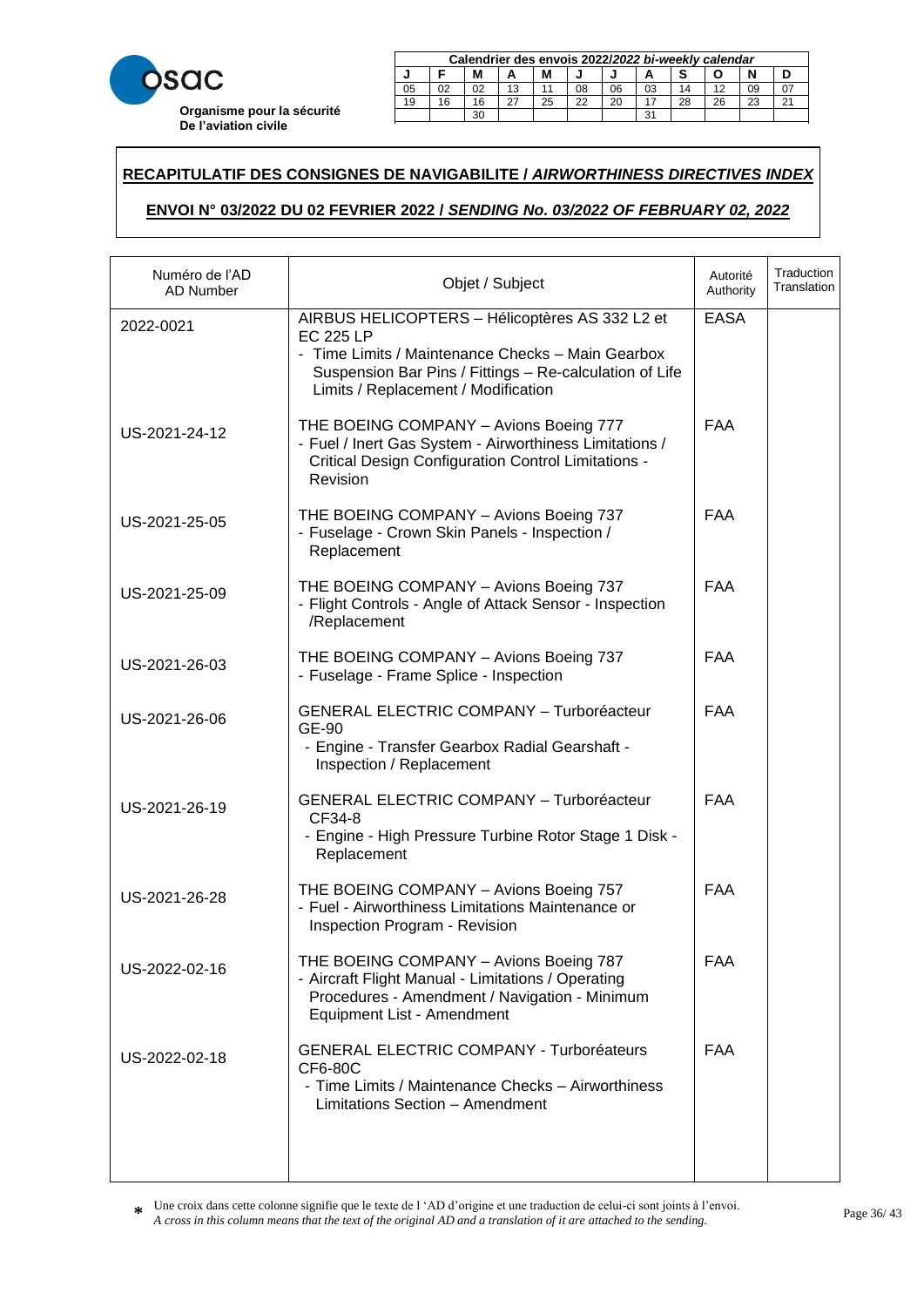

|    | Calendrier des envois 2022/2022 bi-weekly calendar |    |    |    |    |    |    |    |    |    |        |
|----|----------------------------------------------------|----|----|----|----|----|----|----|----|----|--------|
|    | M<br>М                                             |    |    |    |    |    |    |    |    |    |        |
| 05 | 02                                                 | 02 | 13 |    | 08 | 06 | 03 | 14 |    | 09 |        |
| 19 | 16                                                 | 16 |    | 25 | 22 | 20 |    | 28 | 26 | 23 | $\sim$ |
|    | 31<br>30                                           |    |    |    |    |    |    |    |    |    |        |

23 20 20 21 22 22 23 24 25 26 27 28 29 20 21 22 23 24 25 26 27 27 27 28 29 29 29 20 21 22 23 24 25 26 27 27 27

### **RECAPITULATIF DES CONSIGNES DE NAVIGABILITE /** *AIRWORTHINESS DIRECTIVES INDEX*  21 18 18 15 27 24 22 19 16 28 25 23 29 30

# **ENVOI N° 03/2022 DU 02 FEVRIER 2022 /** *SENDING No. 03/2022 OF FEBRUARY 02, 2022* **Calendrier des envois 2017/***2017 bi-weekly calendar* **J F M A M J J A S O N D**

| Numéro de l'AD<br><b>AD Number</b>   | Objet / Subject                                                                                                                                                             | Autorité<br>Authority | Traduction<br>Translation |
|--------------------------------------|-----------------------------------------------------------------------------------------------------------------------------------------------------------------------------|-----------------------|---------------------------|
| US-2022-03-05                        | THE BOEING COMPANY - Avions Boeing 747, 777<br>- Aircraft Flight Manual - Limitations / Operating<br>Procedures - Amendment                                                 | <b>FAA</b>            |                           |
| US-2022-03-20                        | THE BOEING COMPANY - Avions Boeing 737<br>- Aircraft Flight Manual - Limitations / Operating<br>Procedures - Amendment / Navigation - Minimum<br>Equipment List - Amendment | <b>FAA</b>            |                           |
| <b>Révisions</b><br><b>Revisions</b> |                                                                                                                                                                             |                       |                           |
| 2022-0006 R2                         | AIRBUS HELICOPTERS - Hélicoptères EC 155<br>- Main Rotor Drive - Oil Cooling Fan Hub - Inspection /<br>Replacement                                                          | <b>EASA</b>           |                           |
|                                      |                                                                                                                                                                             |                       |                           |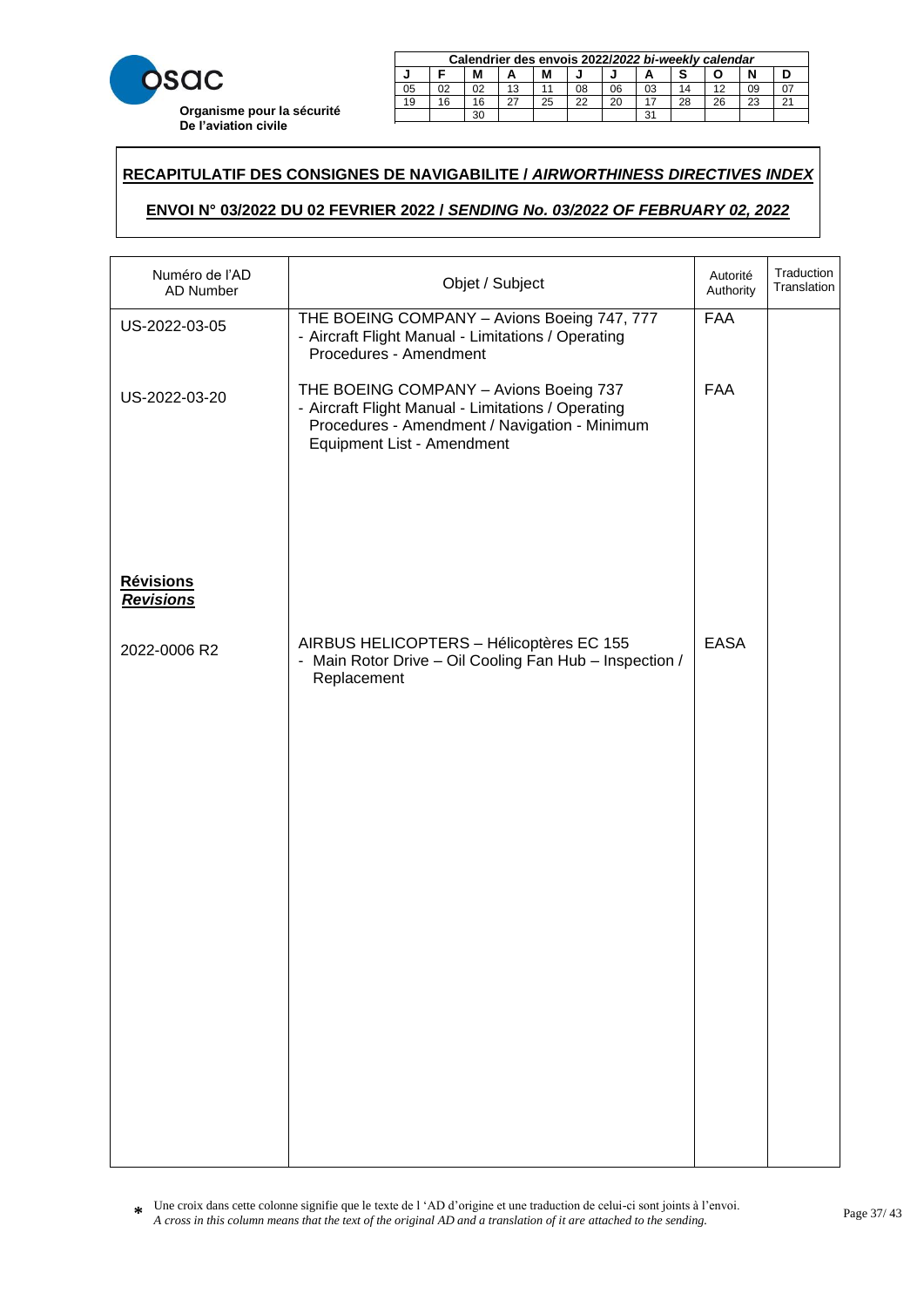

|    | Calendrier des envois 2022/2022 bi-weekly calendar |    |    |    |    |    |    |    |    |    |        |
|----|----------------------------------------------------|----|----|----|----|----|----|----|----|----|--------|
|    | М<br>М                                             |    |    |    |    |    |    |    |    |    |        |
| 05 |                                                    | 02 | 13 |    | 08 | 06 | 03 | 14 |    | 09 |        |
| 19 | 16                                                 | 16 |    | 25 | 22 | 20 |    | 28 | 26 | 23 | $\sim$ |
|    | ີ<br>30                                            |    |    |    |    |    |    |    |    |    |        |

23 20 20 21 22 22 23 24 25 26 27 28 29 20 21 22 23 24 25 26 27 27 27 28 29 29 29 20 21 22 23 24 25 26 27 27 27

### **RECAPITULATIF DES CONSIGNES DE NAVIGABILITE /** *AIRWORTHINESS DIRECTIVES INDEX*  21 18 18 15 27 24 22 19 16 28 25 23 29 30

# **ENVOI N° 03/2022 DU 02 FEVRIER 2022 /** *SENDING No. 03/2022 OF FEBRUARY 02, 2022* **Calendrier des envois 2017/***2017 bi-weekly calendar* **J F M A M J J A S O N D**

| Numéro de l'AD<br><b>AD Number</b>         | Objet / Subject                                                                                                                                                                                                                          | Autorité<br>Authority | Traduction<br>Translation |
|--------------------------------------------|------------------------------------------------------------------------------------------------------------------------------------------------------------------------------------------------------------------------------------------|-----------------------|---------------------------|
| <b>Annulations</b><br><b>Cancellations</b> |                                                                                                                                                                                                                                          |                       |                           |
| 2017-0189                                  | AIRBUS HELICOPTERS- Hélicoptères AS 332 L2, EC<br>225 LP<br>- Time Limits / Maintenance Checks - Main Gearbox<br>Suspension Bar Pins / Fittings - Re-calculation of Life<br>Limits / Replacement<br>AD remplacée par l'AD EASA 2022-0021 | <b>EASA</b>           |                           |
| 2019-0223                                  | AIRBUS - Avions A380<br>- Wings - Outer Rear Spar - Inspection<br>AD remplacée par l'AD EASA 2022-0019                                                                                                                                   | <b>EASA</b>           |                           |
| 2020-0220                                  | AIRBUS - Avions A350<br>- Wings - Upper / Lower Wing Skin Cover Edge Glow<br>Sealant - Inspection<br>AD remplacée par l'AD EASA 2022-0011                                                                                                | <b>EASA</b>           |                           |
| US-2017-23-02                              | THE BOEING COMPANY - Avions Boeing 737<br>- Fuselage - Fuselage Crown Skin Panels - Repetitive<br>Inspections / Replacement<br>AD remplacée par l'AD FAA 2021-25-05                                                                      | <b>FAA</b>            |                           |
|                                            |                                                                                                                                                                                                                                          |                       |                           |
|                                            |                                                                                                                                                                                                                                          |                       |                           |
|                                            |                                                                                                                                                                                                                                          |                       |                           |
|                                            |                                                                                                                                                                                                                                          |                       |                           |
|                                            |                                                                                                                                                                                                                                          |                       |                           |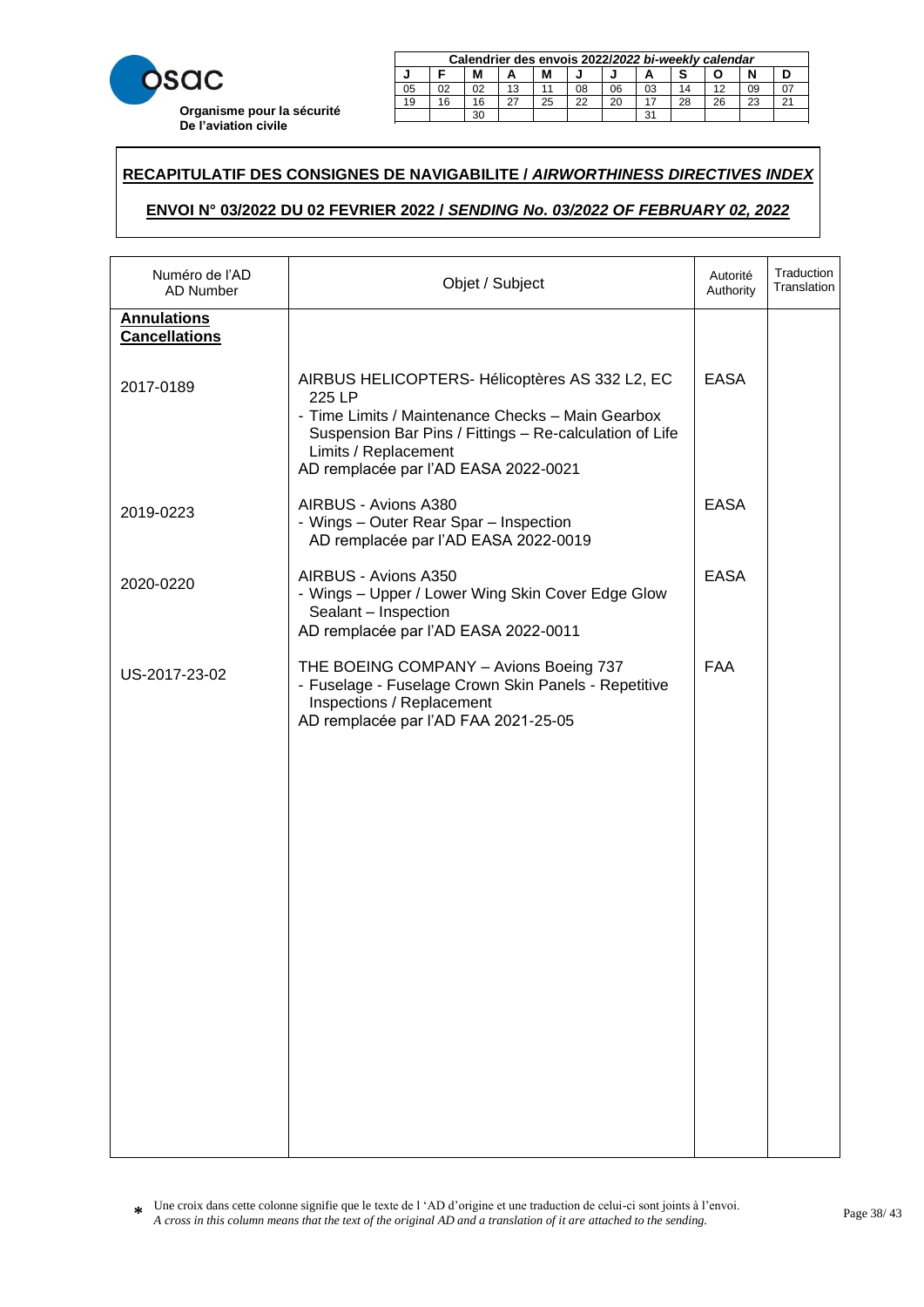

|    | Calendrier des envois 2022/2022 bi-weekly calendar |    |    |    |    |    |    |    |    |    |  |
|----|----------------------------------------------------|----|----|----|----|----|----|----|----|----|--|
|    | М<br>М                                             |    |    |    |    |    |    |    |    |    |  |
| 05 | 02                                                 | 02 | 13 |    | 08 | 06 | 03 |    | 10 | 09 |  |
| 19 | 16                                                 | 16 |    | 25 | 22 | 20 |    | 28 | 26 | 23 |  |
|    | 30<br>31                                           |    |    |    |    |    |    |    |    |    |  |

23 20 20 21 22 22 23 24 25 26 27 28 29 20 21 22 23 24 25 26 27 27 27 28 29 29 29 20 21 22 23 24 25 26 27 27 27

### **RECAPITULATIF DES CONSIGNES DE NAVIGABILITE /** *AIRWORTHINESS DIRECTIVES INDEX*  21 18 18 15 27 24 22 19 16 28 25 23 29 30

# **ENVOI N° 02/2022 DU 19 JANVIER 2022 /** *SENDING No. 02/2022 OF JANUARY 19, 2022* **Calendrier des envois 2017/***2017 bi-weekly calendar* **ZUZZ I SENDING NO. 02/2022 OF JANUARY 19, 2022**

| Numéro de l'AD<br>AD Number                  | Objet / Subject                                                                                                                                                                                                                               | Autorité<br>Authority | Traduction<br>Translation |
|----------------------------------------------|-----------------------------------------------------------------------------------------------------------------------------------------------------------------------------------------------------------------------------------------------|-----------------------|---------------------------|
| <b>CN</b> originales<br><b>Original AD's</b> |                                                                                                                                                                                                                                               |                       |                           |
| 2022-0001                                    | AIRBUS - Avions A380<br>- Wings - Inner Rear Spar Trailing Edge - Modification                                                                                                                                                                | <b>EASA</b>           |                           |
| 2022-0005                                    | SAFRAN HELICOPTER ENGINES - Turbomoteur<br><b>ARRIUS 1</b><br>- Time Limits / Maintenance Checks - Airworthiness<br>Limitations Section - Amendment                                                                                           | <b>EASA</b>           |                           |
| 2022-0006                                    | AIRBUS HELICOPTERS - Hélicoptères EC 155<br>- Main Rotor Drive - Oil Cooling Fan Hub - Inspection /<br>Replacement                                                                                                                            | <b>EASA</b>           |                           |
| US-2021-19-15                                | THE BOEING COMPANY - Avions Boeing 777<br>- Equipment / Furnishings - Galley Mounted Attendant<br>Seat Fittings - Modification                                                                                                                | <b>FAA</b>            |                           |
| US-2021-24-14                                | THE BOEING COMPANY - Avions Boeing 787<br>- Engine Exhaust - Thrust Reverser Translating Sleeve<br>Secondary Sliders - Check / Replacement                                                                                                    | <b>FAA</b>            |                           |
| US-2021-26-17                                | THE BOEING COMPANY - Avions Boeing 737<br>- Equipment / Furnishings - Passenger Service Units<br>and Life Vest Panels - Inspection / Modification                                                                                             | <b>FAA</b>            |                           |
| US-2022-02-02                                | BELL TEXTRON Inc. - Hélicoptères 204B, 205, 210, 212<br>- Main Rotor - Hub Strap Pins - Replacement                                                                                                                                           | <b>FAA</b>            |                           |
| US-2022-02-05                                | PRATT & WHITNEY. - Turboréacteur PW1500G et<br><b>PW1900G</b><br>- Engine - High Pressure Turbine Stage 1/2 Disks -<br>Replacement                                                                                                            | <b>FAA</b>            |                           |
| CF-2022-01                                   | AIRBUS CANADA LIMITED PARTNERSHIP - Avions<br><b>BD-500</b><br>- Plaquettes et inscriptions - Réglage inexact des<br>gouvernes de profondeur et de direction en raison<br>d'un décalage positionnel des décalcomanies des<br>commandes de vol | <b>TC</b>             |                           |
|                                              |                                                                                                                                                                                                                                               |                       |                           |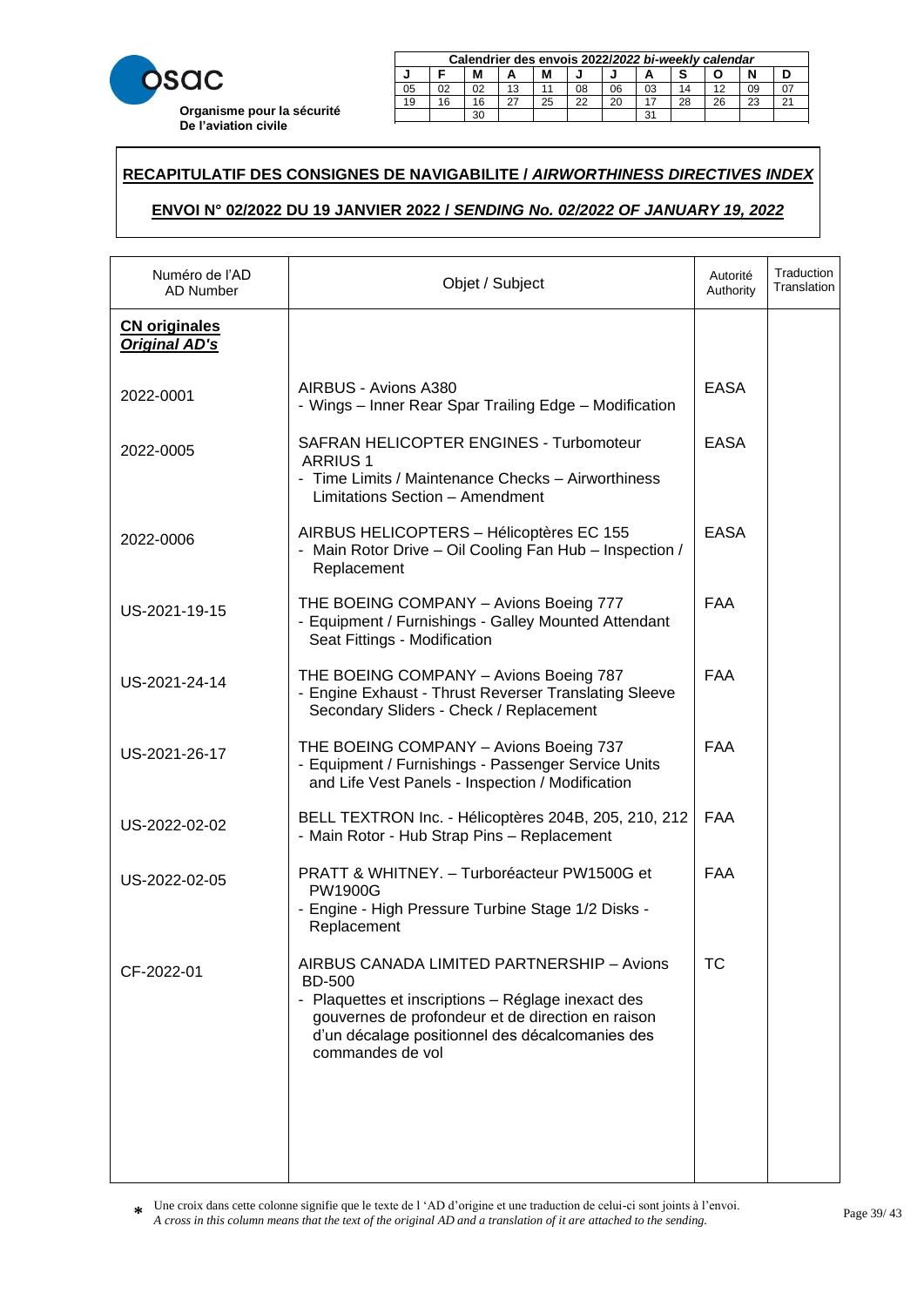

|    | Calendrier des envois 2022/2022 bi-weekly calendar |    |    |    |    |    |    |    |    |    |        |
|----|----------------------------------------------------|----|----|----|----|----|----|----|----|----|--------|
|    | M<br>М                                             |    |    |    |    |    |    |    |    |    |        |
| 05 | 02                                                 | 02 | 13 |    | 08 | 06 | 03 | 14 |    | 09 |        |
| 19 | 16                                                 | 16 |    | 25 | 22 | 20 |    | 28 | 26 | 23 | $\sim$ |
|    | 31<br>30                                           |    |    |    |    |    |    |    |    |    |        |

23 20 20 21 22 22 23 24 25 26 27 28 29 20 21 22 23 24 25 26 27 27 27 28 29 29 29 20 21 22 23 24 25 26 27 27 27

### **RECAPITULATIF DES CONSIGNES DE NAVIGABILITE /** *AIRWORTHINESS DIRECTIVES INDEX*  21 18 18 15 27 24 22 19 16 28 25 23 29 30

# **ENVOI N° 02/2022 DU 19 JANVIER 2022 /** *SENDING No. 02/2022 OF JANUARY 19, 2022* **Calendrier des envois 2017/***2017 bi-weekly calendar* **ZUZZ I SENDING NO. 02/2022 OF JANUARY 19, 2022**

| Numéro de l'AD<br>AD Number                | Objet / Subject                                                                                                                                                              | Autorité<br>Authority | Traduction<br>Translation |
|--------------------------------------------|------------------------------------------------------------------------------------------------------------------------------------------------------------------------------|-----------------------|---------------------------|
| <u>Révisions</u><br><b>Revisions</b>       |                                                                                                                                                                              |                       |                           |
| BR-2021-11-01 R1                           | EMBRAER - Avions EMB-545/550<br>- Equipment / Furnishings - Divan Shroud / Sideledge<br>Panel Fairing - Installation                                                         | <b>ANAC</b>           |                           |
| 2021-0184 R2                               | AIRBUS HELICOPTERS - Hélicoptères AS 332 et<br>EC 225<br>- Tail Rotor - Tail Gearbox Angular Clearance -<br>Inspection                                                       | <b>EASA</b>           |                           |
| <b>Annulations</b><br><b>Cancellations</b> |                                                                                                                                                                              |                       |                           |
| 2019-0038                                  | AIRBUS - Avions A380<br>- Wings - Inner Rear Spar Trailing Edge - Modification<br>AD remplacée par l'AD EASA 2022-0001                                                       | <b>EASA</b>           |                           |
| US-2019-01-08                              | THE BOEING COMPANY - Avions Boeing 777<br>- Equipment - Galley Mounted Seat Fittings -<br>Modification<br>AD remplacée par l'AD FAA 2021-19-15                               | <b>FAA</b>            |                           |
| US-2019-03-26                              | THE BOEING COMPANY - Avions Boeing 737<br>- Equipment / Furnishings - Passenger Service Units<br>and Life Vest Panels - Modification<br>AD remplacée par l'AD FAA 2021-26-17 | <b>FAA</b>            |                           |
| US-2021-15-51                              | BELL TEXTRON Inc. - Hélicoptères 204B, 205, 212<br>- [Final Rule] Main Rotor - Hub Strap Pins -<br>Replacement<br>AD remplacée par l'AD FAA 2022-02-02                       | <b>FAA</b>            |                           |
|                                            |                                                                                                                                                                              |                       |                           |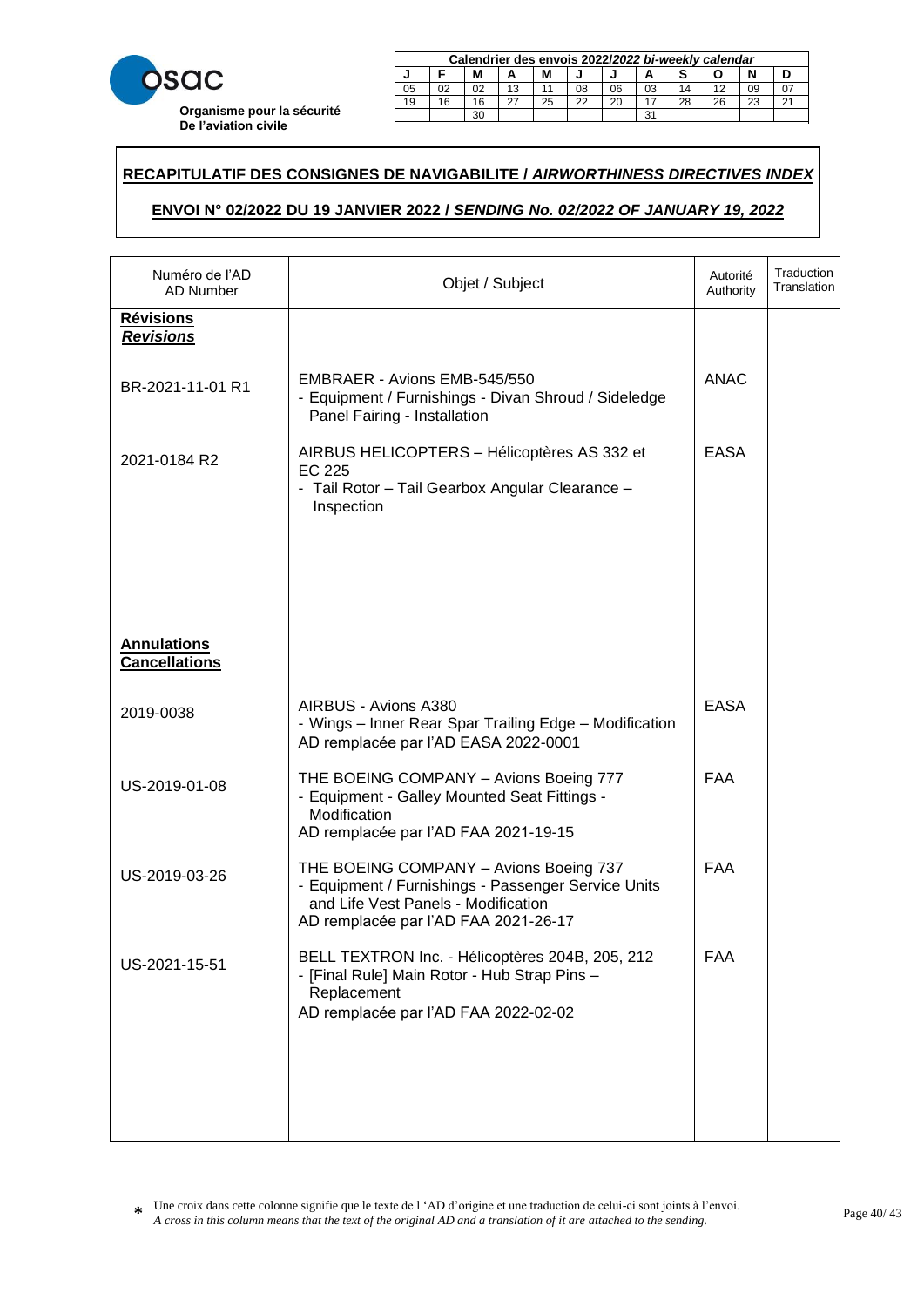

|    | Calendrier des envois 2022/2022 bi-weekly calendar |    |    |    |    |    |    |    |    |    |        |
|----|----------------------------------------------------|----|----|----|----|----|----|----|----|----|--------|
|    | M<br>М                                             |    |    |    |    |    |    |    |    |    |        |
| 05 | 02                                                 | 02 | 13 |    | 08 | 06 | 03 | 14 |    | 09 |        |
| 19 | 16                                                 | 16 |    | 25 | 22 | 20 |    | 28 | 26 | 23 | $\sim$ |
|    | 31<br>30                                           |    |    |    |    |    |    |    |    |    |        |

23 20 20 21 22 22 23 24 25 26 27 28 29 20 21 22 23 24 25 26 27 27 27 28 29 29 29 20 21 22 23 24 25 26 27 27 27

### **RECAPITULATIF DES CONSIGNES DE NAVIGABILITE /** *AIRWORTHINESS DIRECTIVES INDEX*  21 18 18 15 27 24 22 19 16 28 25 23 29 30

# **ENVOI N° 01/2022 DU 05 JANVIER 2022 /** *SENDING No. 01/2022 OF JANUARY 05, 2022* **Calendrier des envois 2017/***2017 bi-weekly calendar* **ZUZZ I SENDING NO. 01/2022 OF JANUARY 05, 2022**

| Numéro de l'AD<br><b>AD Number</b>           | Objet / Subject                                                                                                                                                        | Autorité<br>Authority | Traduction<br>Translation |
|----------------------------------------------|------------------------------------------------------------------------------------------------------------------------------------------------------------------------|-----------------------|---------------------------|
| <b>CN</b> originales<br><b>Original AD's</b> |                                                                                                                                                                        |                       |                           |
| 2017-0042-CN                                 | AIRBUS HELICOPTERS - Hélicoptères AS 332 L2, EC<br>225 LP<br>- CANCELLED: Main Rotor Drive / Engine Oil - Main<br>Gearbox Oil Cooler - Inspection                      | <b>EASA</b>           |                           |
| 2021-0274-E                                  | AUSTRO ENGINE GmbH - Moteurs à pistons E4<br>- Moteur - Engrenage d'entraînement de la pompe haute<br>pression - Inspection / Remplacement                             | <b>EASA</b>           | X                         |
| 2021-0278-E                                  | STEMME AG. -. Motoplaneurs Stemme S10<br>- Groupe motopropulseur - Embrayage 12AK -<br>Interdiction de vol                                                             | <b>EASA</b>           | Χ                         |
| 2021-0283-E                                  | AIRBUS HELICOPTERS - Hélicoptères EC 130<br>- Fuselage - Rear Transmission Bearing Support -<br>Inspection                                                             | <b>EASA</b>           |                           |
| 2021-0289-E                                  | AIRBUS HELICOPTERS DEUTSCHLAND GmbH. -<br>Hélicoptères MBB-BK117<br>- Rotorcraft Flight Manual / Section 2 and 3 -<br>Amendment                                        | <b>EASA</b>           |                           |
| 2021-0290                                    | AIRBUS HELICOPTERS DEUTSCHLAND GmbH. -<br>Hélicoptères MBB-BK117<br>- [Correction] Time Limits / Maintenance Checks -<br>Airworthiness Limitations Section - Amendment | <b>EASA</b>           |                           |
| US-2021-23-20                                | THE BOEING COMPANY - Avions Boeing 787<br>- Fuselage - Wing Front Spar Structural Joints -<br>Inspection                                                               | <b>FAA</b>            |                           |
| US-2021-23-21                                | THE BOEING COMPANY - Avions Boeing 787<br>- Fuselage - Aft Wheel Well Bulkhead Structural Joints -<br>Inspection                                                       | <b>FAA</b>            |                           |
| US-2021-25-11                                | PIPER AIRCRAFT, Inc. - Avions PA-23-250<br>- Stabilizers - Horizontal Stabilator Tip Tube and Weight<br>Assemblies - Inspection                                        | <b>FAA</b>            |                           |
| US-2021-26-04                                | <b>ENGINE ALLIANCE LLC - Turboréacteur GP7200</b><br>- Engine - Fan Hub Assembly - Inspection /<br>Replacement                                                         | <b>FAA</b>            |                           |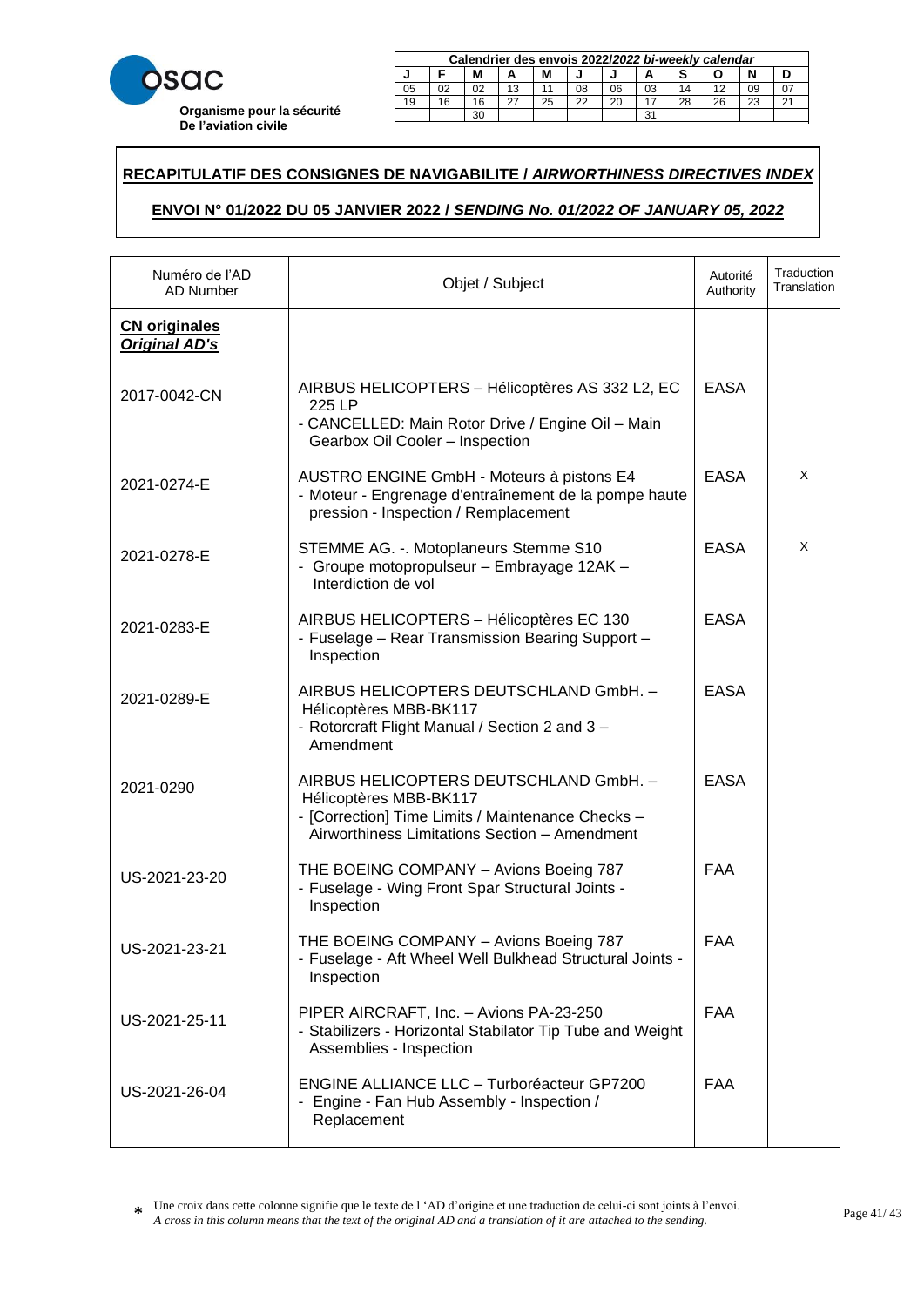

|    | Calendrier des envois 2022/2022 bi-weekly calendar |    |    |    |    |    |    |    |    |    |        |
|----|----------------------------------------------------|----|----|----|----|----|----|----|----|----|--------|
|    | M<br>М                                             |    |    |    |    |    |    |    |    |    |        |
| 05 | 02                                                 | 02 | 13 |    | 08 | 06 | 03 | 14 |    | 09 |        |
| 19 | 16                                                 | 16 |    | 25 | 22 | 20 |    | 28 | 26 | 23 | $\sim$ |
|    | 31<br>30                                           |    |    |    |    |    |    |    |    |    |        |

23 20 20 21 22 22 23 24 25 26 27 28 29 20 21 22 23 24 25 26 27 27 27 28 29 29 29 20 21 22 23 24 25 26 27 27 27

### **RECAPITULATIF DES CONSIGNES DE NAVIGABILITE /** *AIRWORTHINESS DIRECTIVES INDEX*  21 18 18 15 27 24 22 19 16 28 25 23 29 30

# **ENVOI N° 01/2022 DU 05 JANVIER 2022 /** *SENDING No. 01/2022 OF JANUARY 05, 2022* **Calendrier des envois 2017/***2017 bi-weekly calendar* **ZUZZ I SENDING NO. 01/2022 OF JANUARY 05, 2022**

| Numéro de l'AD<br>AD Number          | Objet / Subject                                                                                                                                                                                                                                                                                                                                                                                                                                                                                                                               | Autorité<br>Authority | Traduction<br>Translation |
|--------------------------------------|-----------------------------------------------------------------------------------------------------------------------------------------------------------------------------------------------------------------------------------------------------------------------------------------------------------------------------------------------------------------------------------------------------------------------------------------------------------------------------------------------------------------------------------------------|-----------------------|---------------------------|
| CF-2021-49                           | MHI RJ AVIATION ULC. - Avions CL-600-2C10, CL-<br>600-2C11, CL-600-2D15, CL-600-2D24 et CL-600-2E25<br>- Trains d'atterrissage - Circuit du train d'atterrissage -<br>Contexte general                                                                                                                                                                                                                                                                                                                                                        | <b>TC</b>             |                           |
| CF-2021-52                           | Airbus SAS, Bombardier Inc., Embraer S.A., Gulfstream<br>Aerospace LP, Pilatus Aircraft Limited, Fokker Services<br>B.V, Saab AB, Support and Services, De Havilland<br>Aircraft of Canada Limited, Airbus Canada Limited<br>Partnership, ATR-GIE Avions de Transport Régional,<br>Yaborã Indústria Aeronáutical S.A., MHI RJ Aviation<br>ULC., BAE Systems (Operations) Limited, Viking Air<br>Limited, Dassault Aviation- Equipement Altimètres,<br>Affichages/Indicateurs<br>- NON ÉLIGIBLE À L'ADOPTION - AVIS DE L'EASA<br><b>JOINTE</b> | <b>TC</b>             |                           |
| CF-2021-53                           | Airbus Helicopters, Airbus Helicopters Deutschland<br>GmbH, Bell Textron Canada Limited, Hélicoptères<br>Guimbal, Leonardo S.p.A. - Equipement Altimètres,<br>Affichages/Indicateurs<br>- NON ÉLIGIBLE À L'ADOPTION - AVIS DE L'EASA<br><b>JOINTE</b>                                                                                                                                                                                                                                                                                         | <b>TC</b>             |                           |
| <b>Révisions</b><br><b>Revisions</b> |                                                                                                                                                                                                                                                                                                                                                                                                                                                                                                                                               |                       |                           |
| G-2021-0014R1-E                      | CAMERON BALLONS Ltd. - Cylindres de carburant<br>(voir l'applicabilité détaillée)<br>Ballons à air chaud - Carburant - Bride de montage du<br>robinet d'arrêt rapide de la bouteille - Inspection /<br>Remplacement                                                                                                                                                                                                                                                                                                                           | <b>CAA UK</b>         | X                         |
|                                      |                                                                                                                                                                                                                                                                                                                                                                                                                                                                                                                                               |                       |                           |